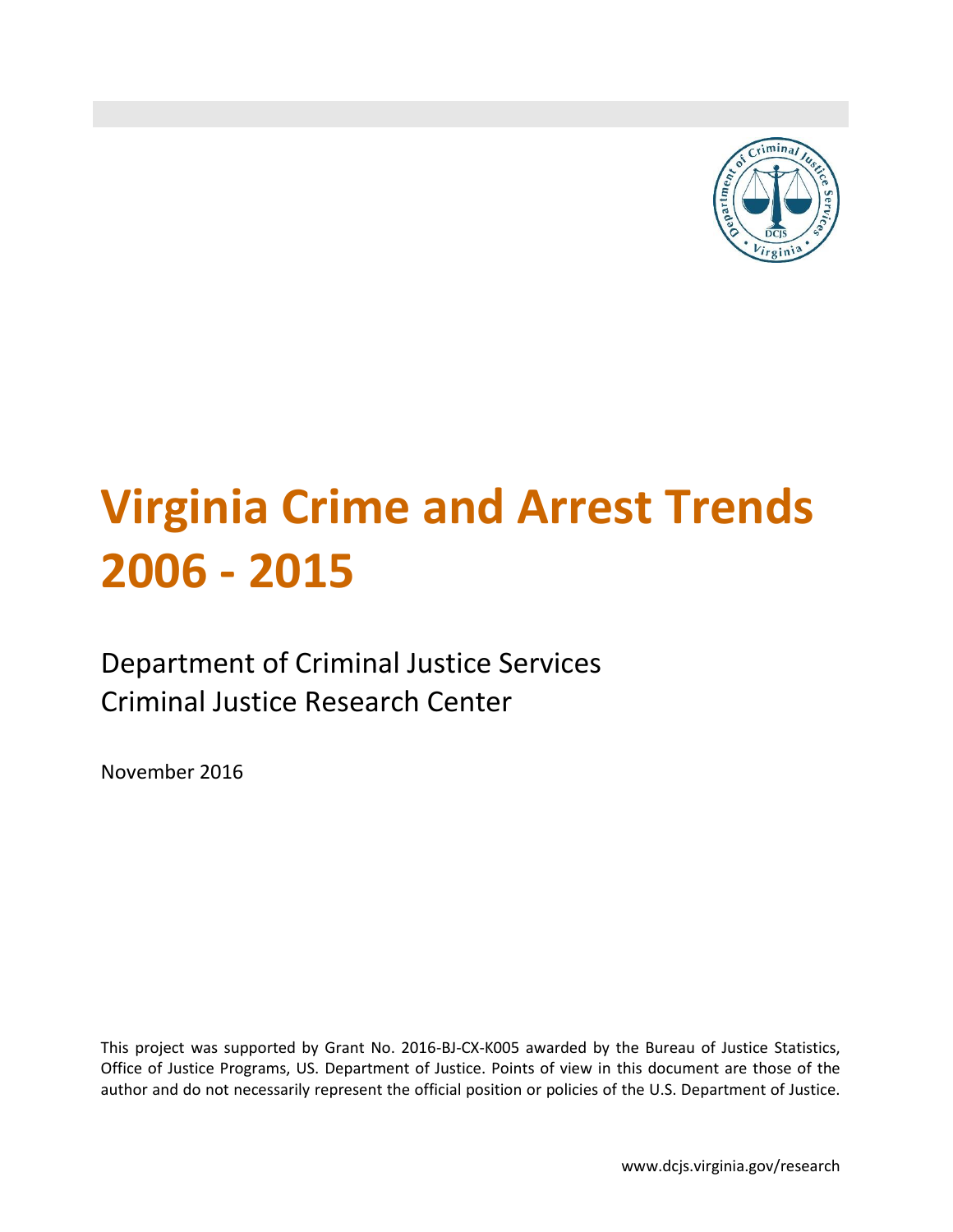## **this page is blank**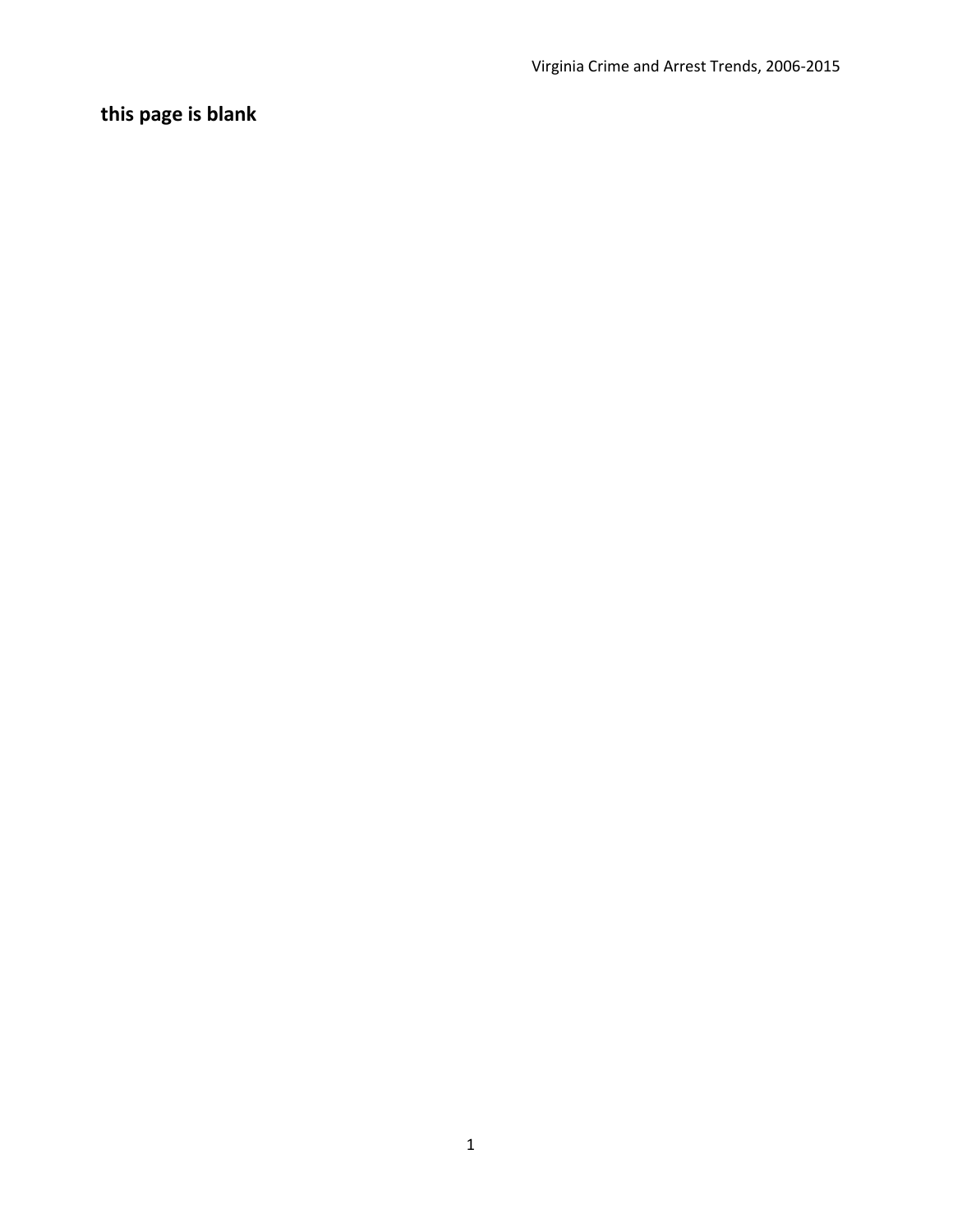## **Executive Summary**

This report describes Virginia violent and property index crime and arrest trends, and drug arrest trends, for the decade 2006 - 2015. Understanding these trends is important because the numbers of crimes and arrests reported are "leading indicators" for other parts of the criminal justice system, including prosecutions, court caseloads, and correctional populations. They also provide public safety officials with information to guide policies, legislation and resources aimed at preventing and reducing future crime.

Data in this report are drawn from crimes and arrests reported by Virginia law enforcement agencies to the Virginia State Police Uniform Crime Reports (UCR) data repository. The index offenses, considered the most serious crimes, are the violent crimes of murder/non-negligent manslaughter, forcible rape, robbery, and aggravated assault, and the property crimes of burglary, larceny and motor vehicle theft (see Appendix for more details on the data source and offense definitions).

Crime and arrest trends are presented across time and geography. For historical context, 30-year crime trends are shown, although primary attention is given to trends over the last decade. This context is important, because single year-to-year variations in crime can be too volatile to drive statewide policies and legislation. Geography is important because crime trends are not the same everywhere in Virginia. Therefore, trends are presented at three geographic levels: statewide, by the seven Virginia State Police divisions, and by locality.

The major findings of the report are summarized below.

### *Violent Index Crime and Arrest Trends*

Over the last decade, total violent crime in Virginia dropped significantly. The *number* of violent crimes decreased by 28% from 2006 to 2015, and the *rate* of violent crimes (per 100,000 population) decreased by 34%.

- The number of murders dropped from 408 in 2006 to 383 in 2015, a 6% decrease. The murder rate dropped by 14%.
- The number of forcible rapes dropped from 1,792 in 2006 to 1,499 in 2015, a 16% decrease. The rate of forcible rapes dropped by 23%.
- The number of robberies dropped from 7,694 in 2006 to 4,443 in 2015, a 42% decrease. The robbery rate dropped by 47%.
- The number of aggravated assaults dropped from 11,588 in 2006 to 9,223 in 2015, a 20% decrease. The aggravated assault rate decreased by 27%.

These drops occurred during a decade when Virginia's population increased by almost 10%, from 7.7 million in 2006 to 8.4 million in 2015.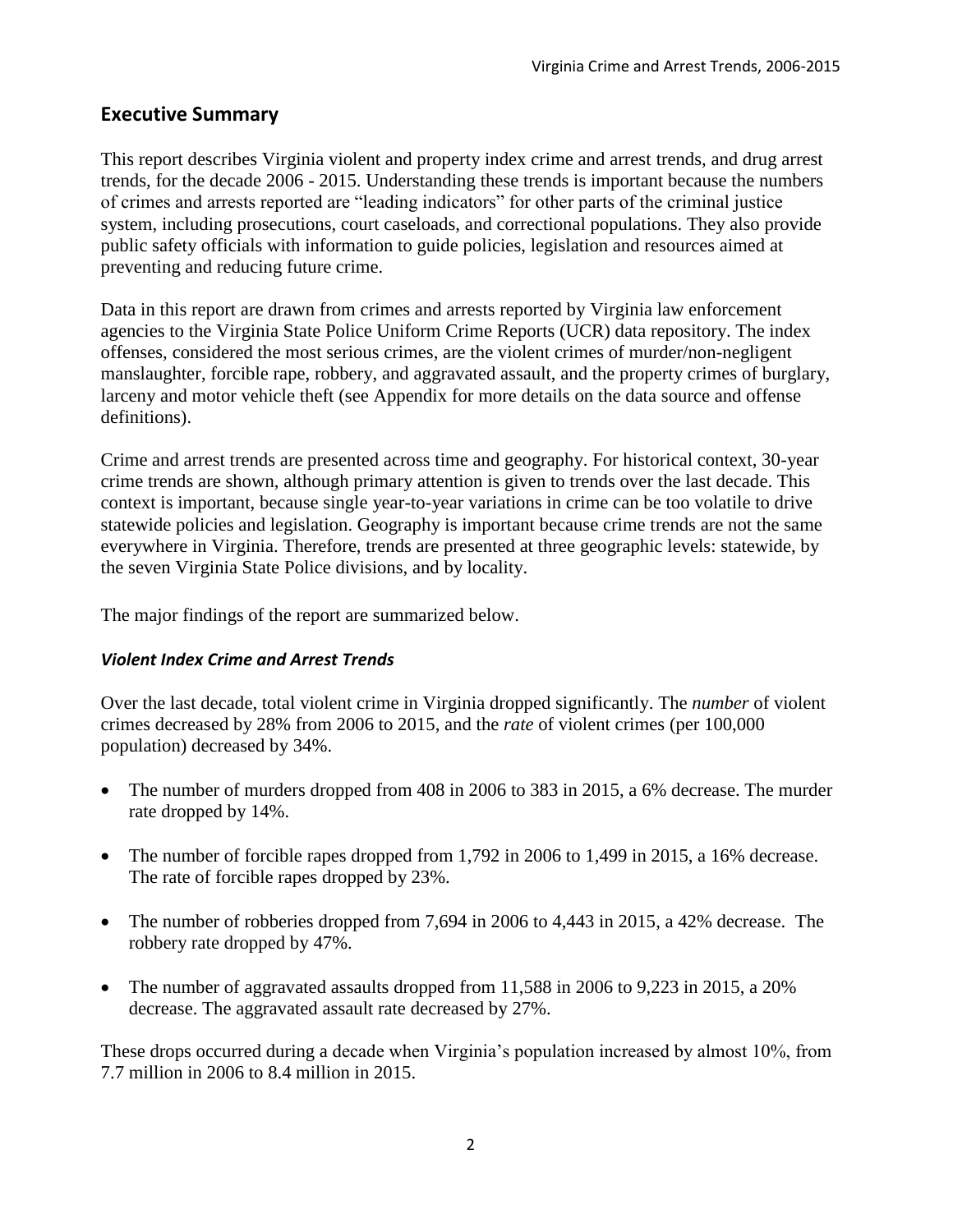Although the number of violent crimes decreased significantly from 2006 to 2015, the drop in violence has slowed in recent years. From 2014 to 2015, the violent crime rate decreased by less than 1%. This slight decrease was driven by a drop in aggravated assaults; rates for the other three types of violent crime increased in 2015.

- The number of murders increased from 337 in 2014 to 383 in 2015, a 13% increase. The murder rate increased by 14%. Most (94%) of the increase in the number of murders was attributable to an increase in murders in four Virginia localities: the cities of Portsmouth, Roanoke, and Hampton, and Pittsylvania County.
- The number of forcible rapes increased from 1,453 in 2014 to 1,499 in 2015, a 3% increase. The forcible rape rate increased by 3%.
- The number of robberies increased from 4,284 in 2014 to 4,443 in 2015, a 4% increase. The robbery rate increased by 3%.
- The number of aggravated assaults decreased slightly from 9,380 in 2014 to 9,223 in 2015, a 2% decrease. The aggravated assault rate decreased by 2%.

It is important to note that although some violent crime rates increased in the last several years, the rates of violent crime in Virginia still remain at historic lows. It is too early to tell if these increases represent an upward trend or merely year-to-year variations.

As overall violent crime rates decreased, so too did overall violent crime arrest rates. The arrest rate dropped from 118.9 arrests per 100,000 arrest-age (age 10+) population in 2006 to 92.1 in 2015, a 23% decrease. Arrest rates declined for both adults (down 23%) and juveniles (down 47%).

## *Property Index Crime and Arrest Trends*

Like violent crimes, property crimes declined in Virginia over the past decade. The total *number* of property crimes decreased by 17% from 2006 to 2015, and the *rate* of property crimes (per 100,000 population) decreased by 24%.

- The number of burglaries dropped from 31,718 in 2006 to 20,871 in 2015, a 34% decrease. The burglary rate decreased by 8%.
- The number of larcenies dropped from 142,834 in 2006 to 127,454 in 2015, an 11% decrease. The larceny rate decreased by 18%.
- The number of motor vehicle thefts dropped from 13,637 in 2006 to 7,300 in 2015, a 46% decrease. The motor vehicle theft rate decreased by 51%.

Although property crime decreased over the past decade, this decline, like the decline in violent crime, has also slowed in recent years. From 2014 to 2015, the rate of property crimes decreased by only 3%. However, Virginia's property crime rate was still the lowest it has been in 30 years.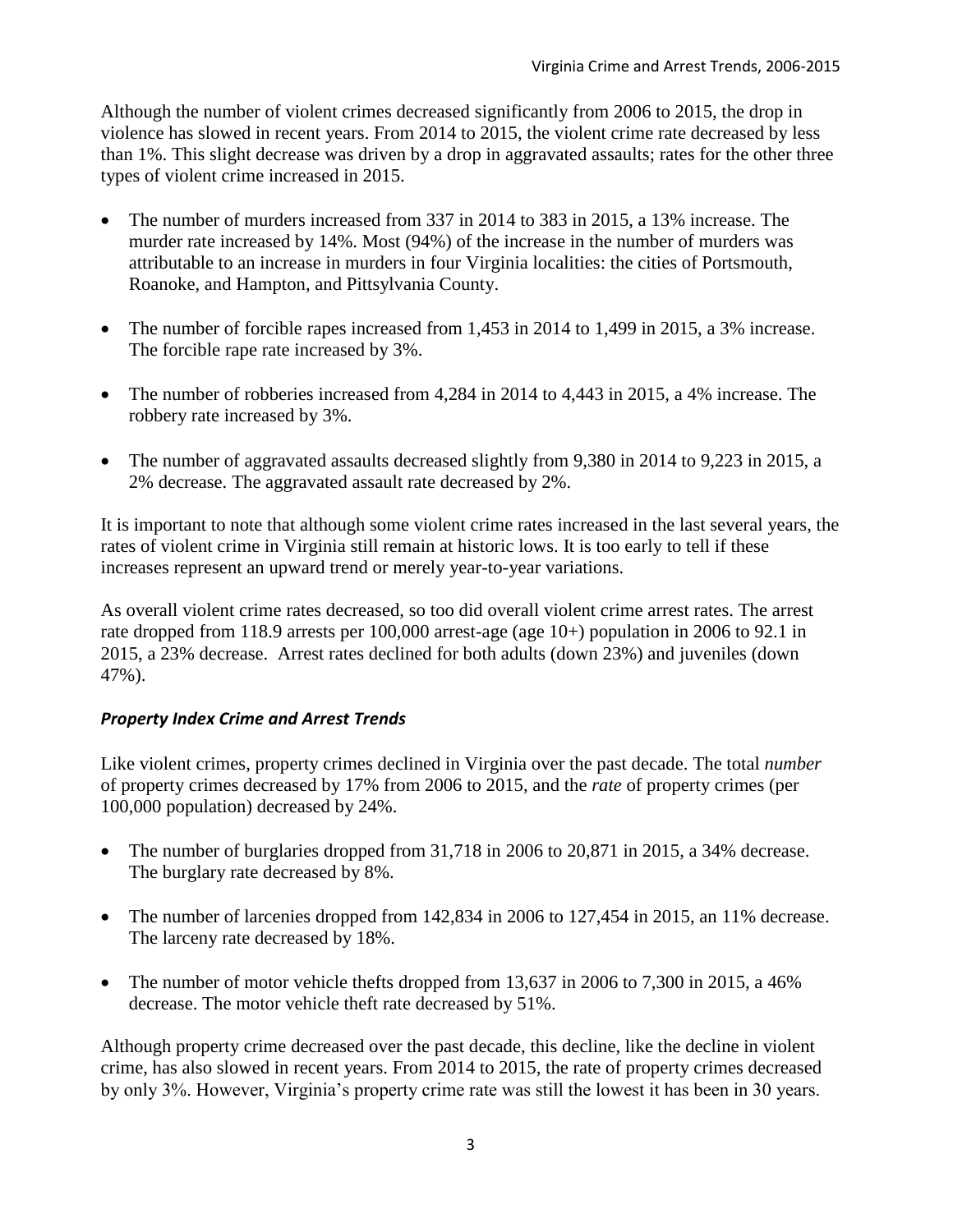- The number of burglaries dropped from 22,423 in 2014 to 20,871 in 2015, a 7% decrease. The burglary rate decreased by 8%.
- The number of larcenies dropped from 130,010 in 2014 to 127,454 in 2015, a 2% decrease. The larceny rate decreased by 3%.
- The number of motor vehicle thefts increased from 6,801 in 2014 to 7,300 in 2015, a 7% increase. The motor vehicle theft rate increased by 7%. Five Virginia cities accounted for 85% of the one-year increase in the number of stolen motor vehicles reported: Alexandria, Hampton, Newport News, Richmond and Virginia Beach.

Although the number of property crimes decreased from 2006 to 2015, arrest rates for property crimes increased by 17% during this period. This increase was driven by a 28% increase in arrests of adults over the decade. During the same period, juvenile arrest rates for property crimes decreased by 33%.

## *Drug Arrest Trends*

Due to the covert nature of drug use and distribution, there is no direct measure of drug offenses in Virginia during the last decade. Instead, the criminal justice system's primary measure of drug offending is the number of arrests reported for illegal drug sales and possession.

The total *number* of arrests for drug sale and possession rose by 8% from 2006 to 2015. During the same period, however, the *rate* of drug arrests (per 100,000 arrest-age population) decreased by 2% due to the growth in Virginia's total population.

- Marijuana arrests accounted for the majority of all drug arrests in each year from 2006 to 2015, and the number increased by 30% over this period. In 2006, 59% of all drug arrests were for marijuana. By 2015, marijuana arrests rose to 69% of all drug arrests. Although the proportion of all drug arrests that are for marijuana has increased, the number of marijuana arrests peaked in 2013 (24,590 arrests) and decreased in both 2014 (22,922) and 2015 (21,574).
- The proportion of all drug arrests that were for stimulants declined over the decade. In 2006, stimulants made up 34% of all drug arrests, but by 2015 they made up only 14%. This decrease was driven by a 75% drop in arrests for crack cocaine, and a nearly 50% drop in arrests for other cocaine. Arrests for all other stimulants, including amphetamine/methamphetamine, increased from about 2% of drug arrests in 2006 to about 4% in 2015.
- Arrests for prescription drugs, heroin and other opioids increased sharply increased over the last decade. In 2015, the number of people who died from opioid abuse (801) exceeded the number who died in automobile accidents (753). In 2006, opioids accounted for 5% of all drug arrests in Virginia; by 2015 they accounted for 13% of all drug arrests.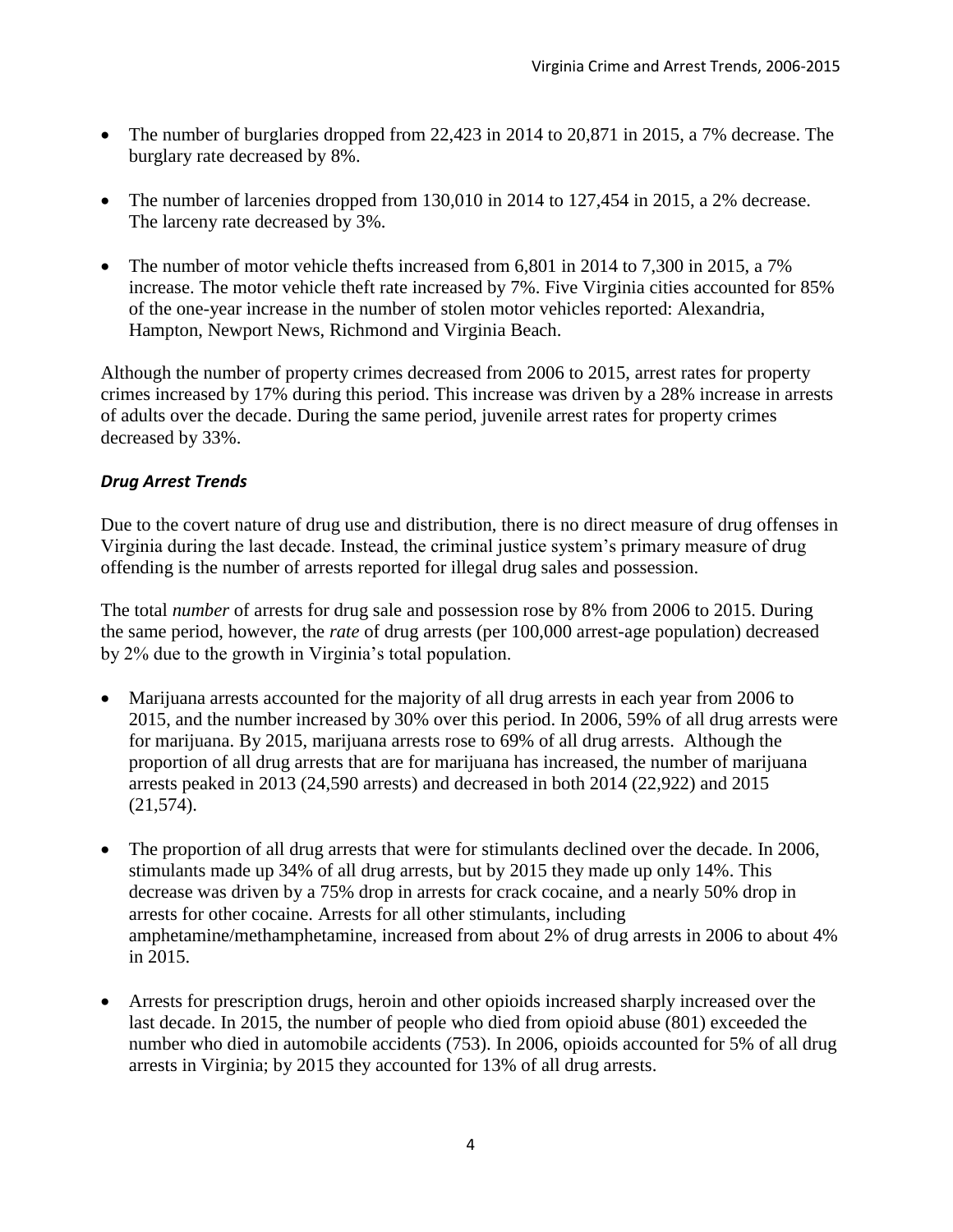Arrests for barbiturates, hallucinogens and all other drugs increased throughout most of the decade, but began trending down in 2013 and continued to do so through 2015.

Adults were consistently arrested for drug violations at a higher rate than juveniles. While the adults drug arrest rate decreased by 2% over the decade, juvenile arrest rates declined by 26%.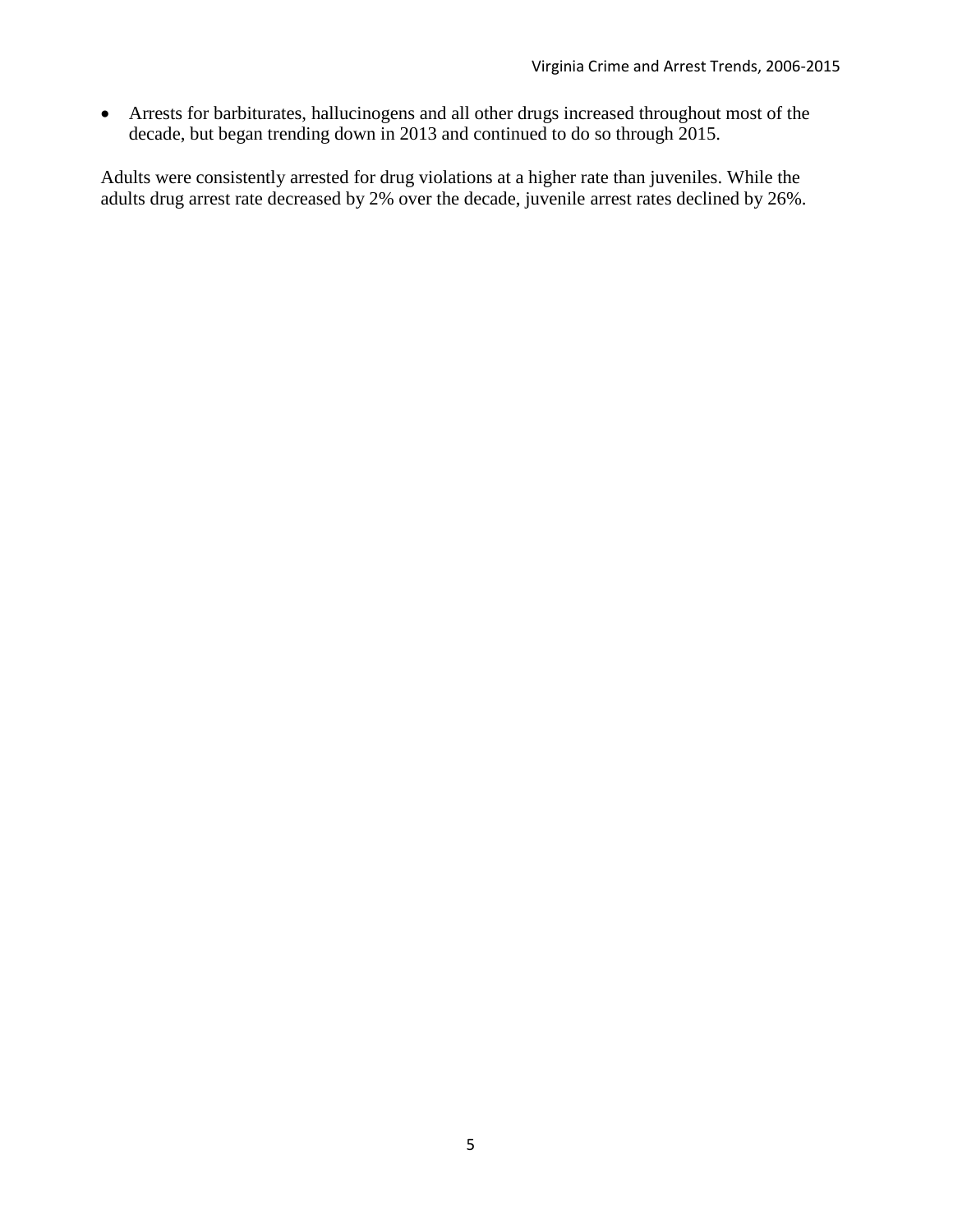## **Violent Index Crime**

Violent crimes are murder/non-negligent manslaughter, forcible rape, robbery, and aggravated assault.<sup>1</sup> There were over 6,000 fewer violent crimes reported in Virginia in 2015 compared to the number reported in 2006. The number of violent offenses reported decreased by 28% despite a 9% increase in total state population over the decade.

| Year                      | Murder and<br>Non-<br>negligent<br>Manslaughter | Forcible<br>Rape | Robbery | Aggravated<br>Assault | <b>Total</b> |
|---------------------------|-------------------------------------------------|------------------|---------|-----------------------|--------------|
| 2006                      | 408                                             | 1,792            | 7,694   | 11,588                | 21,482       |
| 2007                      | 407                                             | 1,739            | 7,650   | 11,002                | 20,798       |
| 2008                      | 369                                             | 1,746            | 7,455   | 10,352                | 19,922       |
| 2009                      | 354                                             | 1,506            | 6,348   | 9,863                 | 18,071       |
| 2010                      | 369                                             | 1,531            | 5,659   | 9,518                 | 17,077       |
| 2011                      | 306                                             | 1,537            | 5,427   | 8,702                 | 15,972       |
| 2012                      | 316                                             | 1,449            | 4,708   | 9,077                 | 15,550       |
| 2013                      | 317                                             | 1,431            | 4,550   | 9,022                 | 15,320       |
| 2014                      | 337                                             | 1,453            | 4,284   | 9,380                 | 15,454       |
| 2015                      | 383                                             | 1,499            | 4,443   | 9,223                 | 15,548       |
| 10-year % change          | -6%                                             | $-16%$           | $-42%$  | $-20%$                | $-28%$       |
| 1-year % change           | $+14%$                                          | $+3%$            | $+4%$   | $-2%$                 | $+0.6%$      |
| 1-year = $2014$ to $2015$ |                                                 |                  |         |                       |              |

Number of violent crimes reported statewide (2006-2015)

The statewide total violent crime rate decreased by 34% from 2006 to 2015, from a decade high rate of 279.9 violent crimes per 100,000 population in 2006 to 185.5 in 2015. The total violent crime rate decreased continuously from 2006 to 2013, increased slightly in 2014 then decreased slightly (<1%) from 2014 to 2015. The total statewide violent crime rate reached a 30-year low in 2013 with 185.5 violent crimes reported per 100,000 population.



Total violent crime rate per 100,000 population

 $\overline{a}$ 

<sup>&</sup>lt;sup>1</sup> Murder, forcible rape, and aggravated assault crimes are the actual number of victims reported. Robberies are the number of crimes reported.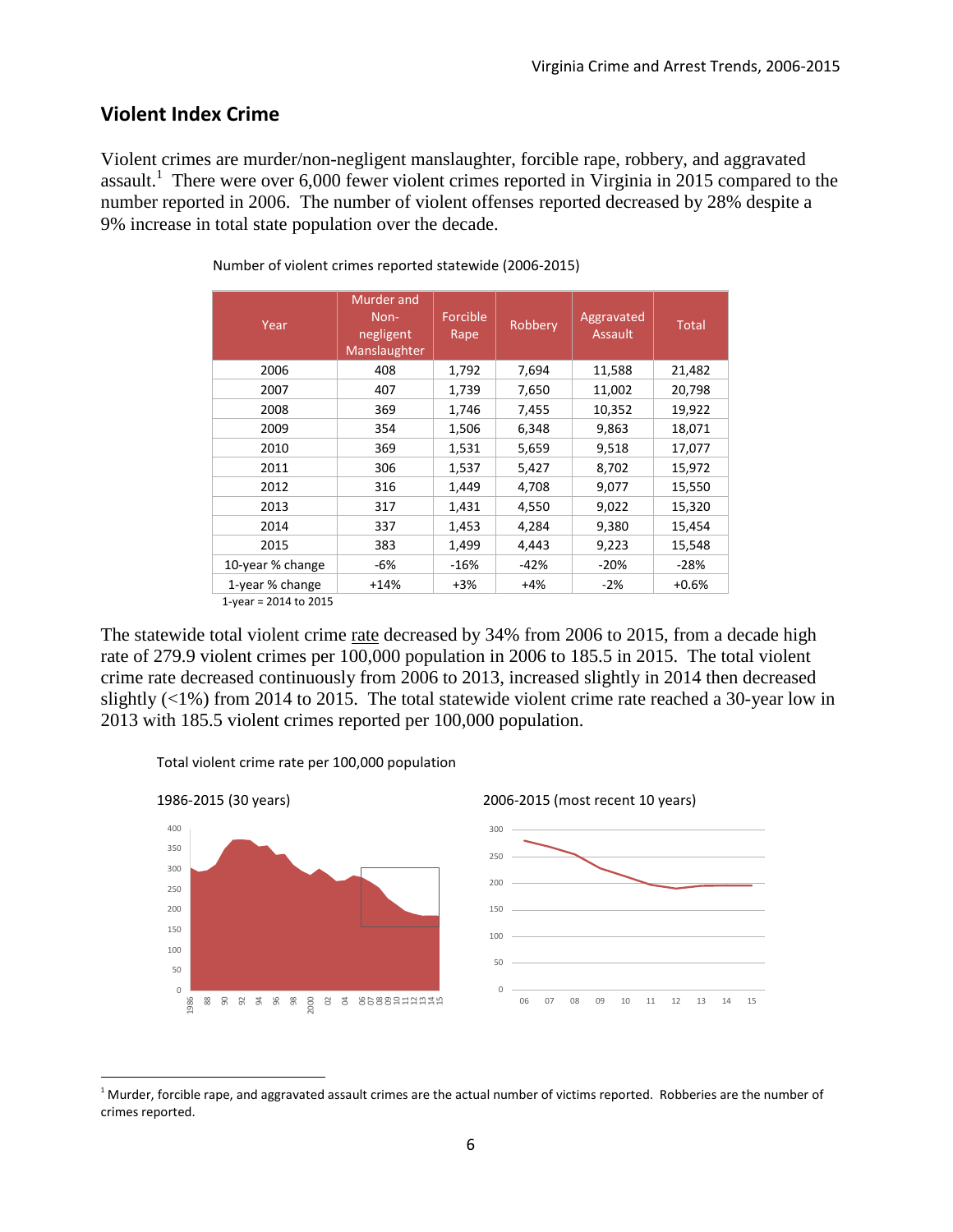### **Murder/Non-Negligent Manslaughter**

Murder is the most serious violent crime, and each murder incident is a tragedy. It is also the violent crime that occurs most infrequently. Only 2% of the more than 177,000 violent crimes reported in Virginia between 2006 and 2015 were murder/non-negligent manslaughter.

From 2006 to 2015, the statewide murder rate decreased by 14%, from 5.3 victims per 100,000 population in 2006 to 4.6 in 2015. The year-to-year murder rate trend was mixed over the decade. The murder rate declined continuously from 2006 to 2009, increased and decreased between 2010 and 2013, increased in 2014, and increased again in 2015.

The largest one-year increase in the murder rate during the decade occurred from 2014 to 2015, when the murder rate rose by 14%. Four of the 133 Virginia localities accounted for 96% of the total increase in the number of murders statewide from 2014 to 2015: Portsmouth, Roanoke City, Pittsylvania County, and Hampton. The last time the statewide murder rate rose suddenly was from 5.2 victims per 100,000 population in 2004 to 6.1 in 2005, a 17% one-year increase. Despite the recent increases in murder victimization, the statewide murder rate remains at historic lows.

## **Forcible Rape**

Forcible rape is one of the most serious violent crimes and is underreported to law enforcement. Nationally, 284,350 respondents to the 2014 National Crime Victimization Survey<sup>2</sup> reported experiencing a rape in the survey year while, for that same year, 84,041 rape victims were reported by police in the UCR. $3$  This suggests that only 3 out of every 10 rapes are brought to the attention of law enforcement. The Virginia Sexual and Domestic Violence Action Alliance reported that of the more than 10,000 people receiving sexual violence advocacy services in Virginia in 2014, only 54% reported the sexual violence to police.<sup>4</sup>

From 2006 to 2015, the rate of violent sexual assault in Virginia decreased by 23%, from 23.4 victims per 100,000 population reported in 2006 to 17.9 reported in 2015. The victimization rate decreased continuously from 2006 to 2009, increased slightly in 2010, decreased from 2011 through 2013 then increased in both 2014 and 2015. The rate increased by 3% from 2014 to 2015, with 17.5 victims per 100,000 population reported in 2014.

## **Robbery**

 $\overline{a}$ 

Over the decade, the statewide robbery rate decreased by 47%, from 100.3 robberies per 100,000 population in 2006 to 53.0 in 2015. Robbery was the violent offense with the largest 10-year rate decrease. The robbery rate increased from 2014 to 2015 by 3.0% from 51.5 robberies per 100,000 population in 2014 to 53.0 in 2015. The 2014 robbery rate was the lowest since 1986.

<sup>2</sup> United States Department of Justice Office of Justice Programs, Bureau of Justice Statistics. *Criminal Victimization, 2014.* Retrieved 6/6/2016 from http://www.bjs.gov/index.cfm?ty=pbdetail&iid=5366.

<sup>3</sup> United States Department of Justice, Federal Bureau of Investigation. *Crime in the United States, 2014*. Retrieved 09/29/2015 from https://www.fbi.gov/about-us/crime-in-the-u.s.-2014/resource-pages/downloads/cius2014downloadablefiles.zip

<sup>4</sup> Virginia Sexual and Domestic Violence Action Alliance. *Sexual Violence Services in Virginia – VAdata report 01/01/2014-*

<sup>12/31/2014.</sup> Retrieved 6/10/2016 from vadata.org/public-reports/2014\_Statewide\_SV\_Report.pdf.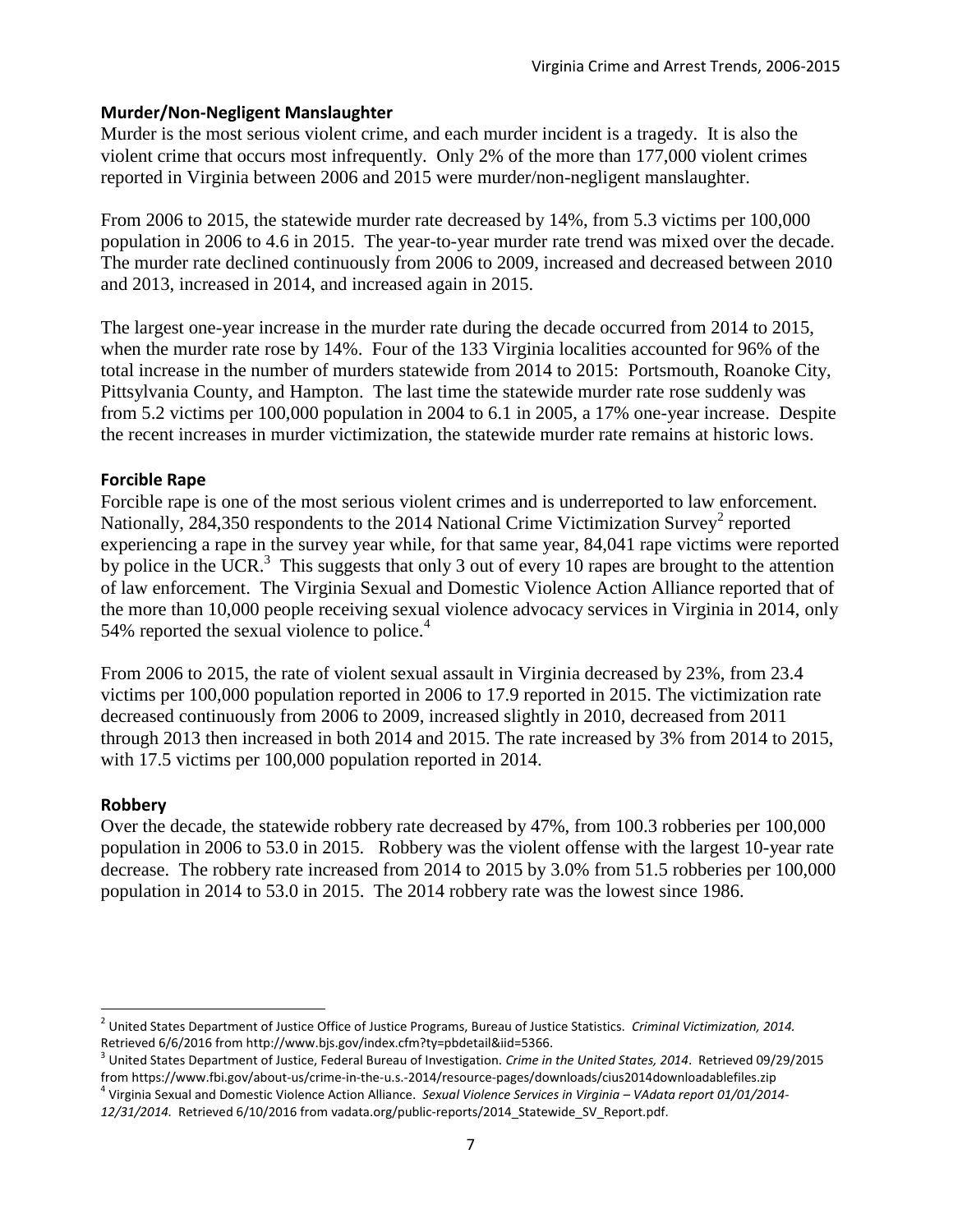

Violent crime rates per 100,000 population by crime type

#### **Aggravated Assault**

Between 2006 and 2015, 55% of all violent crimes reported were aggravated assaults, making aggravated assault the most frequently reported of the four violent crimes. The aggravated assault victimization rate across Virginia decreased by 27% from 151.0 victims per 100,000 population in 2006 to 110.0 in 2015. From 2014 to 2015, the aggravated assault victimization rate decreased by 2%. Aggravated assault was the only violent crime that decreased in rate from 2014 to 2015.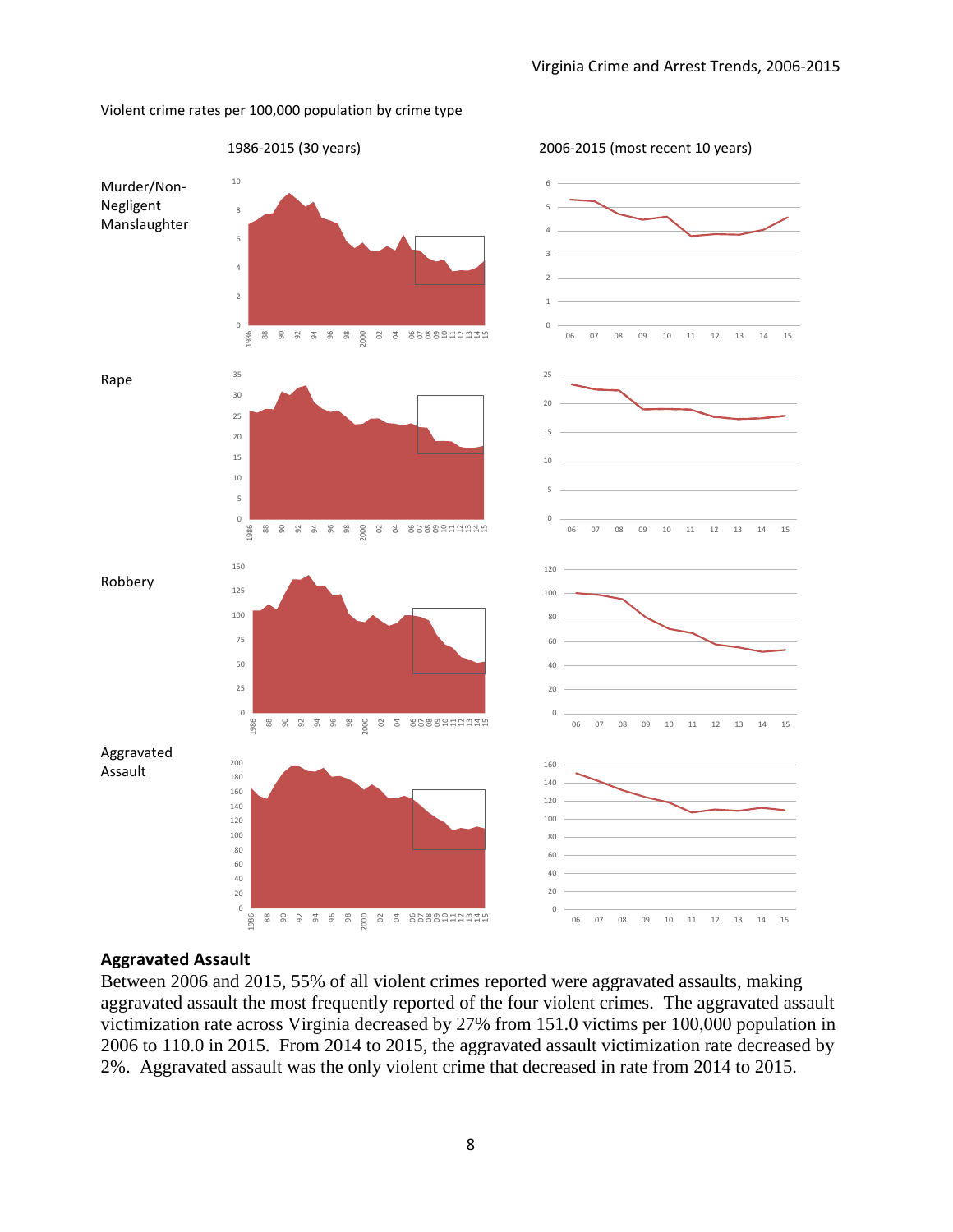## **Locality Violent Index Crime Rates**

The maps on the next page show three-year average total violent crime rates for each Virginia locality for 2006-to-2008 and 2013-to-2015. Three year averages were used because in a single year some smaller localities had no reported violent crime and averages smooth out this volatility of rates in smaller localities.

2006-to-2008 locality average violent crime rates ranged from a low rate of 14.0 violent crimes per 100,000 population to a high rate of 1,648.1. By comparison, 2013-to-2015 locality average violent crime rates ranged from a low locality rate of 15.0 violent crimes per 100,000 population to a locality high rate of 671.5.

The localities with the highest average rates were cities, and most of the high average rate localities 2006-2008 were also the localities with the highest average rates 2013-2015. Nineteen of the 20 localities with the highest 2006-2008 average violent crime rates had lower average rates 2013-2015.

The reduction in locality violent crime rates is shown in the maps on the following page where many localities with deep shading (indicating higher rates) in the 2006-2008 map are shaded noticeably lighter in the 2013-2015 map. Total violent crime rates decreased in 34 of Virginia's 38 cities and in 74 of Virginia's 95 counties.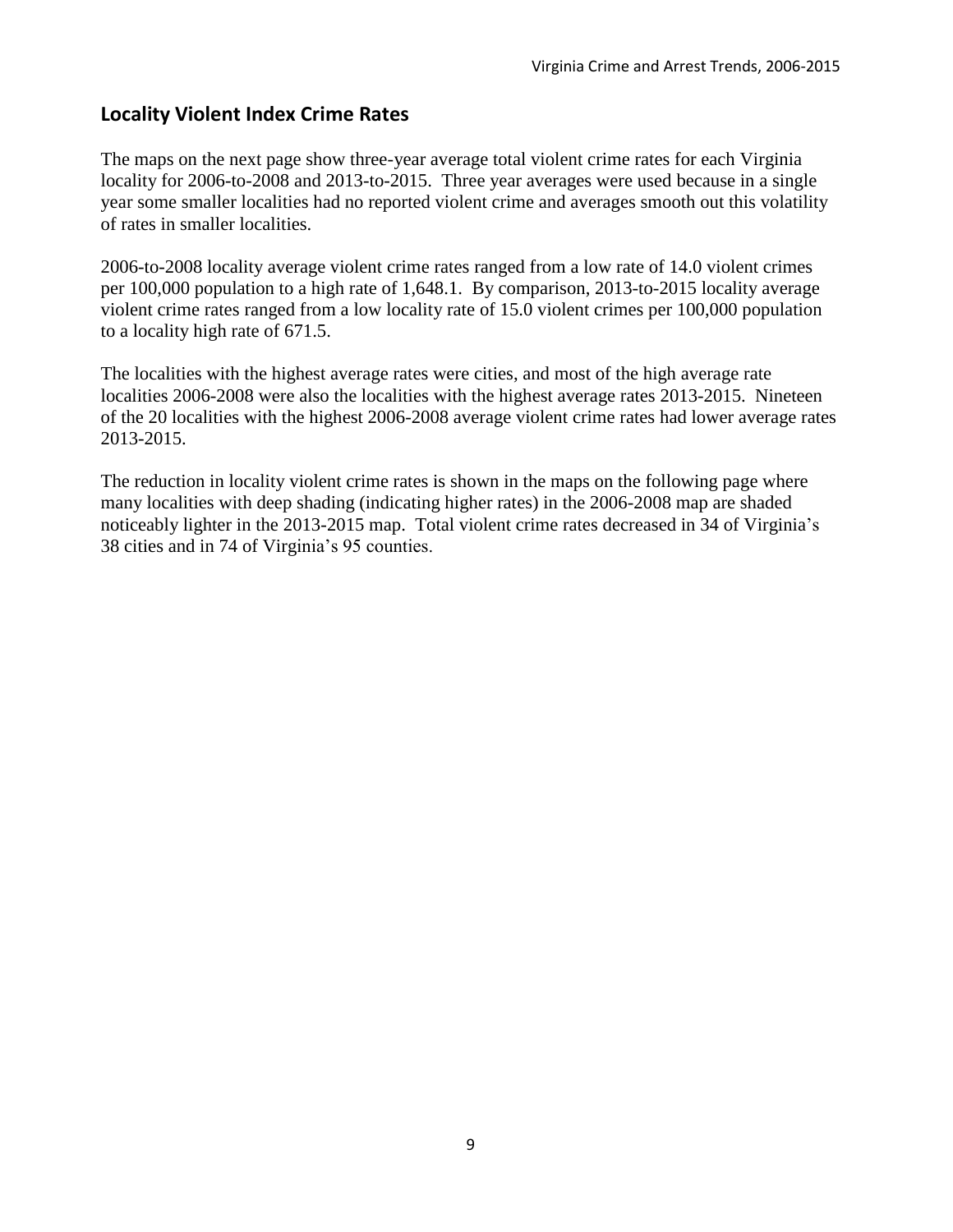#### Three-year average total violent crime rates by locality

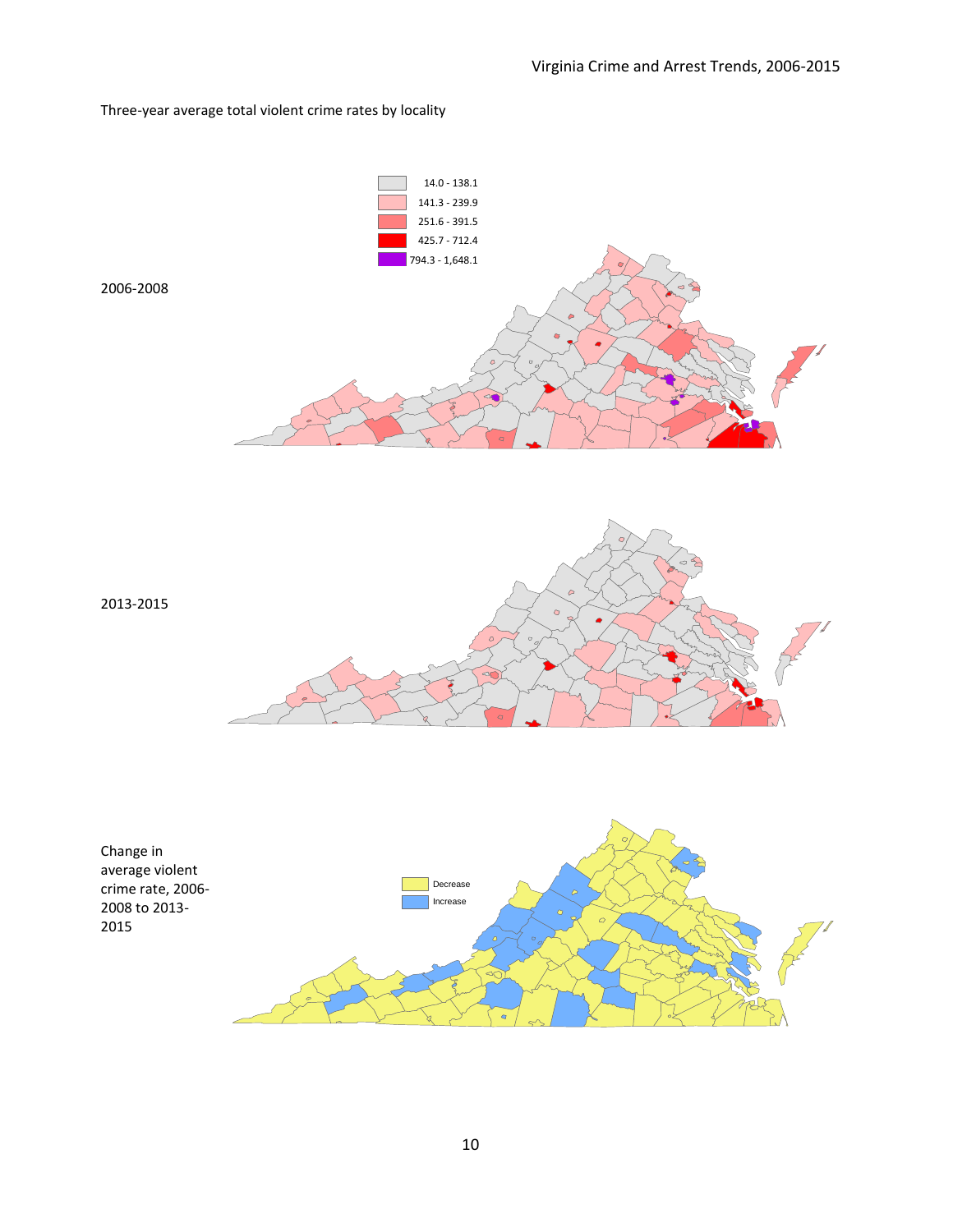Three-year average total violent crime rates per 100,000 population by locality

|          | 2006-2008 | 2013-2015 |  |
|----------|-----------|-----------|--|
| VIRGINIA | 267.4     | 185.5     |  |

| <b>COUNTIES</b>     | 2006-2008 | 2013-2015 | <b>COUNTIES</b>   | 2006-2008 2013-2015 |       | <b>CITIES</b>      |        | 2006-2008 2013-2015 |
|---------------------|-----------|-----------|-------------------|---------------------|-------|--------------------|--------|---------------------|
| Accomack Co         | 254.3     | 180.7     | King George Co    | 141.3               | 97.7  | Alexandria C       | 301.5  | 183.7               |
| Albemarle Co        | 158.2     | 98.4      | King William Co   | 79.2                | 61.7  | <b>Bristol C</b>   | 467.2  | 296.0               |
| Alleghany Co        | 86.9      | 155.7     | Lancaster Co      | 115.5               | 96.5  | Buena Vista C      | 80.2   | 100.4               |
| Amelia Co           | 128.8     | 103.6     | Lee Co            | 117.2               | 116.0 | Charlottesville C  | 652.1  | 411.7               |
| Amherst Co          | 132.3     | 96.7      | Loudoun Co        | 98.8                | 74.4  | Chesapeake C       | 449.9  | 371.4               |
| Appomattox Co       | 75.8      | 71.8      | Louisa Co         | 119.4               | 142.8 | Colonial Heights C | 232.8  | 180.5               |
| Arlington Co        | 186.1     | 140.9     | Lunenburg Co      | 143.6               | 147.8 | Covington C        | 216.3  | 150.7               |
| Augusta Co          | 107.1     | 116.2     | Madison Co        | 84.9                | 60.7  | Danville C         | 497.8  | 452.8               |
| Bath Co             | 14.0      | 21.9      | Mathews Co        | 59.1                | 18.8  | Emporia C          | 930.8  | 496.1               |
| Bedford Co          | 84.9      | 80.2      | Mecklenburg Co    | 239.9               | 218.7 | Fairfax C          | 186.0  | 114.8               |
| <b>Bland Co</b>     | 62.9      | 90.5      | Middlesex Co      | 108.4               | 102.8 | Falls Church C     | 218.6  | 146.5               |
| <b>Botetourt Co</b> | 61.1      | 79.4      | Montgomery Co     | 193.3               | 100.6 | Franklin C         | 527.1  | 358.5               |
| <b>Brunswick Co</b> | 145.5     | 86.0      | Nelson Co         | 73.6                | 67.5  | Fredericksburg C   | 574.6  | 431.4               |
| Buchanan Co         | 175.7     | 153.9     | New Kent Co       | 162.2               | 117.1 | Galax C            | 363.2  | 229.3               |
| Buckingham Co       | 131.6     | 138.9     | Northampton Co    | 207.9               | 129.1 | Hampton C          | 379.1  | 239.8               |
| Campbell Co         | 168.4     | 136.2     | Northumberland Co | 82.9                | 166.3 | Harrisonburg C     | 301.3  | 204.6               |
| Caroline Co         | 254.4     | 121.2     | Nottoway Co       | 232.2               | 225.8 | Hopewell C         | 915.6  | 385.2               |
| Carroll Co          | 188.0     | 103.1     | Orange Co         | 124.5               | 65.6  | Lexington C        | 81.4   | 91.9                |
| Charles City Co     | 92.9      | 98.9      | Page Co           | 143.5               | 113.4 | Lynchburg C        | 467.0  | 401.4               |
| Charlotte Co        | 210.2     | 136.2     | Patrick Co        | 145.8               | 130.1 | Manassas C         | 511.8  | 263.5               |
| Chesterfield Co     | 222.5     | 126.5     | Pittsylvania Co   | 111.7               | 79.7  | Manassas Park C    | 232.6  | 98.4                |
| Clarke Co           | 229.0     | 32.4      | Powhatan Co       | 79.8                | 51.9  | Martinsville C     | 368.5  | 372.1               |
| Craig Co            | 103.2     | 76.7      | Prince Edward Co  | 94.8                | 178.7 | Newport News C     | 712.4  | 427.0               |
| Culpeper Co         | 202.2     | 130.7     | Prince George Co  | 143.3               | 98.7  | Norfolk C          | 794.3  | 540.1               |
| Cumberland Co       | 171.2     | 119.0     | Prince William Co | 188.8               | 162.9 | Norton C           | 303.4  | 250.1               |
| Dickenson Co        | 147.8     | 126.1     | Pulaski Co        | 208.6               | 198.6 | Petersburg C       | 1648.1 | 671.5               |
| Dinwiddie Co        | 201.6     | 193.8     | Rappahannock Co   | 67.8                | 45.1  | Poquoson C         | 127.1  | 110.4               |
| Essex Co            | 208.1     | 188.3     | Richmond Co       | 120.8               | 86.0  | Portsmouth C       | 815.7  | 626.5               |
| Fairfax Co          | 82.8      | 86.4      | Roanoke Co        | 192.6               | 164.3 | Radford C          | 391.5  | 497.4               |
| Fauguier Co         | 147.7     | 73.9      | Rockbridge Co     | 76.6                | 92.6  | Richmond C         | 926.9  | 575.8               |
| Floyd Co            | 87.4      | 51.3      | Rockingham Co     | 50.0                | 77.2  | Roanoke C          | 915.1  | 370.7               |
| Fluvanna Co         | 96.0      | 81.7      | Russell Co        | 121.7               | 130.7 | Salem C            | 126.2  | 89.2                |
| Franklin Co         | 92.9      | 129.0     | Scott Co          | 164.7               | 113.1 | Staunton C         | 251.6  | 152.9               |
| Frederick Co        | 151.7     | 103.6     | Shenandoah Co     | 138.1               | 136.6 | Suffolk C          | 425.7  | 261.5               |
| Giles Co            | 116.6     | 128.9     | Smyth Co          | 279.0               | 151.0 | Virginia Beach C   | 259.6  | 139.2               |
| Gloucester Co       | 64.9      | 105.3     | Southampton Co    | 191.9               | 117.8 | Waynesboro C       | 443.9  | 174.7               |
| Goochland Co        | 326.6     | 74.1      | Spotsylvania Co   | 219.5               | 179.9 | Williamsburg C     | 216.7  | 120.6               |
| Grayson Co          | 133.1     | 99.5      | Stafford Co       | 149.2               | 146.8 | Winchester C       | 387.5  | 234.1               |
| Greene Co           | 172.9     | 101.6     | Surry Co          | 332.2               | 172.8 |                    |        |                     |
| Greensville Co      | 225.7     | 144.0     | Sussex Co         | 308.7               | 110.6 |                    |        |                     |
| Halifax Co          | 181.5     | 191.0     | Tazewell Co       | 191.9               | 138.9 |                    |        |                     |
| Hanover Co          | 74.9      | 118.5     | Warren Co         | 136.8               | 85.6  |                    |        |                     |
| Henrico Co          | 194.4     | 160.1     | Washington Co     | 168.5               | 109.6 |                    |        |                     |
| Henry Co            | 292.5     | 260.3     | Westmoreland Co   | 170.3               | 142.3 |                    |        |                     |
| <b>Highland Co</b>  | 27.7      | 15.0      | Wise Co           | 191.9               | 169.6 |                    |        |                     |
| Isle of Wight Co    | 150.1     | 142.5     | Wythe Co          | 127.1               | 114.2 |                    |        |                     |
| James City Co       | 120.3     | 89.6      | York Co           | 104.3               | 115.0 |                    |        |                     |
| King & Queen Co     | 125.1     | 102.6     |                   |                     |       |                    |        |                     |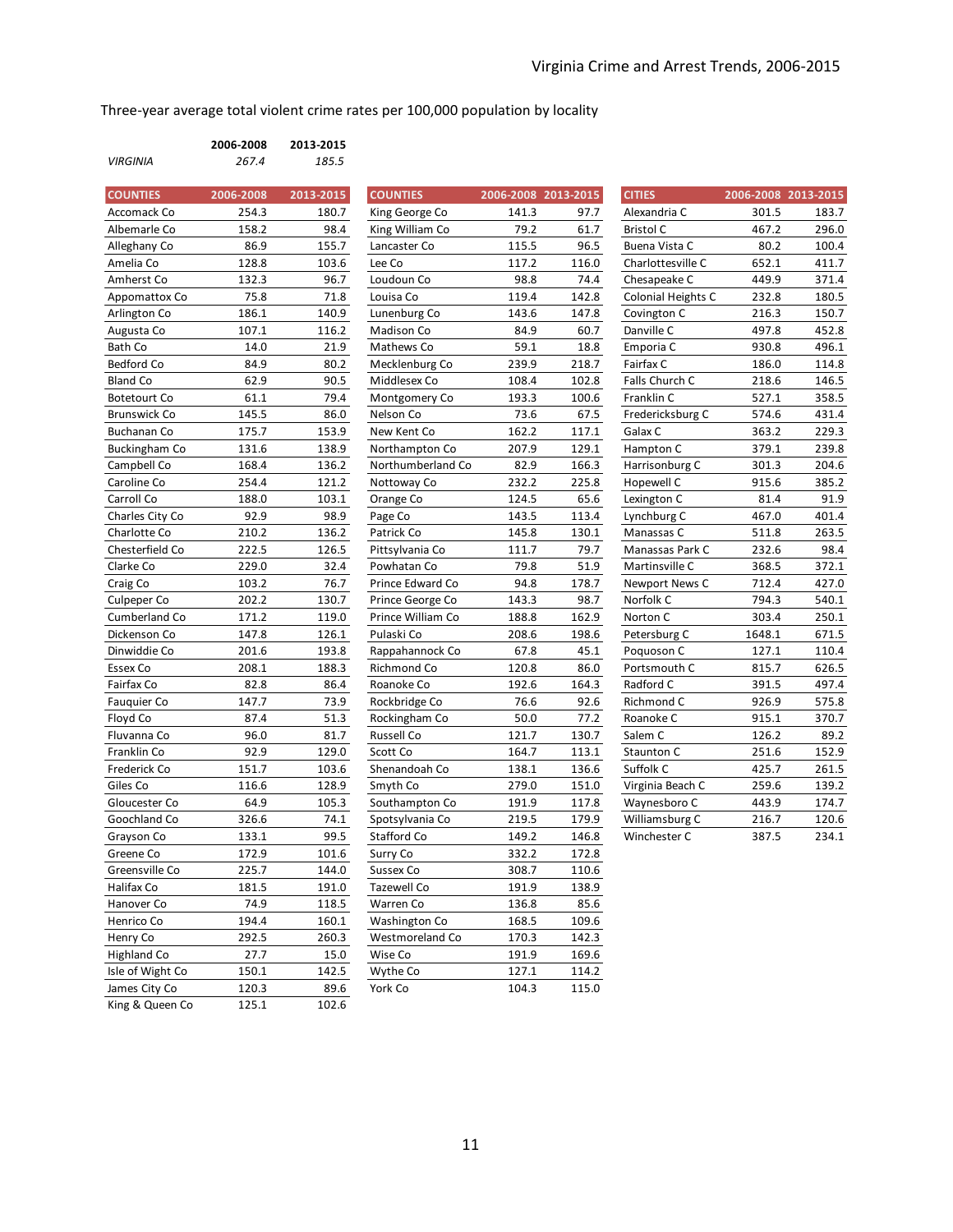#### County and city ranking of three-year average violent crime rate

| <b>COUNTIES</b>      | 2006-2008      | 2013-2015      | <b>COUNTIES</b>   | 2006-2008 2013-2015 |                | <b>CITIES</b>      | 2006-2008 2013-2015 |                |
|----------------------|----------------|----------------|-------------------|---------------------|----------------|--------------------|---------------------|----------------|
| Accomack Co          | 7              | 8              | King George Co    | 49                  | 65             | Alexandria C       | 25                  | 25             |
| Albemarle Co         | 38             | 64             | King William Co   | 83                  | 87             | <b>Bristol C</b>   | 14                  | 17             |
| Alleghany Co         | 77             | 17             | Lancaster Co      | 65                  | 67             | Buena Vista C      | 38                  | 35             |
| Amelia Co            | 55             | 54             | Lee Co            | 63                  | 46             | Charlottesville C  | 9                   | 10             |
| Amherst Co           | 53             | 66             | Loudoun Co        | 71                  | 81             | Chesapeake C       | 16                  | 14             |
| Appomattox Co        | 85             | 84             | Louisa Co         | 62                  | 23             | Colonial Heights C | 29                  | 26             |
| Arlington Co         | 28             | 26             | Lunenburg Co      | 46                  | 20             | Covington C        | 33                  | 29             |
| Augusta Co           | 68             | 45             | Madison Co        | 78                  | 88             | Danville C         | 13                  | $\overline{7}$ |
| Bath Co              | 95             | 93             | Mathews Co        | 92                  | 94             | Emporia C          | $\overline{2}$      | 6              |
| Bedford Co           | 78             | 76             | Mecklenburg Co    | 8                   | 3              | Fairfax C          | 34                  | 33             |
| <b>Bland Co</b>      | 90             | 69             | Middlesex Co      | 67                  | 57             | Falls Church C     | 31                  | 30             |
| <b>Botetourt Co</b>  | 91             | 78             | Montgomery Co     | 21                  | 60             | Franklin C         | 11                  | 16             |
| <b>Brunswick Co</b>  | 45             | 72             | Nelson Co         | 87                  | 85             | Fredericksburg C   | 10                  | 8              |
| <b>Buchanan Co</b>   | 30             | 18             | New Kent Co       | 37                  | 44             | Galax C            | 23                  | 23             |
| <b>Buckingham Co</b> | 54             | 27             | Northampton Co    | 17                  | 35             | Hampton C          | 21                  | 21             |
| Campbell Co          | 35             | 30             | Northumberland Co | 80                  | 13             | Harrisonburg C     | 26                  | 24             |
| Caroline Co          | 6              | 40             | Nottoway Co       | 9                   | $\overline{2}$ | Hopewell C         | 4                   | 12             |
| Carroll Co           | 27             | 56             | Orange Co         | 58                  | 86             | Lexington C        | 37                  | 37             |
| Charles City Co      | 74             | 62             | Page Co           | 47                  | 49             | Lynchburg C        | 15                  | 11             |
| Charlotte Co         | 14             | 30             | Patrick Co        | 44                  | 34             | Manassas C         | 12                  | 18             |
| Chesterfield Co      | 12             | 38             | Pittsylvania Co   | 66                  | 77             | Manassas Park C    | 30                  | 36             |
| Clarke Co            | 10             | 92             | Powhatan Co       | 82                  | 89             | Martinsville C     | 22                  | 13             |
| Craig Co             | 70             | 80             | Prince Edward Co  | 73                  | 10             | Newport News C     | 8                   | 9              |
| Culpeper Co          | 18             | 32             | Prince George Co  | 48                  | 63             | Norfolk C          | $\overline{7}$      | 4              |
| Cumberland Co        | 32             | 41             | Prince William Co | 26                  | 15             | Norton C           | 24                  | 20             |
| Dickenson Co         | 42             | 39             | Pulaski Co        | 15                  | 4              | Petersburg C       | 1                   | 1              |
| Dinwiddie Co         | 19             | 5              | Rappahannock Co   | 88                  | 91             | Poquoson C         | 35                  | 34             |
| Essex Co             | 16             | $\overline{7}$ | Richmond Co       | 60                  | 72             | Portsmouth C       | 6                   | $\overline{2}$ |
| Fairfax Co           | 81             | 71             | Roanoke Co        | 22                  | 14             | Radford C          | 19                  | 5              |
| Fauguier Co          | 43             | 83             | Rockbridge Co     | 84                  | 68             | Richmond C         | 3                   | $\overline{3}$ |
| Floyd Co             | 76             | 90             | Rockingham Co     | 93                  | 79             | Roanoke C          | 5                   | 15             |
| Fluvanna Co          | 72             | 75             | Russell Co        | 59                  | 32             | Salem C            | 36                  | 38             |
| Franklin Co          | 74             | 36             | Scott Co          | 36                  | 50             | Staunton C         | 28                  | 28             |
| Frederick Co         | 39             | 54             | Shenandoah Co     | 50                  | 29             | Suffolk C          | 18                  | 19             |
| Giles Co             | 64             | 37             | Smyth Co          | 5                   | 19             | Virginia Beach C   | 27                  | 31             |
| Gloucester Co        | 89             | 53             | Southampton Co    | 23                  | 43             | Waynesboro C       | 17                  | 27             |
| Goochland Co         | $\overline{2}$ | 82             | Spotsylvania Co   | 13                  | 9              | Williamsburg C     | 32                  | 32             |
| Grayson Co           | 52             | 61             | Stafford Co       | $41\,$              | $21\,$         | Winchester C       | $20\,$              | 22             |
| Greene Co            | 31             | 59             | Surry Co          | 1                   | 11             |                    |                     |                |
| Greensville Co       | 11             | 22             | Sussex Co         | 3                   | 51             |                    |                     |                |
| Halifax Co           | 29             | 6              | Tazewell Co       | 23                  | 27             |                    |                     |                |
| Hanover Co           | 86             | 42             | Warren Co         | 51                  | 74             |                    |                     |                |
| Henrico Co           | 20             | 16             | Washington Co     | 34                  | 52             |                    |                     |                |
| Henry Co             | 4              | $\mathbf{1}$   | Westmoreland Co   | 33                  | 25             |                    |                     |                |
| Highland Co          | 94             | 95             | Wise Co           | 23                  | 12             |                    |                     |                |
| Isle of Wight Co     | 40             | 24             | Wythe Co          | 56                  | 48             |                    |                     |                |
| James City Co        | 61             | 70             | York Co           | 69                  | 47             |                    |                     |                |
| King & Queen Co      | 57             | 58             |                   |                     |                |                    |                     |                |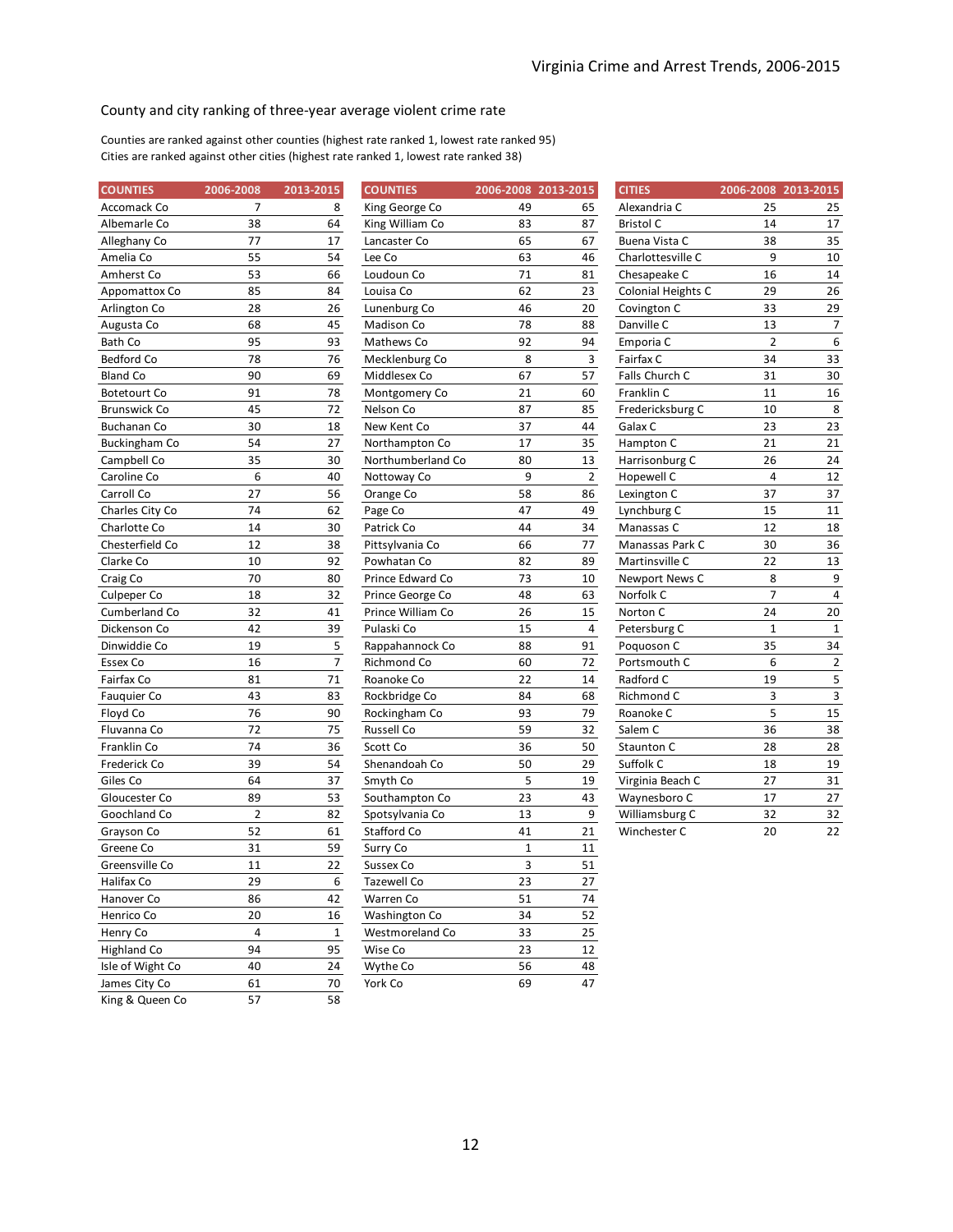## **Violent Crime Rates by State Police Division**

Violent crime rates decreased in all Virginia State Police divisions from 2006 to 2015.



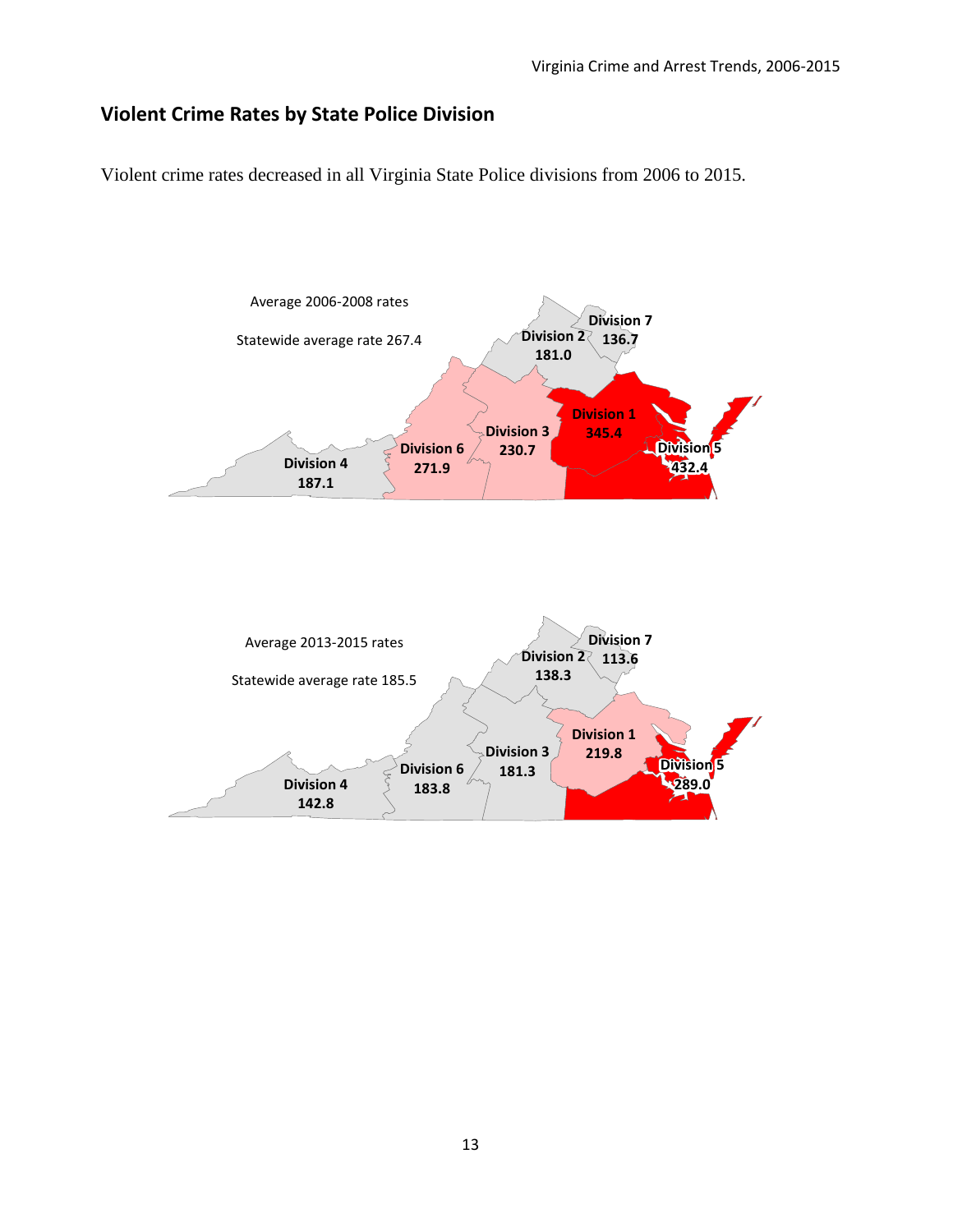## **this page is blank**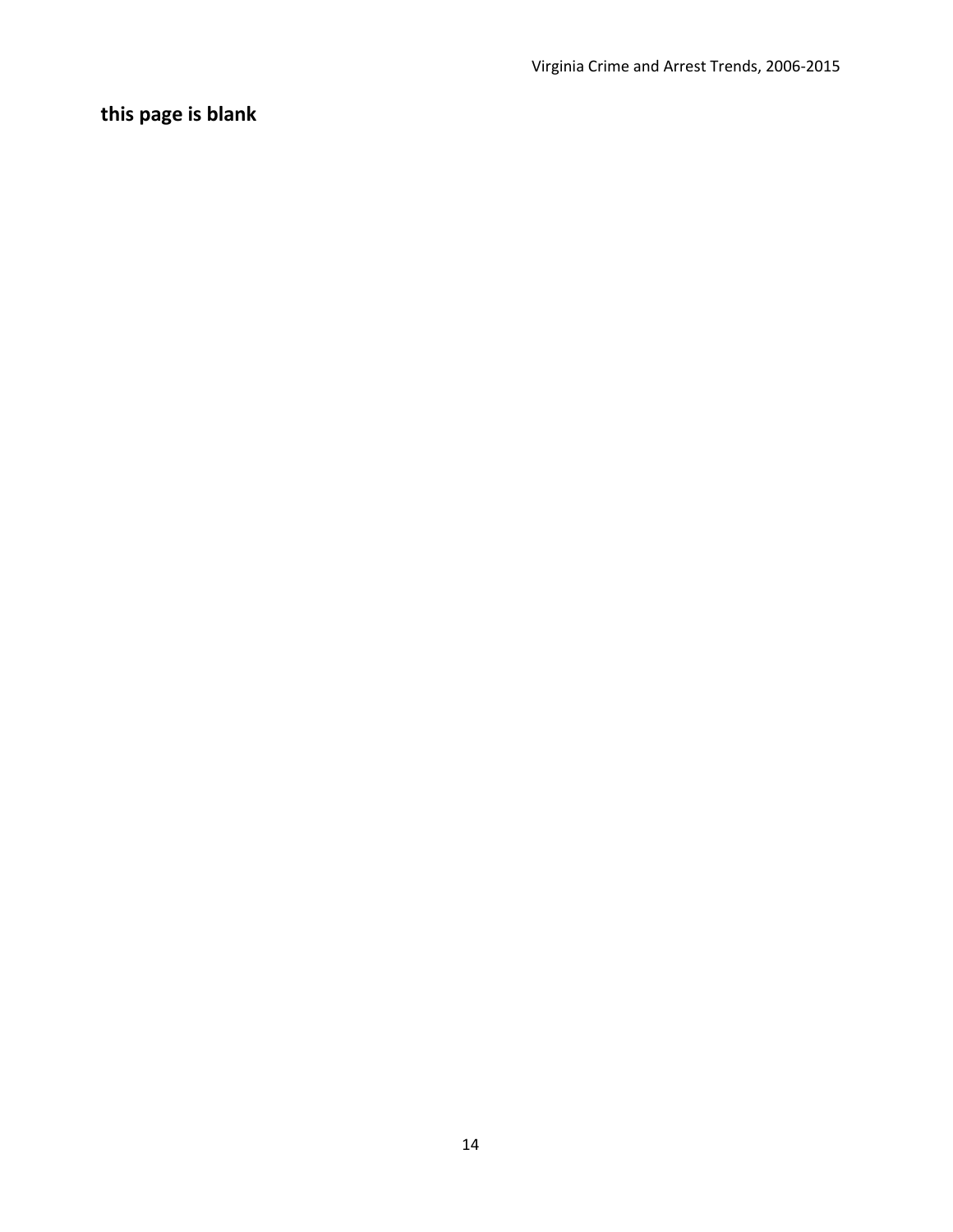## **Violent Arrests**

As overall violent crime rates have decreased, so have overall arrest rates for violent crimes. Total arrest rates for violent crimes decreased by 23% over the decade, from 118.9 arrests per 100,000 arrest-age population (ages 10 and older) in 2006 to 92.1 in 2015. The arrest rate for adults (age 18+) followed the trend for total violent arrest rate. The juvenile (age 10 to 17) arrest rate decreased by 47%, and the adult arrest rate decreased by 19%.



Total violent arrest rates per 100,000 population

As far back as the early 1990s, juveniles were arrested for violent offenses at a higher rate than adults. This was consistent until 2012 when, for the first time since before 1990, the juvenile arrest rate for violence fell below the adult arrest rate.

### **Murder and Non-negligent Manslaughter**

The total arrest rate for murder/non-negligent manslaughter decreased by almost 9% from 2006 to 2015, from 4.5 arrests per 100,000 arrest-age population in 2006 to 4.1 in 2015. The murder arrest rate for adults followed the total arrest rate, decreasing by 8% from 2006 to 2015, with 4.8 adult arrests per 100,000 adult population in 2006 to 4.4 in 2015. Juvenile arrest rates for murder and non-negligent manslaughter decreased by 47%, from 2.5 juvenile arrests per 100,000 juvenile population in 2006 to 1.3 in 2015. The 13% increase in murder victimization rates from 2014 to 2015 coincided with a 6% increase in the total murder arrest rate 2014 to 2015.

### **Forcible Rape**

6.2 juveniles per 100,000 juvenile population were arrested for forcible rape offenses in 2006. In 2015, 3.7 juveniles per 100,000 juvenile population were arrested, a 40% decrease. The adult arrest rate for forcible rape decreased by 26% over the decade, with 6.1 adults per 100,000 adult population arrested in 2006 and 4.6 adults arrested in 2015. The 23% decrease in total forcible rape victimization rate discussed in the previous section was accompanied by a 25% decrease in total arrest rate for forcible rape.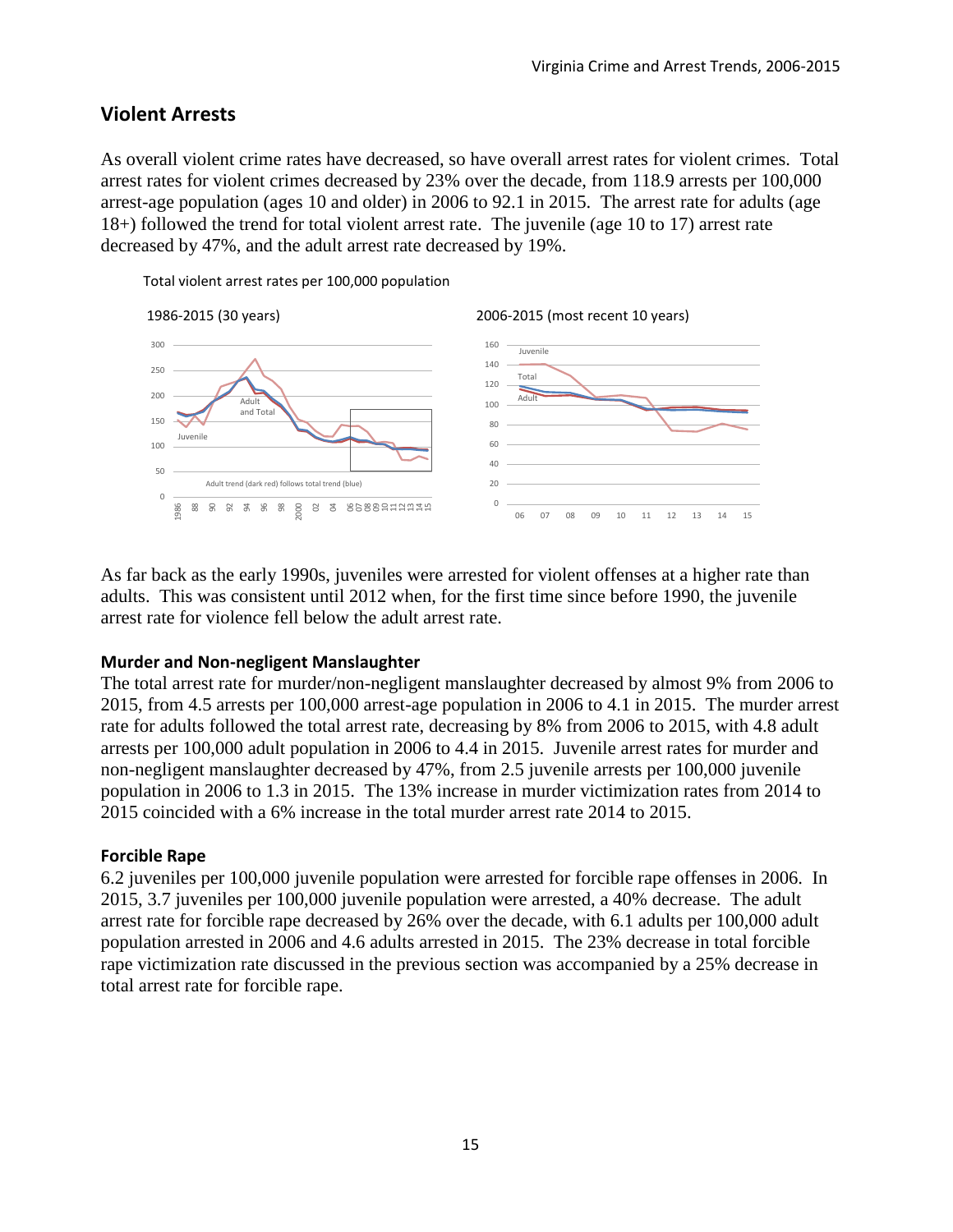Violent arrest rates per 100,000 arrest-age population by age group and crime type



#### **Robbery**

The total robbery arrest rate decreased by 36% from 2006 to 2015, from 32.6 robbery arrests per 100,000 arrest-age population in 2006 to 20.9 in 2015. Robbery arrest rates for both juveniles and adults decreased over the decade 2006 to 2015, when the robbery arrest rate for juveniles decreased by 37%, with 54.7 juvenile arrests per 100,000 juvenile population in 2006 and 34.4 juvenile arrests in 2015, and the adult robbery arrest rate decreased by 38%, with 29.3 adult arrests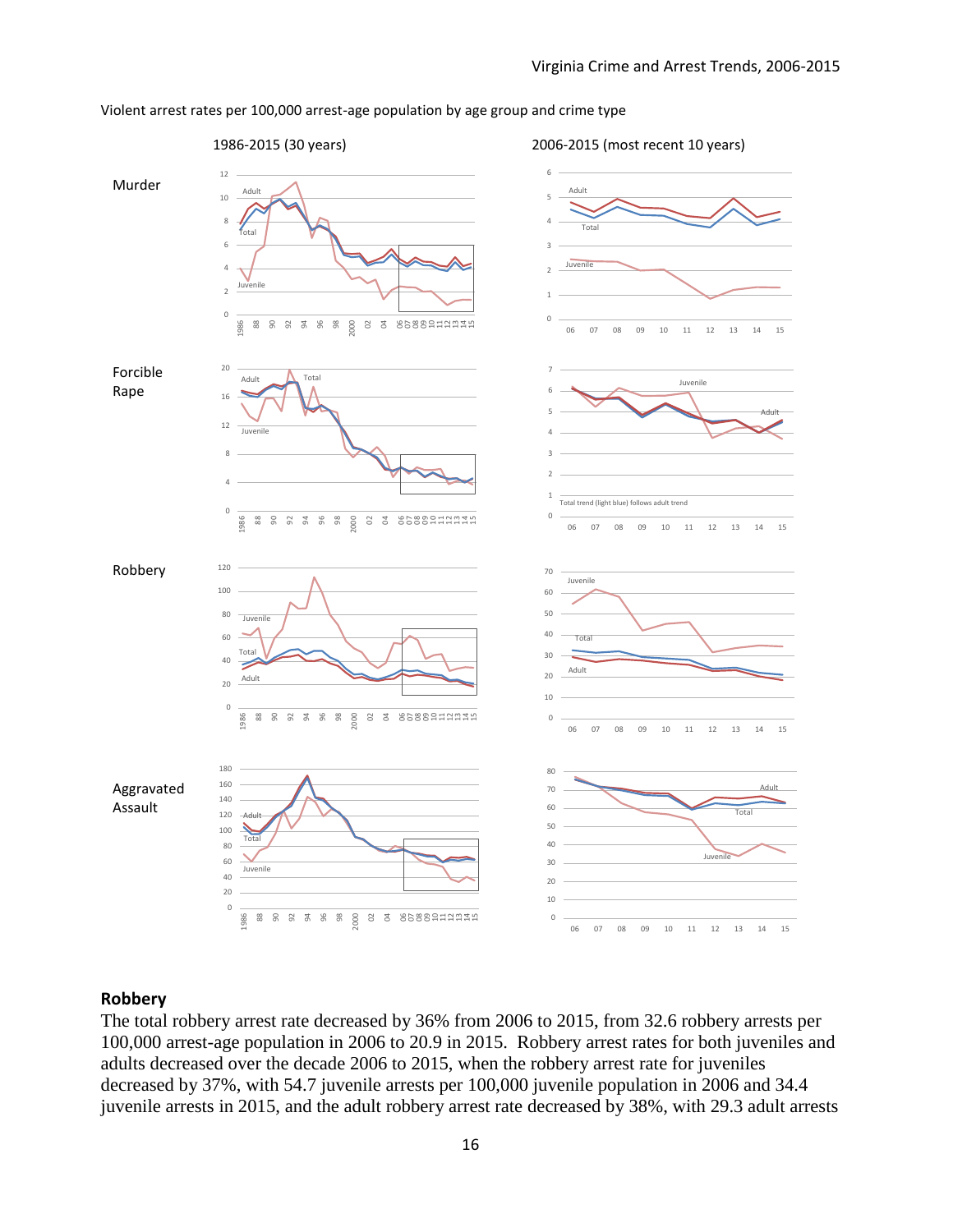per 100,000 adult population in 2006, and 18.3 adult arrests in 2015. Robbery was the only violent offense where juveniles were arrested at a consistently higher rate than adults.

## **Aggravated Assault**

75.7 aggravated assault arrests per 100,000 total arrest-age population were reported in 2006. In 2015, the total arrest rate had decreased by 17% to 62.6. 77.1 juveniles per 100,000 juvenile population were arrested for aggravated assault in 2006. In 2015, 35.8 was the juvenile arrest rate for aggravated assault, a 54% decrease. The aggravated assault arrest rate for adults decreased by 16% over the decade, with 75.5 adults per 100,000 adult population arrested for aggravated assault in 2006, and 63.1 adult arrests reported in 2015. The adult arrest rate followed the total arrest rate.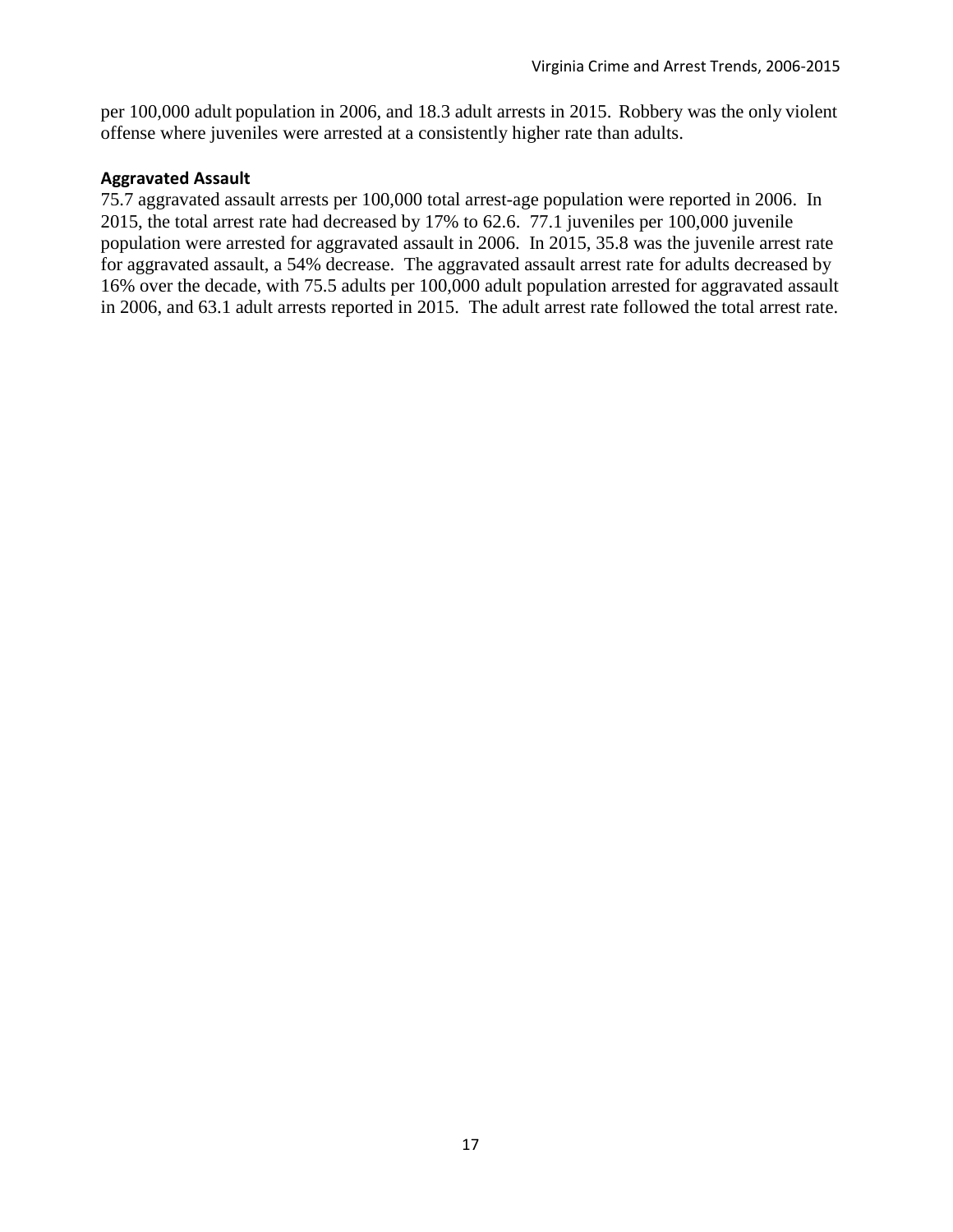## **Property Index Crime**

Property crimes are burglary, larceny, and motor vehicle theft. The total number of property crimes reported decreased by 17% from 2006 to 2015.

| Year                   | <b>Burglary</b> | Larceny | Motor<br>Vehicle<br><b>Theft</b> | <b>Total</b> |
|------------------------|-----------------|---------|----------------------------------|--------------|
| 2006                   | 31,718          | 142,834 | 13,637                           | 188,189      |
| 2007                   | 31,153          | 145,195 | 12,785                           | 189,133      |
| 2008                   | 31,451          | 150,760 | 12,028                           | 194,239      |
| 2009                   | 31,079          | 149,253 | 10,302                           | 190,634      |
| 2010                   | 30,040          | 145,576 | 9,504                            | 185,120      |
| 2011                   | 30,157          | 142,244 | 8,707                            | 181,108      |
| 2012                   | 28,564          | 138,832 | 8,072                            | 175,468      |
| 2013                   | 26,123          | 134,691 | 7,660                            | 168,474      |
| 2014                   | 22,423          | 130,010 | 6,801                            | 159,243      |
| 2015                   | 20,871          | 127,454 | 7,300                            | 155,625      |
| 10-year % change       | $-34%$          | $-11%$  | $-47%$                           | $-17%$       |
| 1-year % change        | -7%             | $-2%$   | +7%                              | $-2%$        |
| $1.102r - 2014 + 2015$ |                 |         |                                  |              |

Number of property crimes reported statewide (2006-2015)

1-year = 2014 to 2015

The total property crime rate decreased by 24% over the decade, with 2,452.4 property crimes per 100,000 total population reported in 2006, and 1,856.4 property crimes reported in 2015.



Total property crime rates per 100,000 population

The year-to-year trend was mixed, with rates up and down early in the decade, then decreasing continuously from 2008 on. The decade high rate occurred in 2008, with 2,479.6 property crimes reported per 100,000 population. The decade low rate occurred in 2015, when 1,856.4 property crimes were reported per 100,000 population. The 2015 rate was the lowest in the 30-year period.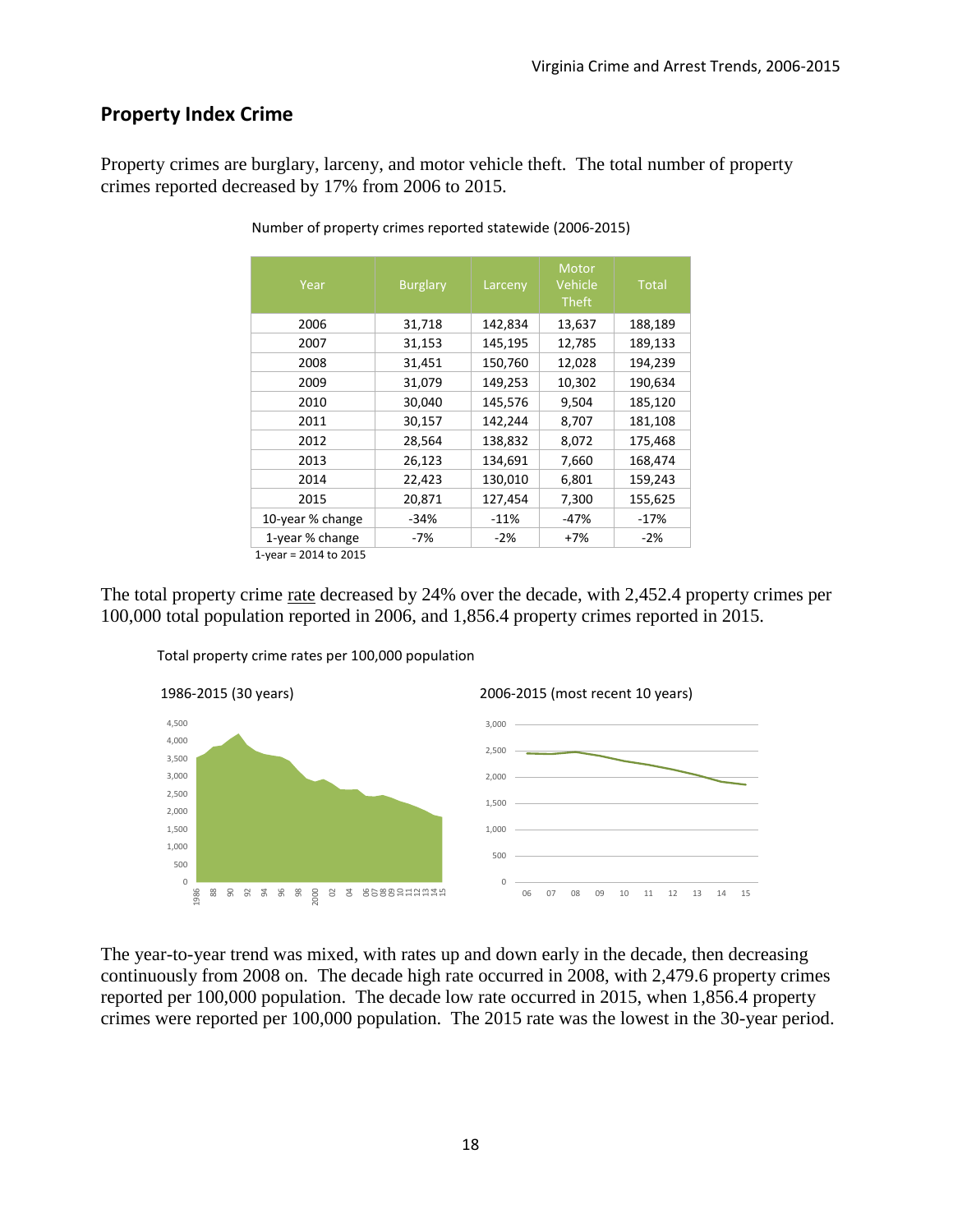## **Burglary**

The burglary rate statewide decreased by 40%, from a 2006 rate of 413.3 burglaries per 100,000 population to 249.0 burglaries per 100,000 population in 2015. Burglaries rates decreased each year over the decade. From 2014 to 2015 the rate decreased by 8%, with 269.4 burglaries per 100,000 population reported in 2014.

## **Larceny**

Larcenies occurred at rates almost five times higher than burglaries and almost ten times higher than motor vehicle thefts. The larceny rate across Virginia decreased by 18% from 2006 to 2015, from 1,861.3 to 1,520.4 larcenies per 100,000 population. The rate increased from 2006 to 2008, then declined continuously from 2008 on. The rate decreased by 3% from 2014 to 2015. Larcenies had the smallest percentage rate decrease of all property crimes.

## **Motor Vehicle Theft**

The motor vehicle theft rate decreased by 51% from 2006 to 2015. In 2006, 177.7 motor vehicle thefts per 100,000 population were reported in the UCR. In 2015, 87.1 motor vehicle thefts per 100,000 population were reported. Motor vehicle thefts had the largest 10-year percentage rate decrease of all property crimes. Automobile anti-theft technology has been credited for the steep decline in motor vehicle thefts nationally.

The motor vehicle theft rate statewide decreased continuously from 2006 to 2014, when there were 81.7 motor vehicle thefts per 100,000 population, then increased by almost 7% from 2014 to 2015. This was the biggest one-year increase in the motor vehicle theft rate since the early 1990s. Five Virginia localities accounted for 85% of the 2014-to-2015 increase in the number of stolen motor vehicles reported: Richmond City, Hampton, Virginia Beach, Newport News, and Alexandria.

The National Insurance Crime Bureau suggests that car thieves have devised new methods of theft, including stealing the "smart keys" needed to gain access to vehicles, using identity theft to fraudulently purchase new vehicles, or simply stealing older vehicles without the sophisticated anti-theft technology in newer vehicles.<sup>5</sup> Despite the 2014-to-2015 increase in the number of motor vehicle thefts in Virginia, statewide motor vehicle theft rates continue to be at historic lows.

 $\overline{a}$ <sup>5</sup> National Insurance Crime Bureau. *Historical Look at Vehicle Theft in the U.S.* Retrieved 6/2/2016 from https://www.nicb.org/newsroom/news-releases/historical-look-at-vehicle-theft-in-the-u-s-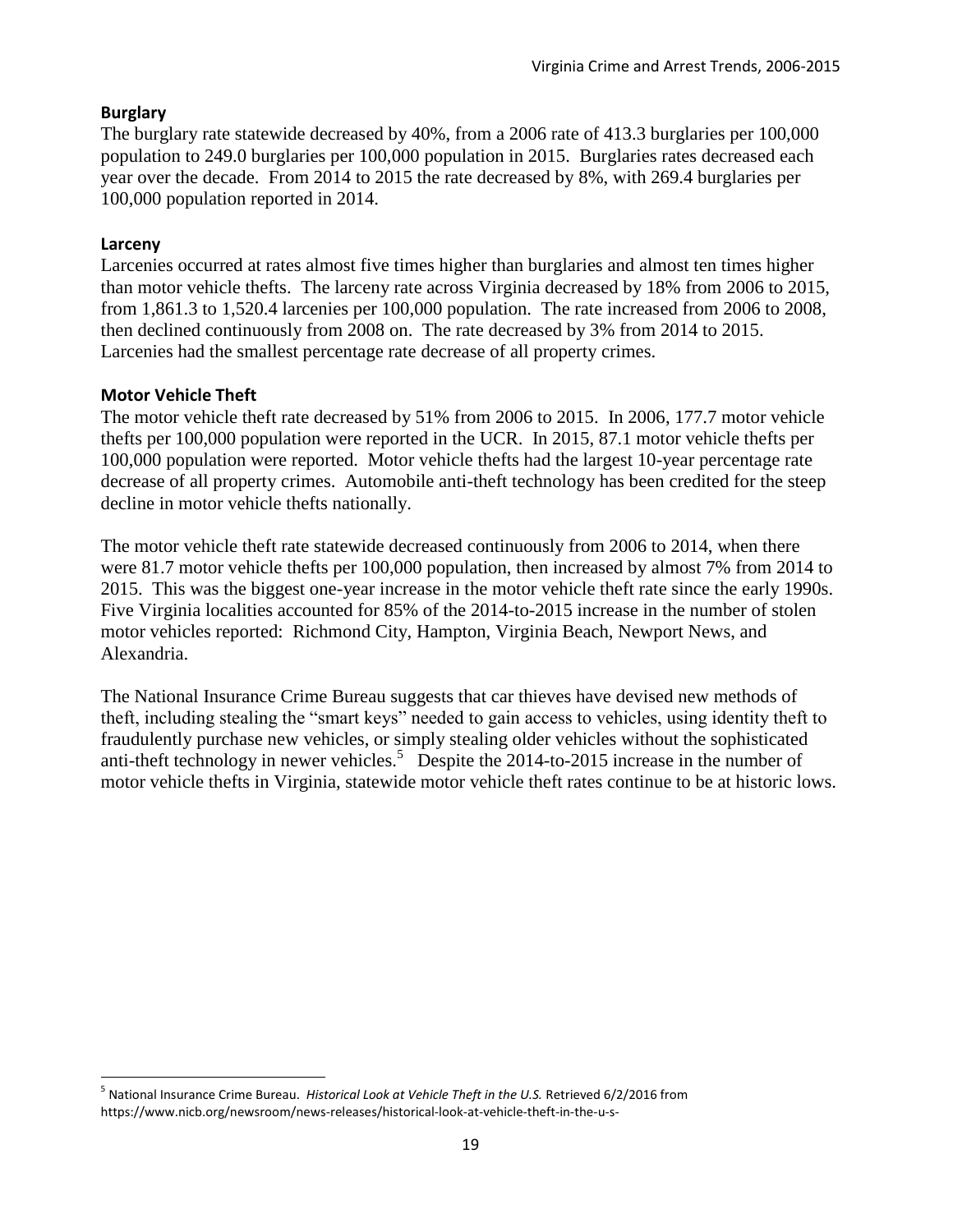#### Property crime rates by crime type

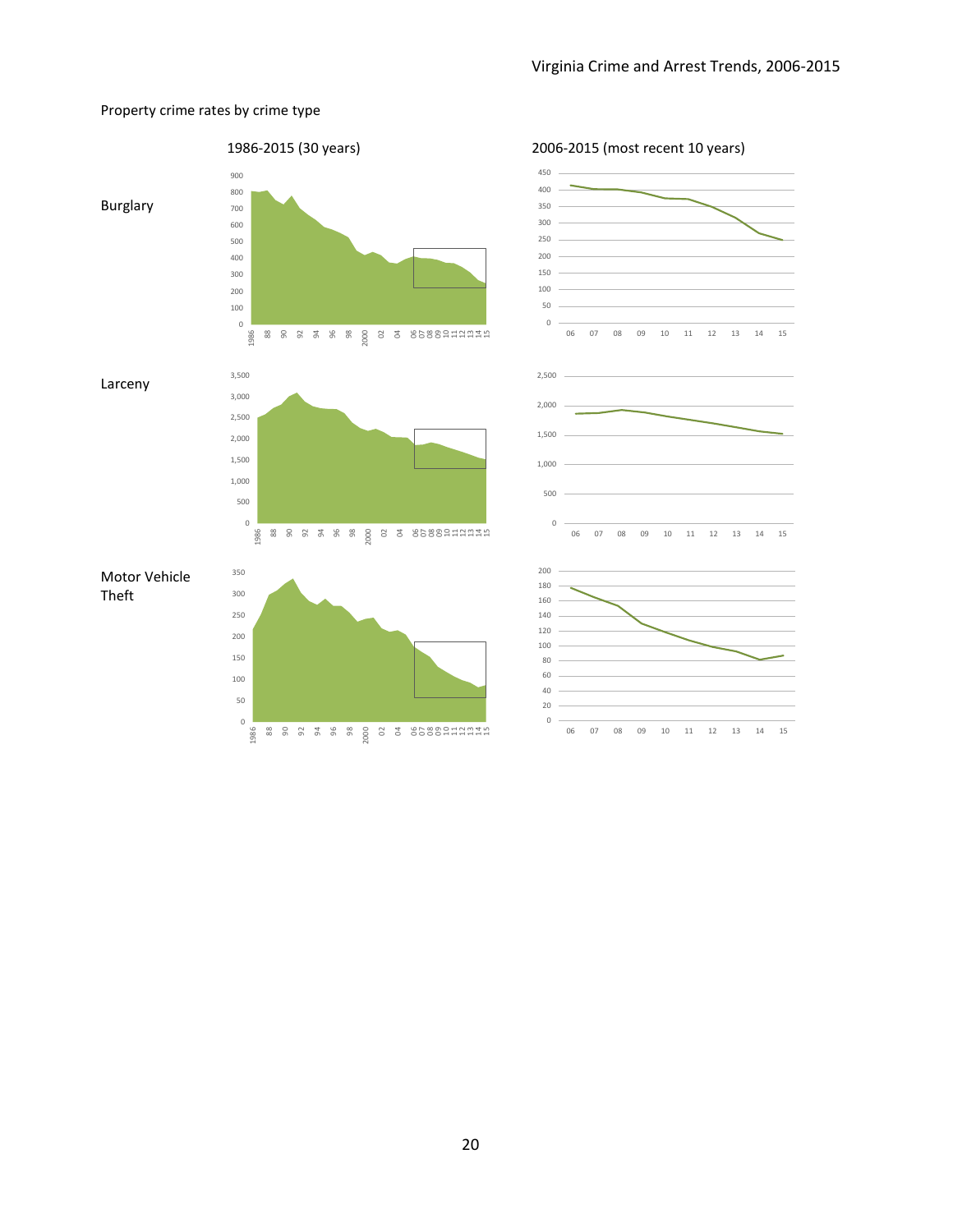## **Locality Property Index Crime Rates**

2006-to-2008 locality average property crime rates ranged from a high rate of 8,387.7 property crimes per 100,000 population to a low rate of 295.9 property crimes per 100,000 population. Locality average property crime rates 2013-to-2015 ranged from a high rate of 5,237.3 property crimes per 100,000 population to a low rate of 225.3 property crimes per 100,000 population. Property crime rates were generally higher in cities than in counties.

The reduction in property crime rates is shown in the maps on the following page where many localities with deep shading (indicating higher rates) in the 2006-2008 map are shaded noticeably lighter in the 2013-2015 map. Three-year average total property crime rates decreased in 36 of Virginia's 38 cities and 80 of Virginia's 95 counties.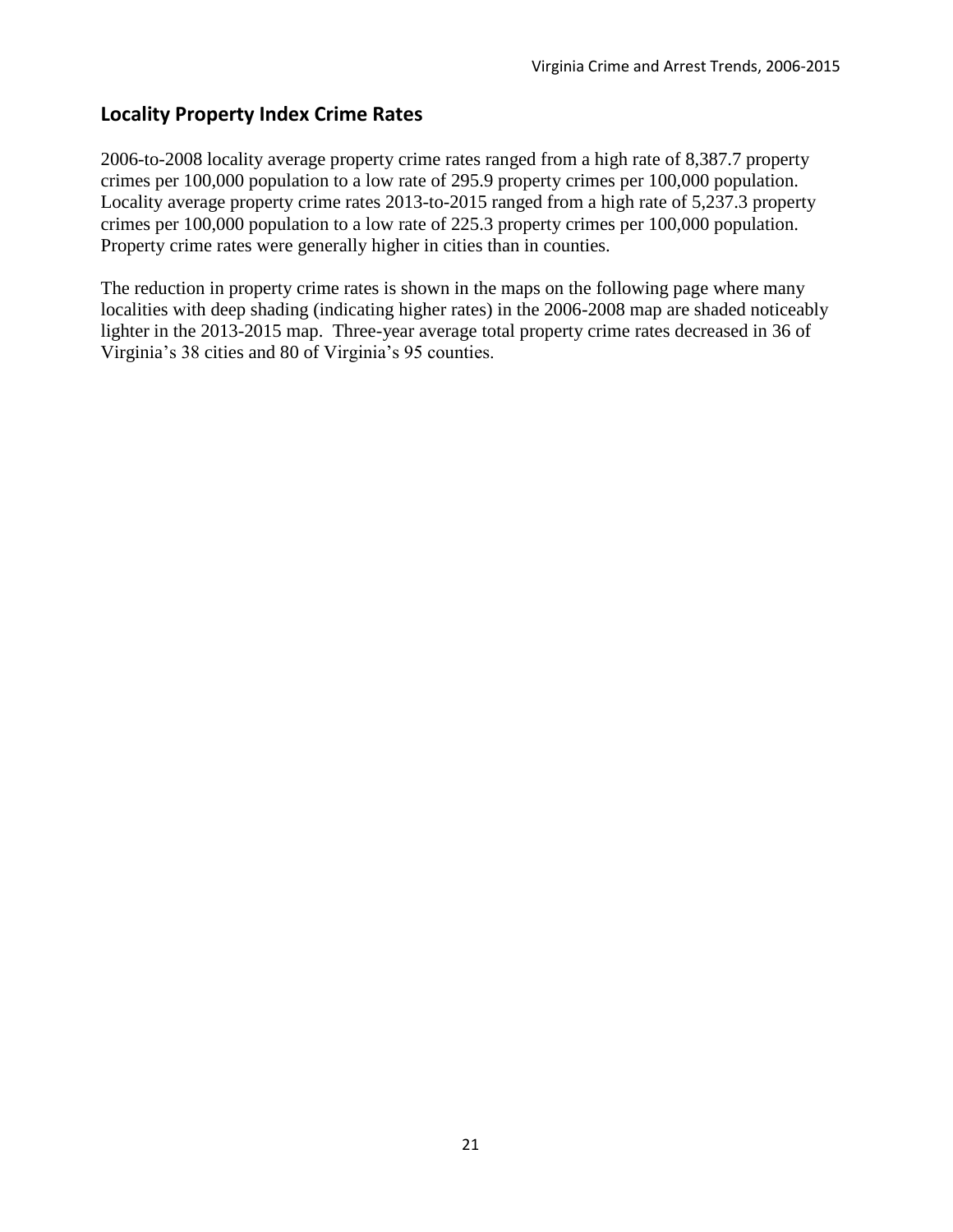Three-year average property crime rates by Virginia locality

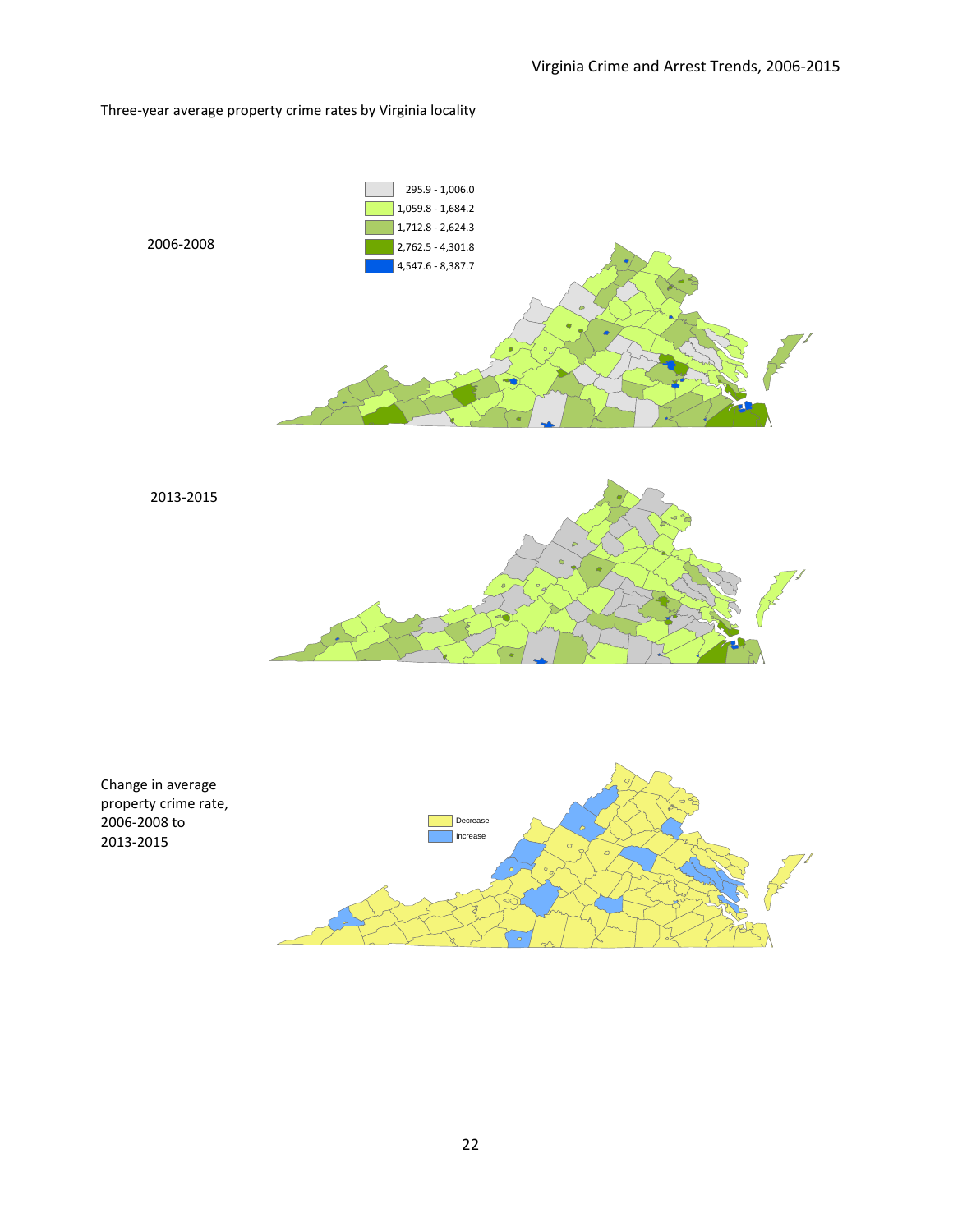Three-year average property crime rates per 100,000 population by locality

|                     | 2006-2008 | 2013 2015 |                   |         |                     |                    |                     |         |
|---------------------|-----------|-----------|-------------------|---------|---------------------|--------------------|---------------------|---------|
| <b>VIRGINIA</b>     | 2,450.7   | 1,936.1   |                   |         |                     |                    |                     |         |
| <b>COUNTIES</b>     | 2006-2008 | 2013-2015 | <b>COUNTIES</b>   |         | 2006-2008 2013-2015 | <b>CITIES</b>      | 2006-2008 2013-2015 |         |
| Accomack Co         | 2,132.6   | 1,506.8   | King George Co    | 1,796.2 | 1,377.9             | Alexandria C       | 2,534.4             | 1,935.4 |
| Albemarle Co        | 2,543.6   | 1,700.2   | King William Co   | 708.2   | 718.8               | <b>Bristol C</b>   | 4,200.0             | 2,813.0 |
| Alleghany Co        | 1,074.7   | 1,195.5   | Lancaster Co      | 1,069.5 | 808.6               | Buena Vista C      | 807.3               | 733.1   |
| Amelia Co           | 1,122.7   | 953.0     | Lee Co            | 1,914.5 | 1,858.9             | Charlottesville C  | 4,857.8             | 2,924.7 |
| Amherst Co          | 1,499.1   | 1,154.4   | Loudoun Co        | 1,372.0 | 938.3               | Chesapeake C       | 3,178.5             | 2,608.9 |
| Appomattox Co       | 863.4     | 735.5     | Louisa Co         | 1,507.7 | 1,542.6             | Colonial Heights C | 4,301.8             | 4,723.6 |
| Arlington Co        | 2,266.1   | 1,561.3   | Lunenburg Co      | 953.6   | 661.7               | Covington C        | 2,762.5             | 2,034.2 |
| Augusta Co          | 1,059.8   | 959.6     | Madison Co        | 1,335.6 | 817.8               | Danville C         | 5,465.9             | 4,338.3 |
| Bath Co             | 409.8     | 664.5     | Mathews Co        | 1,345.8 | 969.9               | Emporia C          | 5,985.9             | 4,717.6 |
| <b>Bedford Co</b>   | 1,079.3   | 1,175.6   | Mecklenburg Co    | 2,371.2 | 1,650.1             | Fairfax C          | 2,794.6             | 1,708.4 |
| <b>Bland Co</b>     | 1,210.1   | 852.9     | Middlesex Co      | 1,092.9 | 1,120.5             | Falls Church C     | 3,153.9             | 1,652.8 |
| <b>Botetourt Co</b> | 1,106.9   | 795.3     | Montgomery Co     | 2,410.2 | 1,477.2             | Franklin C         | 4,588.2             | 5,063.6 |
| <b>Brunswick Co</b> | 932.1     | 696.7     | Nelson Co         | 1,915.5 | 1,238.1             | Fredericksburg C   | 4,584.5             | 4,167.7 |
| <b>Buchanan Co</b>  | 2,192.4   | 1,649.7   | New Kent Co       | 1,428.8 | 1,301.2             | Galax C            | 4,044.2             | 3,846.9 |
| Buckingham Co       | 1,087.5   | 1,010.7   | Northampton Co    | 2,102.3 | 1,403.9             | Hampton C          | 3,651.0             | 3,291.7 |
| Campbell Co         | 1,721.1   | 1,395.3   | Northumberland Co | 1,141.6 | 850.5               | Harrisonburg C     | 2,624.3             | 2,378.1 |
| Caroline Co         | 1,752.1   | 1,165.5   | Nottoway Co       | 1,968.1 | 1,702.9             | Hopewell C         | 4,547.6             | 3,149.0 |
| Carroll Co          | 1,507.4   | 1,237.8   | Orange Co         | 1,199.0 | 1,083.7             | Lexington C        | 1,574.2             | 1,241.4 |
| Charles City Co     | 441.2     | 306.7     | Page Co           | 1,901.7 | 1,530.5             | Lynchburg C        | 3,444.6             | 2,358.4 |
| Charlotte Co        | 1,229.6   | 454.3     | Patrick Co        | 2,171.2 | 1,352.4             | Manassas C         | 3,222.0             | 1,842.7 |
| Chesterfield Co     | 2,357.3   | 1,889.2   | Pittsylvania Co   | 964.5   | 775.3               | Manassas Park C    | 2,000.9             | 1,049.6 |
| Clarke Co           | 1,907.5   | 1,147.9   | Powhatan Co       | 947.2   | 864.4               | Martinsville C     | 3,993.0             | 3,151.7 |
| Craig Co            | 295.9     | 242.5     | Prince Edward Co  | 955.8   | 1,909.7             | Newport News C     | 4,132.0             | 3,106.9 |
| Culpeper Co         | 1,557.5   | 1,345.3   | Prince George Co  | 1,241.1 | 1,002.5             | Norfolk C          | 5,048.7             | 4,146.7 |
| Cumberland Co       | 682.2     | 424.8     | Prince William Co | 2,064.1 | 1,364.3             | Norton C           | 6,400.3             | 5,237.3 |
| Dickenson Co        | 1,819.1   | 1,125.7   | Pulaski Co        | 2,860.6 | 2,513.1             | Petersburg C       | 8,387.7             | 3,336.9 |
| Dinwiddie Co        | 1,524.8   | 1,039.1   | Rappahannock Co   | 672.2   | 271.3               | Poquoson C         | 1,361.2             | 1,010.5 |
| Essex Co            | 1,985.4   | 1,768.5   | Richmond Co       | 786.1   | 698.7               | Portsmouth C       | 5,369.8             | 5,180.0 |
| Fairfax Co          | 1,712.8   | 1,326.7   | Roanoke Co        | 1,556.6 | 1,553.6             | Radford C          | 3,899.4             | 2,490.7 |
| Fauguier Co         | 1,451.1   | 986.0     | Rockbridge Co     | 1,335.3 | 1,276.4             | Richmond C         | 4,912.0             | 4,246.3 |
| Floyd Co            | 1,065.2   | 840.6     | Rockingham Co     | 834.6   | 877.5               | Roanoke C          | 5,400.6             | 4,148.3 |
| Fluvanna Co         | 799.2     | 779.1     | Russell Co        | 1,519.8 | 1,293.1             | Salem C            | 2,847.8             | 2,138.0 |
| Franklin Co         | 1,326.4   | 1,219.2   | Scott Co          | 2,261.9 | 1,403.2             | Staunton C         | 2,974.8             | 2,283.6 |
| Frederick Co        | 2,124.1   | 1,707.6   | Shenandoah Co     | 1,186.2 | 1,250.4             | Suffolk C          | 2,932.6             | 2,736.7 |
| Giles Co            | 1,665.2   | 1,377.1   | Smyth Co          | 1,983.0 | 1,695.1             | Virginia Beach C   | 2,932.9             | 2,293.1 |
| Gloucester Co       | 1,378.3   | 1,610.6   | Southampton Co    | 1,801.0 | 1,349.9             | Waynesboro C       | 3,051.9             | 2,987.6 |
| Goochland Co        | 843.6     | 747.6     | Spotsylvania Co   | 1,684.2 | 1,544.5             | Williamsburg C     | 3,553.7             | 2,422.3 |
| Grayson Co          | 1,006.0   | 963.0     | Stafford Co       | 1,367.1 | 1,413.5             | Winchester C       | 5,088.9             | 3,808.5 |
| Greene Co           | 1,280.4   | 1,243.2   | Surry Co          | 1,237.1 | 838.3               |                    |                     |         |
| Greensville Co      | 2,075.1   | 665.7     | Sussex Co         | 1,792.5 | 1,059.5             |                    |                     |         |
| Halifax Co          | 2,083.2   | 1,916.6   | Tazewell Co       | 2,447.9 | 1,907.2             |                    |                     |         |
| Hanover Co          | 1,369.9   | 1,226.3   | Warren Co         | 2,247.2 | 1,861.7             |                    |                     |         |
| Henrico Co          | 2,954.8   | 2,437.2   | Washington Co     | 3,002.6 | 1,910.1             |                    |                     |         |
| Henry Co            | 2,257.9   | 2,397.5   | Westmoreland Co   | 1,534.5 | 1,414.8             |                    |                     |         |
| Highland Co         | 317.9     | 225.3     | Wise Co           | 1,972.5 | 2,259.2             |                    |                     |         |
| Isle of Wight Co    | 2,132.3   | 1,229.5   | Wythe Co          | 1,768.5 | 1,184.2             |                    |                     |         |
| James City Co       | 1,418.7   | 1,374.8   | York Co           | 1,809.3 | 1,825.6             |                    |                     |         |

King & Queen Co 702.6 964.4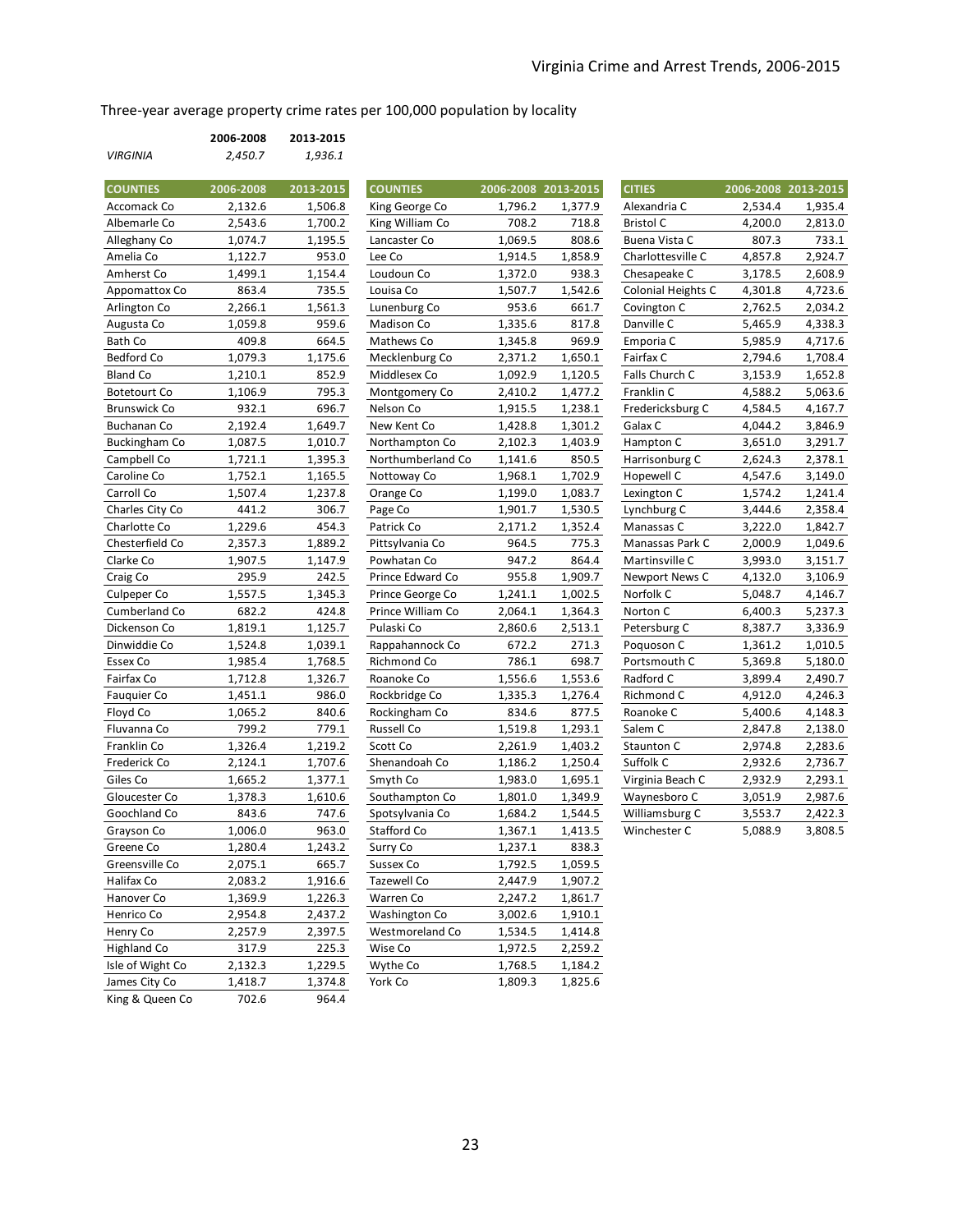#### County and city ranking of three-year average property crime rate

|                     | <b>COUNTIES</b><br>2006-2008<br>2013-2015 |                | <b>COUNTIES</b>   | 2006-2008 2013-2015 |                | <b>CITIES</b>      | 2006-2008 2013-2015 |                |  |
|---------------------|-------------------------------------------|----------------|-------------------|---------------------|----------------|--------------------|---------------------|----------------|--|
| Accomack Co         | 15                                        | 26             | King George Co    | 33                  | 33             | Alexandria C       | 34                  | 31             |  |
| Albemarle Co        | $\overline{4}$                            | 16             | King William Co   | 88                  | 84             | <b>Bristol C</b>   | 15                  | 20             |  |
| Alleghany Co        | 73                                        | 51             | Lancaster Co      | 74                  | 78             | Buena Vista C      | 38                  | 38             |  |
| Amelia Co           | 68                                        | 69             | Lee Co            | 27                  | 11             | Charlottesville C  | 10                  | 19             |  |
| Amherst Co          | 48                                        | 55             | Loudoun Co        | 53                  | 70             | Chesapeake C       | 24                  | 22             |  |
| Appomattox Co       | 83                                        | 83             | Louisa Co         | 46                  | 24             | Colonial Heights C | 14                  | $\overline{4}$ |  |
| Arlington Co        | 9                                         | 21             | Lunenburg Co      | 80                  | 89             | Covington C        | 32                  | 30             |  |
| Augusta Co          | 76                                        | 68             | Madison Co        | 57                  | 77             | Danville C         | $\overline{4}$      | 6              |  |
| Bath Co             | 93                                        | 88             | Mathews Co        | 56                  | 65             | Emporia C          | 3                   | 5              |  |
| Bedford Co          | 72                                        | 53             | Mecklenburg Co    | $\overline{7}$      | 18             | Fairfax C          | 31                  | 33             |  |
| <b>Bland Co</b>     | 64                                        | 73             | Middlesex Co      | 70                  | 58             | Falls Church C     | 25                  | 34             |  |
| <b>Botetourt Co</b> | 69                                        | 79             | Montgomery Co     | 6                   | 27             | Franklin C         | 11                  | 3              |  |
| <b>Brunswick Co</b> | 82                                        | 86             | Nelson Co         | 26                  | 46             | Fredericksburg C   | 12                  | 8              |  |
| Buchanan Co         | 13                                        | 19             | New Kent Co       | 50                  | 41             | Galax C            | 17                  | 11             |  |
| Buckingham Co       | 71                                        | 62             | Northampton Co    | 18                  | 30             | Hampton C          | 20                  | 14             |  |
| Campbell Co         | 37                                        | 32             | Northumberland Co | 67                  | 74             | Harrisonburg C     | 33                  | 25             |  |
| Caroline Co         | 36                                        | 54             | Nottoway Co       | 25                  | 15             | Hopewell C         | 13                  | 16             |  |
| Carroll Co          | 47                                        | 47             | Orange Co         | 65                  | 59             | Lexington C        | 36                  | 35             |  |
| Charles City Co     | 92                                        | 92             | Page Co           | 29                  | 25             | Lynchburg C        | 22                  | 26             |  |
| Charlotte Co        | 63                                        | 90             | Patrick Co        | 14                  | 37             | Manassas C         | 23                  | 32             |  |
| Chesterfield Co     | 8                                         | 9              | Pittsylvania Co   | 78                  | 81             | Manassas Park C    | 35                  | 36             |  |
| Clarke Co           | 28                                        | 56             | Powhatan Co       | 81                  | 72             | Martinsville C     | 18                  | 15             |  |
| Craig Co            | 95                                        | 94             | Prince Edward Co  | 79                  | $\overline{7}$ | Newport News C     | 16                  | 17             |  |
| Culpeper Co         | 41                                        | 39             | Prince George Co  | 61                  | 63             | Norfolk C          | 8                   | 10             |  |
| Cumberland Co       | 90                                        | 91             | Prince William Co | 21                  | 36             | Norton C           | 2                   | 1              |  |
| Dickenson Co        | 30                                        | 57             | Pulaski Co        | 3                   | 1              | Petersburg C       | $\mathbf{1}$        | 13             |  |
| Dinwiddie Co        | 44                                        | 61             | Rappahannock Co   | 91                  | 93             | Poquoson C         | 37                  | 37             |  |
| Essex Co            | 22                                        | 13             | Richmond Co       | 87                  | 85             | Portsmouth C       | 6                   | $\overline{2}$ |  |
| Fairfax Co          | 38                                        | 40             | Roanoke Co        | 42                  | 22             | Radford C          | 19                  | 23             |  |
| Fauquier Co         | 49                                        | 64             | Rockbridge Co     | 58                  | 43             | Richmond C         | 9                   | 7              |  |
| Floyd Co            | 75                                        | 75             | Rockingham Co     | 85                  | 71             | Roanoke C          | 5                   | 9              |  |
| Fluvanna Co         | 86                                        | 80             | Russell Co        | 45                  | 42             | Salem C            | 30                  | 29             |  |
| Franklin Co         | 59                                        | 50             | Scott Co          | 10                  | 31             | Staunton C         | 27                  | 28             |  |
| Frederick Co        | 17                                        | 14             | Shenandoah Co     | 66                  | 44             | Suffolk C          | 29                  | 21             |  |
| Giles Co            | 40                                        | 34             | Smyth Co          | 23                  | 17             | Virginia Beach C   | 28                  | 27             |  |
| Gloucester Co       | 52                                        | 20             | Southampton Co    | 32                  | 38             | Waynesboro C       | 26                  | 18             |  |
| Goochland Co        | 84                                        | 82             | Spotsylvania Co   | 39                  | 23             | Williamsburg C     | 21                  | 24             |  |
| Grayson Co          | $77 \,$                                   | 67             | Stafford Co       | 55                  | 29             | Winchester C       | 7                   | 12             |  |
| Greene Co           | 60                                        | 45             | Surry Co          | 62                  | 76             |                    |                     |                |  |
| Greensville Co      | 20                                        | 87             | Sussex Co         | 34                  | 60             |                    |                     |                |  |
| Halifax Co          | 19                                        | 5              | Tazewell Co       | 5                   | 8              |                    |                     |                |  |
| Hanover Co          | 54                                        | 49             | Warren Co         | 12                  | 10             |                    |                     |                |  |
| Henrico Co          | $\overline{2}$                            | $\overline{2}$ | Washington Co     | $\mathbf{1}$        | 6              |                    |                     |                |  |
| Henry Co            | 11                                        | $\mathbf{3}$   | Westmoreland Co   | 43                  | 28             |                    |                     |                |  |
| Highland Co         | 94                                        | 95             | Wise Co           | 24                  | 4              |                    |                     |                |  |
| Isle of Wight Co    | 16                                        | 48             | Wythe Co          | 35                  | 52             |                    |                     |                |  |
| James City Co       | 51                                        | 35             | York Co           | 31                  | 12             |                    |                     |                |  |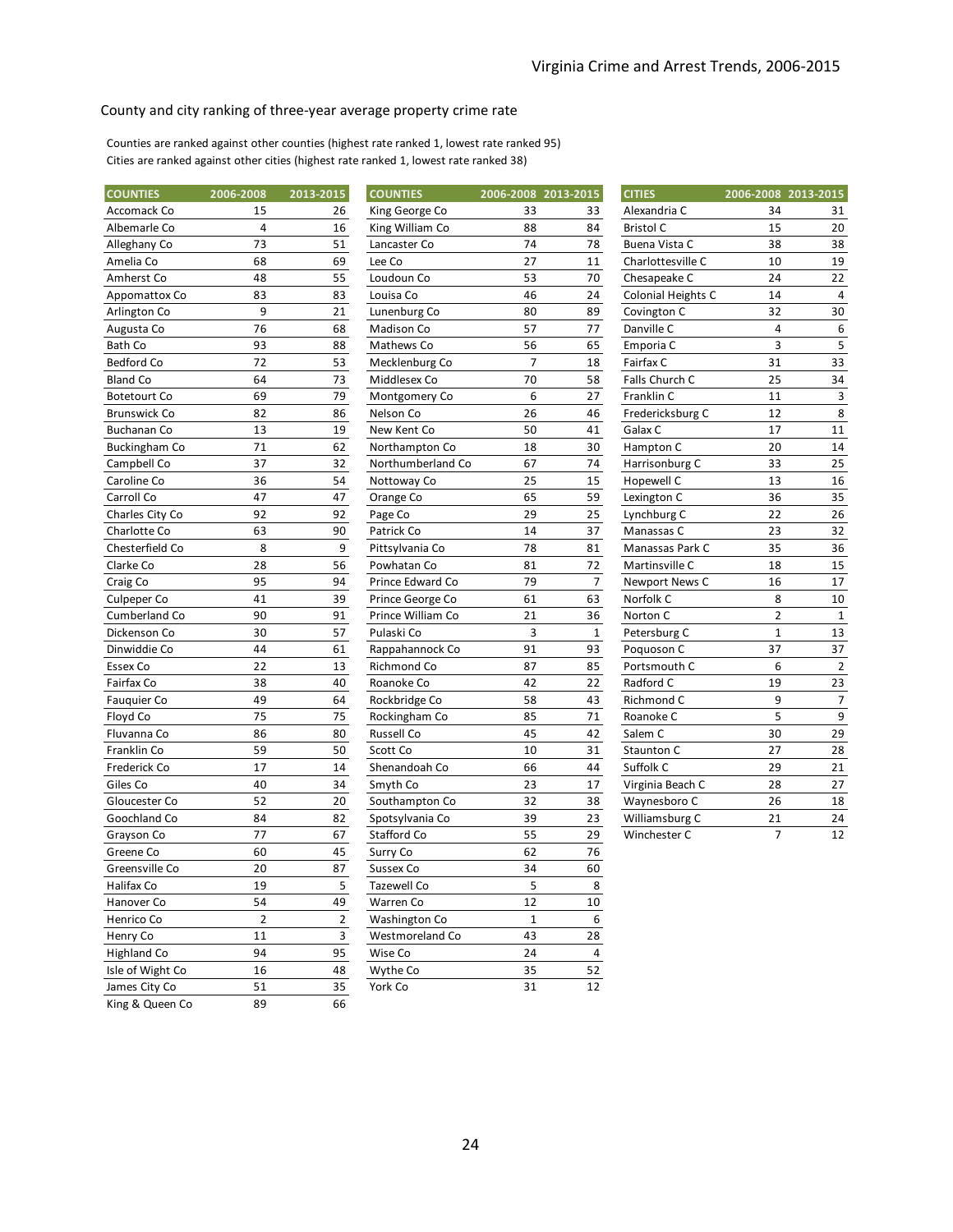## **Property Index Crime Rates by State Police Division**

Property crime rates decreased in all Virginia State Police divisions from 2006 to 2015.

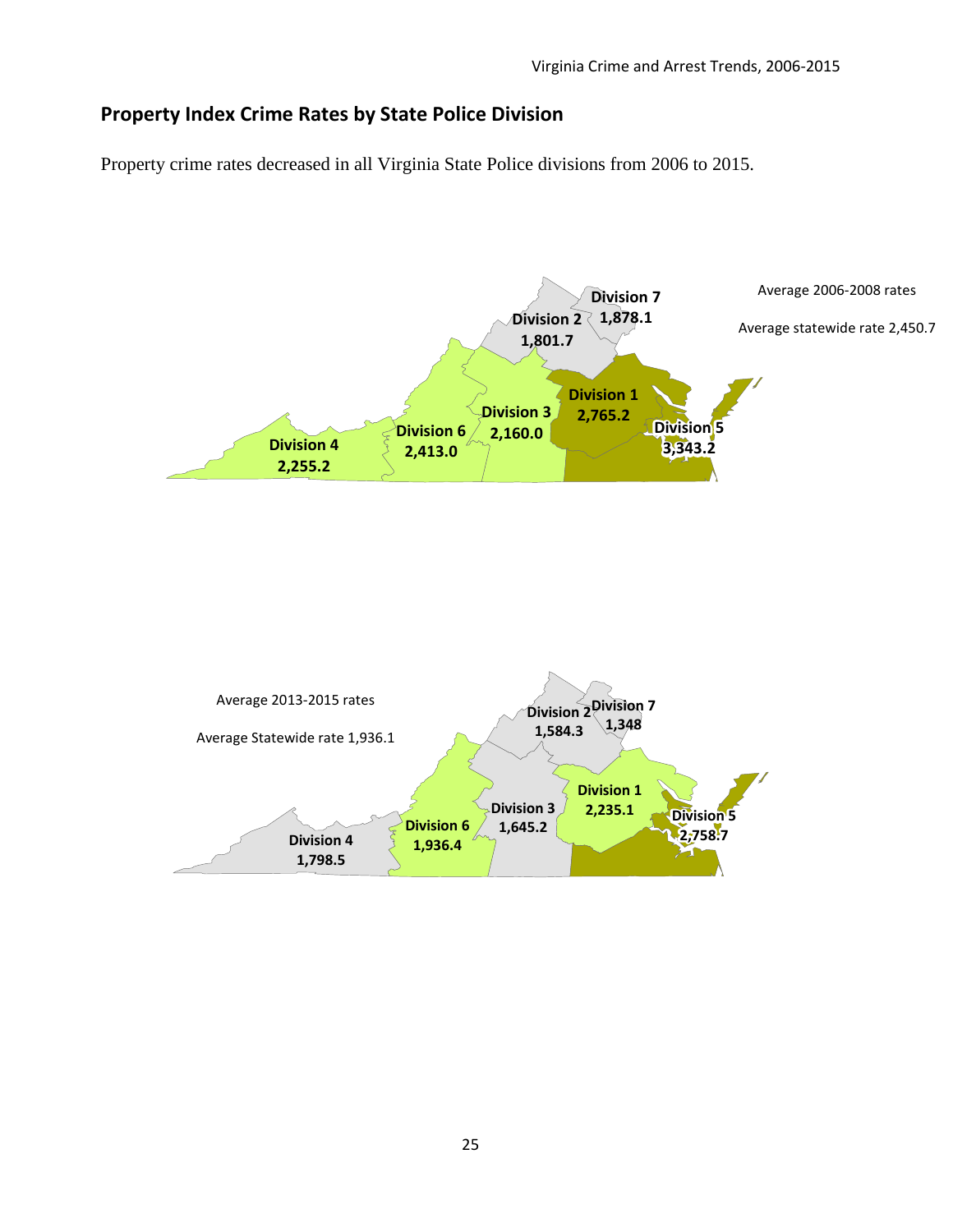## **this page is blank**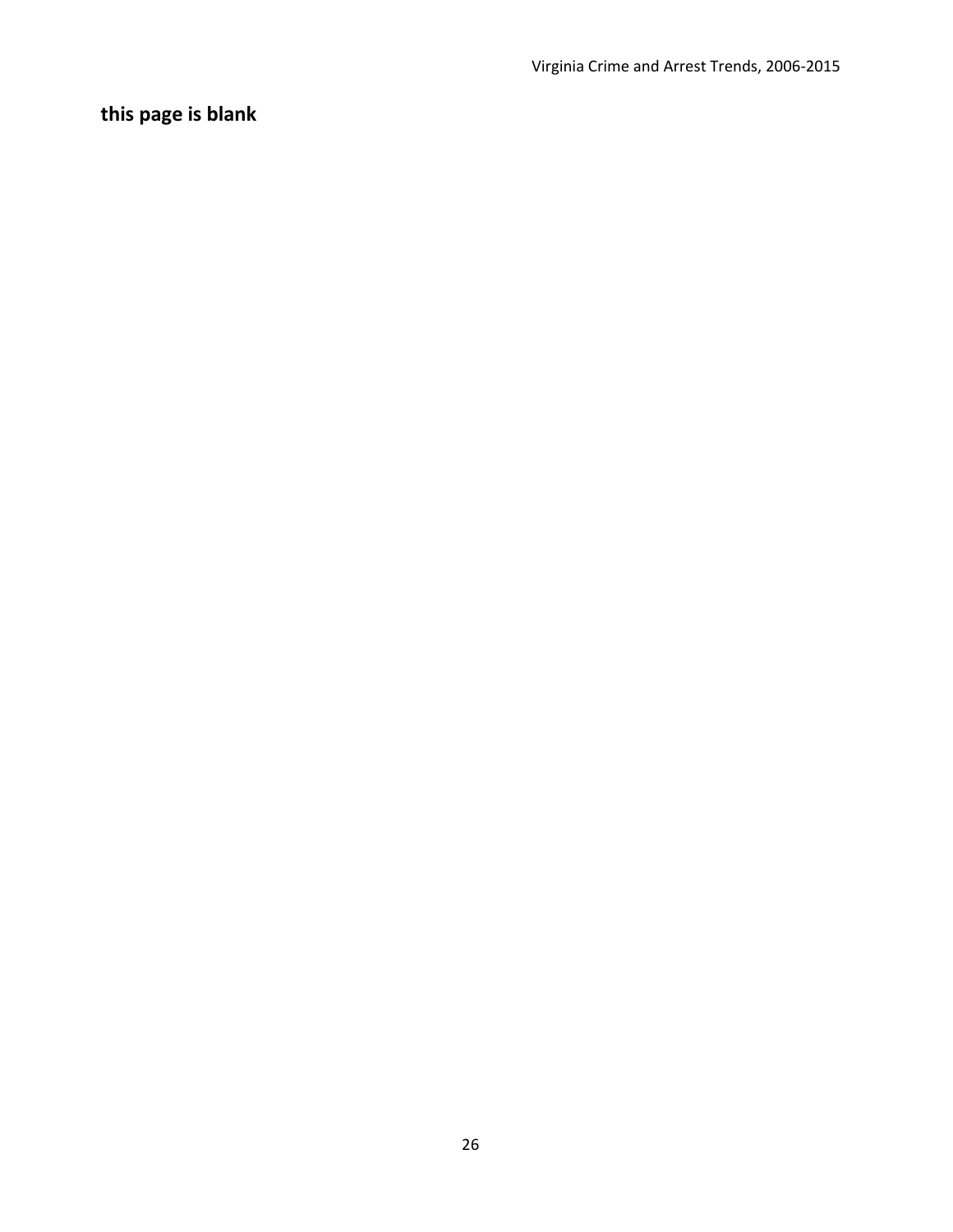## **Property Index Arrest Rates**

Total arrest rates for property crimes increased by 17%, from 405.9 arrests per 100,000 total arrest-age population in 2006 to 475.0 in 2015. By age group, the juvenile arrest rate for all property crimes decreased by 33% over the decade, while the arrest rate for adults increased by 28%.



Juveniles were arrested for property crimes at more than twice the rate of adults back in the early 1990s, and were consistently arrested at a higher rate than adults in subsequent years. From 2006 to 2015, property arrest rates for juveniles peaked in 2009 and then began a steady decline. If current juvenile property arrest trends continue, juvenile arrest rates for property crimes may soon fall below the arrest rate for adults.

## **Burglary**

Juvenile arrest rates for burglary decreased by 54%, from 141.4 juvenile arrests per 100,000 juvenile population in 2006 to 64.9 juvenile arrests in 2015. From 2014 to 2015 the juvenile burglary arrest rate increased by 2%, with 63.8 juvenile arrests reported in 2014. Adult burglary arrest rates decreased by 31% over the decade, from 57.5 adult arrests per 100,000 adult population in 2006 to 39.4 in 2015. The adult arrest rate from 2014 to 2015 decreased by 15% with 46.3 adult arrests reported in 2014.

## **Larceny**

Although total larceny offense rates statewide decreased from 2006 to 2015, total larceny arrest rates statewide increased over the decade by 33%. From 2014 to 2015 total larceny arrest rates decreased by less than 1%, from 423.3 arrests per 100,000 arrest-age population in 2014 to 419.9 in 2015. 523.4 juveniles per 100,000 juvenile population were arrested for larceny crimes in 2006. In 2015, the arrest rate for juveniles was 385.2, a 26% decrease. From 2014 to 2015, the juvenile larceny arrest rate decreased by 5%, with 407.3 juvenile arrests per 100,000 juvenile population in 2014. Over the decade, the adult larceny arrest rate increased by 45%, from 285.6 adults per 100,000 adult population in 2006 to 414.4 adults in 2015. The adult larceny arrest rate had the largest 10-year percentage increase of all index crimes, violent or property. The adult larceny arrest rate decreased by 3% from 2014 to 2015.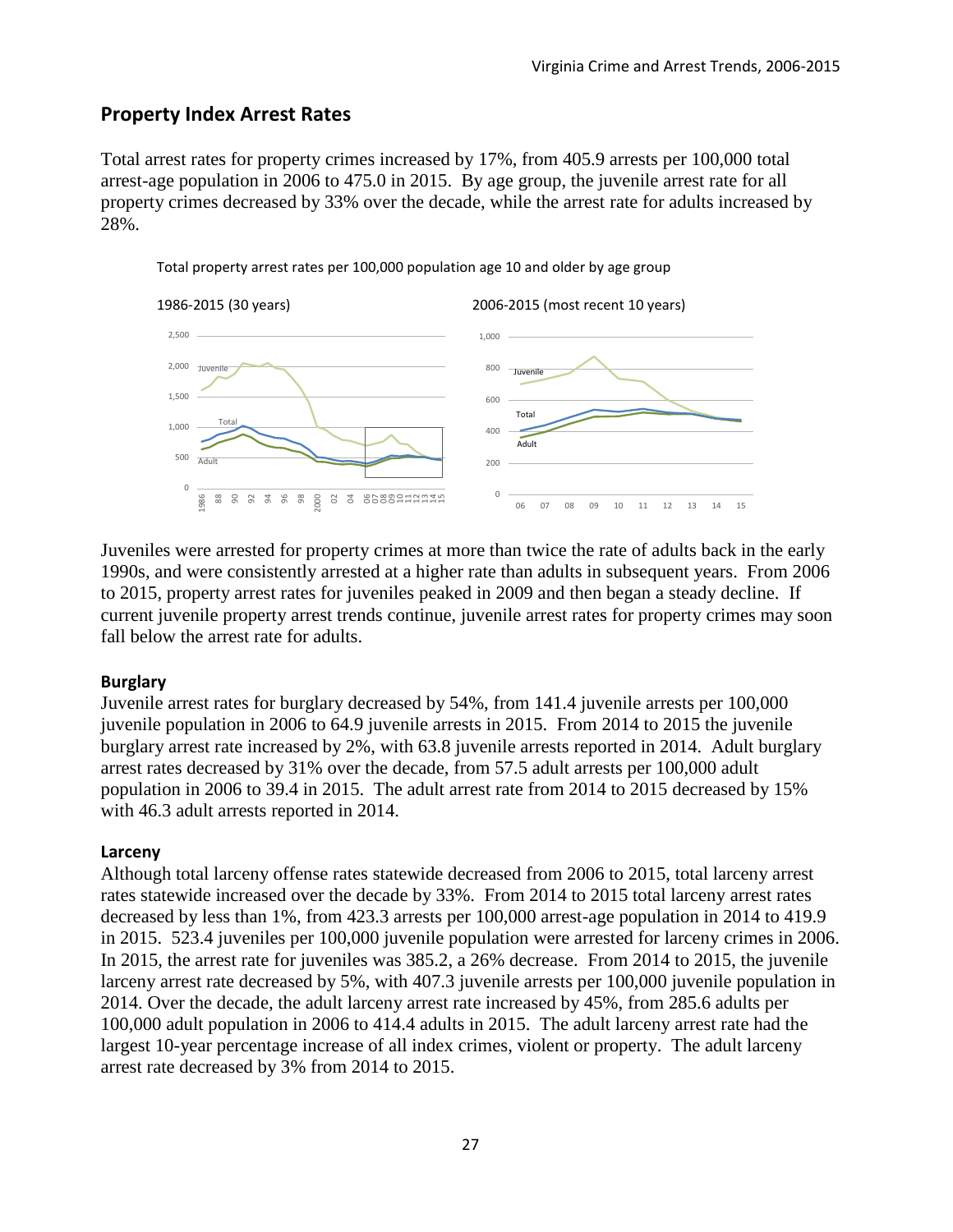Property arrest rates per 100,000 arrest-age population by age group and offense type



#### **Motor Vehicle Theft**

Along with the 51% decrease in the motor vehicle theft rate over the decade, the total arrest rate for motor vehicle theft declined by 45%. Juveniles were consistently arrested for motor vehicle theft at higher rates than adults, and both juvenile and adult motor vehicle theft arrest rates decreased over the decade. The 10-year juvenile arrest rate decreased by 53%, with 36.7 juvenile arrests per 100,000 juvenile population in 2006 to 17.2 in 2015. Adult arrest rates for motor vehicle theft decreased by 43%, from 19.1 adult arrests per 100,000 adult population in 2006 to 10.8 in 2015. The adult arrest rate increased by 7% from 2014-to-2015 while the juvenile arrest rate decreased by 12%. The 2014-to-2015 increase in adult arrest rate for motor vehicle theft suggests that adult offenders may be responsible for the increase in motor vehicle thefts.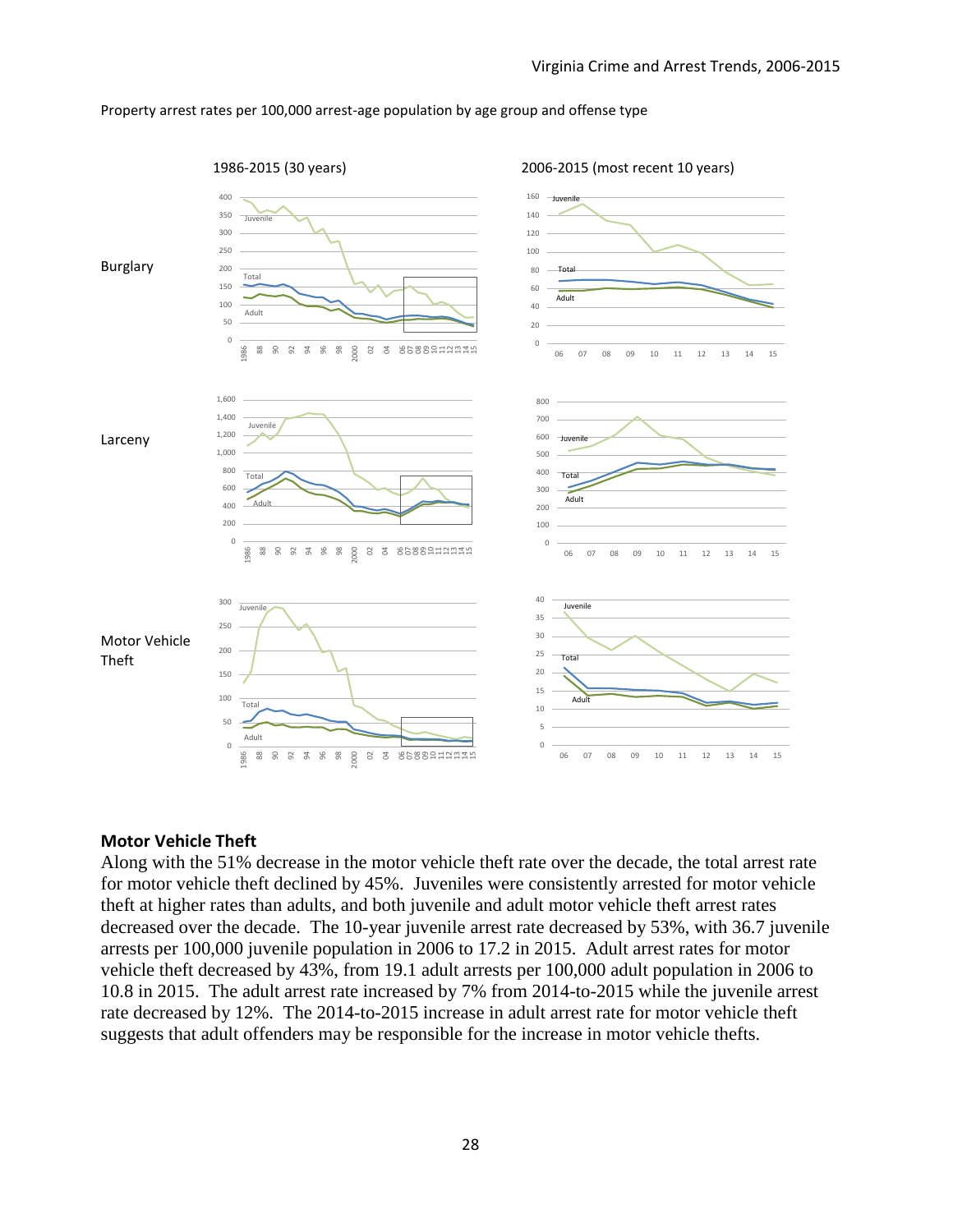## **this page is blank**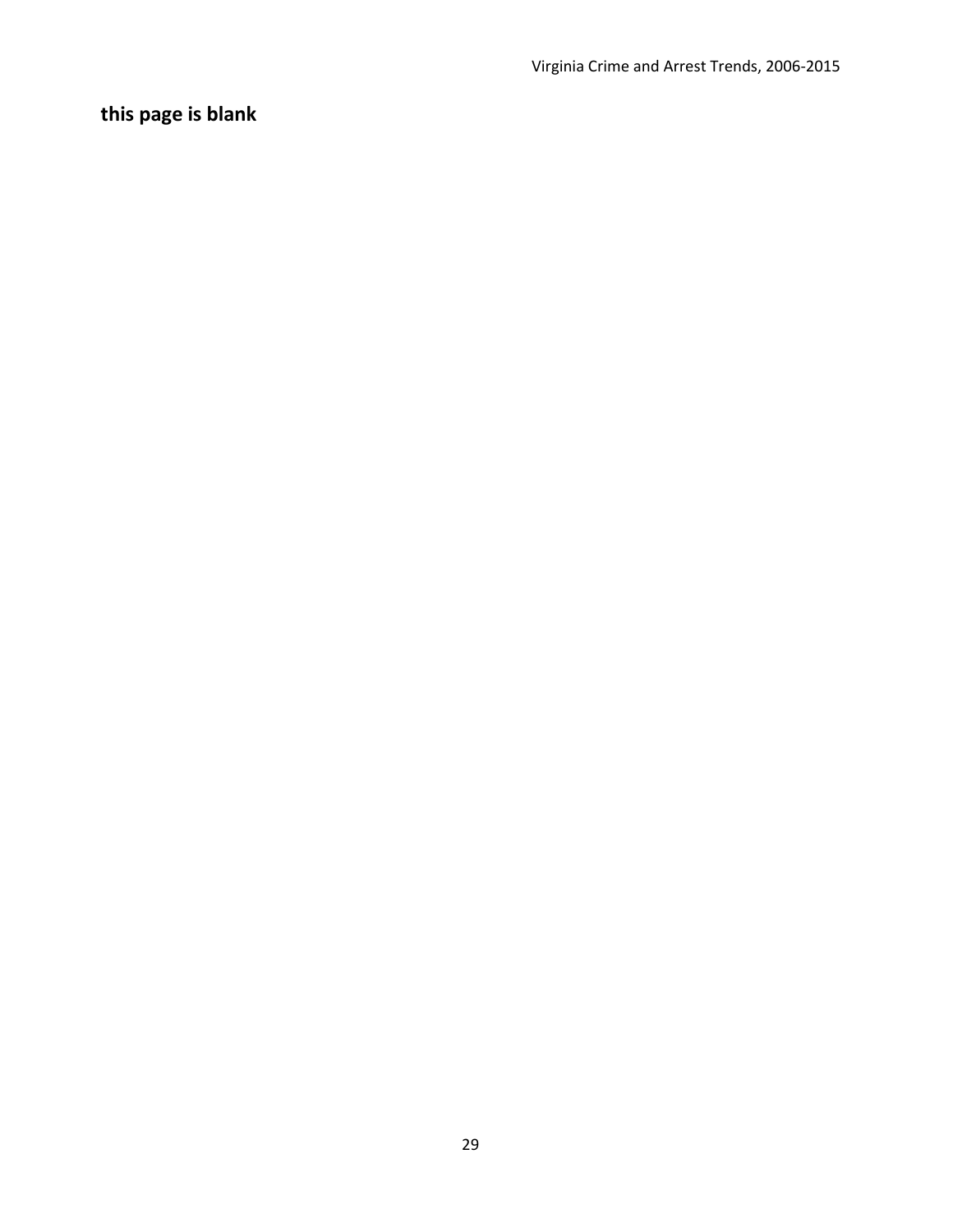## **Drug Arrests**

 $\overline{a}$ 

Over the decade, the total number of drug arrests<sup>6</sup> statewide averaged over  $35,000$  annually, with a decade-low of 33,424 reported in 2006 and a decade-high of 39,762 in 2013.

| Year                  | Juvenile<br><b>Drug</b><br><b>Arrests</b> | <b>Adult</b><br><b>Drug</b><br><b>Arrests</b> | <b>Total</b> |
|-----------------------|-------------------------------------------|-----------------------------------------------|--------------|
| 2006                  | 2,914                                     | 30,510                                        | 33,424       |
| 2007                  | 2,947                                     | 32,366                                        | 35,313       |
| 2008                  | 2,736                                     | 30,288                                        | 33,024       |
| 2009                  | 2,560                                     | 30,217                                        | 32,777       |
| 2010                  | 2,572                                     | 31,809                                        | 34,381       |
| 2011                  | 2,728                                     | 33,729                                        | 36,457       |
| 2012                  | 2,802                                     | 35,319                                        | 38,121       |
| 2013                  | 2,545                                     | 37,217                                        | 39,762       |
| 2014                  | 2,299                                     | 35,191                                        | 37,490       |
| 2015                  | 2,108                                     | 34,156                                        | 36,264       |
| 10-year % change      | -28%                                      | $+12%$                                        | +9%          |
| 1-year % change       | -8%                                       | $-3%$                                         | $-3%$        |
| 1-year = 2014 to 2015 |                                           |                                               |              |

Number of drug arrests reported statewide (2006-2015)<sup>7</sup>

Although the raw number of total drug arrests increased over the decade, the total drug arrest rate decreased by 2% from 2006 to 2015, with 505.5 arrests per 100,000 total arrest age population reported in 2006 and 493.4 reported in 2015. Total drug arrest rates increased continuously from 2009 to 2013, then decreased in 2014 and again in 2015.

Total drug arrest rate per 100,000 population age 10 and older by age group



Adults were consistently arrested for drug violations at a higher rate than juveniles, and the adult drug arrest rate followed the trend for total drug arrest rates. The drug arrest rate for juveniles decreased by 26% over the ten-year period while the drug arrest rate for adults decreased by 2%.

 $^6$  Drug arrests covered here include arrests for possession or sale-manufacture of illicit drugs and exclude arrests for drug

equipment violations. Drug arrests are an indicator of police enforcement activity and are not an indicator of drug prevalence.  $^7$  This table shows the total number of drug arrests reported statewide whether or not the primary drug type seized was known at the time of arrest.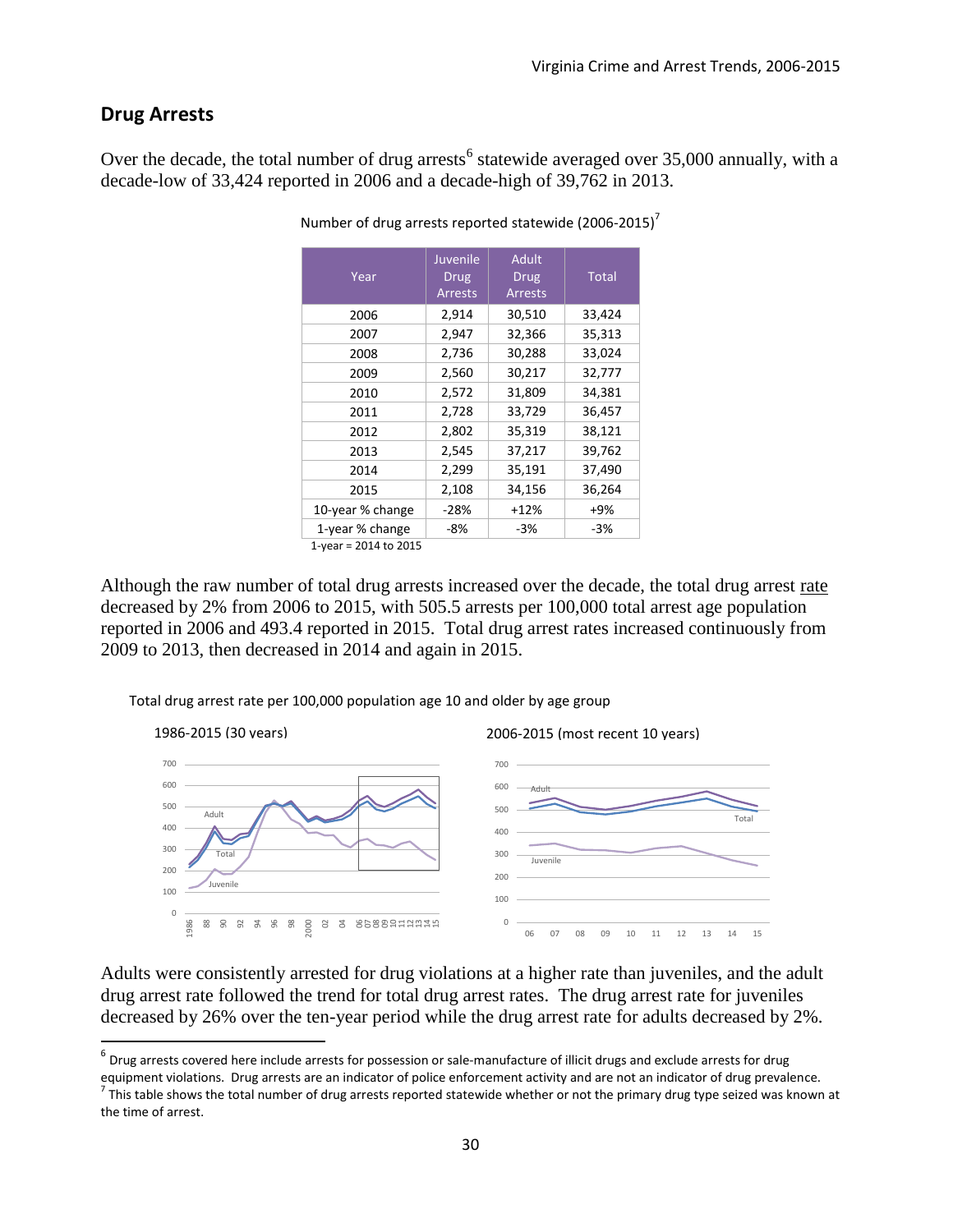## **Marijuana**

The overwhelming majority of drug arrests from 2006 to 2015 were for marijuana. The proportion of all drug arrests that were for marijuana ranged from 59% in 2006 to a decade high of just over 71% in 2012. By 2015, 69% of all drug arrests were for marijuana. The number of drug arrests for marijuana increased continuously from 2009 to 2013, then decreased in 2014 and again in 2015. From 2013 to 2015 the number of marijuana arrests dropped by 14%.

## **Stimulants**

 $\overline{a}$ 

Arrests for stimulants<sup>8</sup> made up 34% of all drug arrests in 2006 but dropped to only 14% in 2015. The steep decrease in arrests for stimulants was driven by the 75% drop in the number of arrests for crack (from over 5,600 arrests in 2006 down to under 1,400 arrests in 2015) and the number of arrests for cocaine dropping by almost half (over 3,200 in 2006 down to just over 1,700 in 2015). The proportion of arrests for amphetamine-methamphetamines and all other stimulants increased continuously from just under 2% in 2010 to 4% in 2015. If current trends hold, the proportion of arrests for amphetamine-methamphetamines and all other stimulants may soon surpass the proportion of drug arrests for crack.

## **Opioids including Heroin and Prescription Drugs**

2014 was the first year in Virginia where more people died from abuse of prescription and illicit opioids (733 deaths) than from automobile accidents (700 deaths), and the trend continued in 2015 with an estimated 801 deaths from opioids compared with 753 deaths from automobile accidents. The number of deaths from prescription and illicit opioids in Virginia nearly doubled from 2010 to 2015.<sup>9</sup> Local and state health and public safety institutions in Virginia have recognized the need to significantly reduce deaths from the abuse of prescription and illicit opioids and have adopted a number of legal and medical strategies to do so.

Drug arrest statistics reflect this increased focus on opioid abuse, where the share of all drug arrests in Virginia for opioids more than doubled from 5% of all drug arrests in 2006 to 13% in 2015. By 2014, the share of heroin arrests surpassed the share of arrests for Other Narcotics (which include prescription opioids). A representative from The National Institutes of Health National Institute on Drug Abuse testifying before the U.S. Senate Caucus on International Narcotics Control in 2014 stated that "Growing evidence suggests that abusers of prescription opioids are shifting to heroin as prescription drugs become less available or harder to abuse." 10 The drug arrest trends in Virginia may indicate such a shift from prescription opioids to heroin.

## **Barbiturates, Hallucinogens and all Other Drugs**

The proportion of arrests for barbiturates, hallucinogens and other drugs trended upward throughout the decade. These drugs together make up about 4% of all drug arrests.

<sup>&</sup>lt;sup>8</sup> Drugs are grouped here as Stimulants (Cocaine [powder cocaine], Crack [crack cocaine], Amphetamine, Methamphetamine and Other Stimulants), Opioids (Heroin, Opium, Morphine, and Other Narcotic Drugs which include prescription opioids), Hallucinogens (LSD, PCP, and Other Hallucinogens), and Barbiturates and Other Drugs (Depressants, Synthetic Drugs)

<sup>9</sup> *Fatal Drug Overdose Quarterly Report 4th Quarter 2015 Edition 2015.3, April 2016*. Virginia Department of Health Office of the Chief Medical Examiner. Accessed on June 29, 2016 at https://www/vdh.virginia.gov/medExam/documents/pdf/Quarterly Drug Death Report.pdf and Virginia Crash Facts Yearly. Publications accessed on June 29, 2016 at www.dmv.state.va.us/safety/#crash\_data/crash\_facts/index.asp

<sup>10</sup>*America's Addiction to Opioids: Heroin and Prescription Drug Abuse*, presented by Nora Volkow, M.D., Senate Caucus on International Narcotics Control, May 14, 2014, accessed on June 9, 2016 at https://www.drugabuse.gov/about-nida/legistlativeactivities/testimony-to-congress/2016/americas-addiction-to-opioids-heroin-prescription-drug-abuse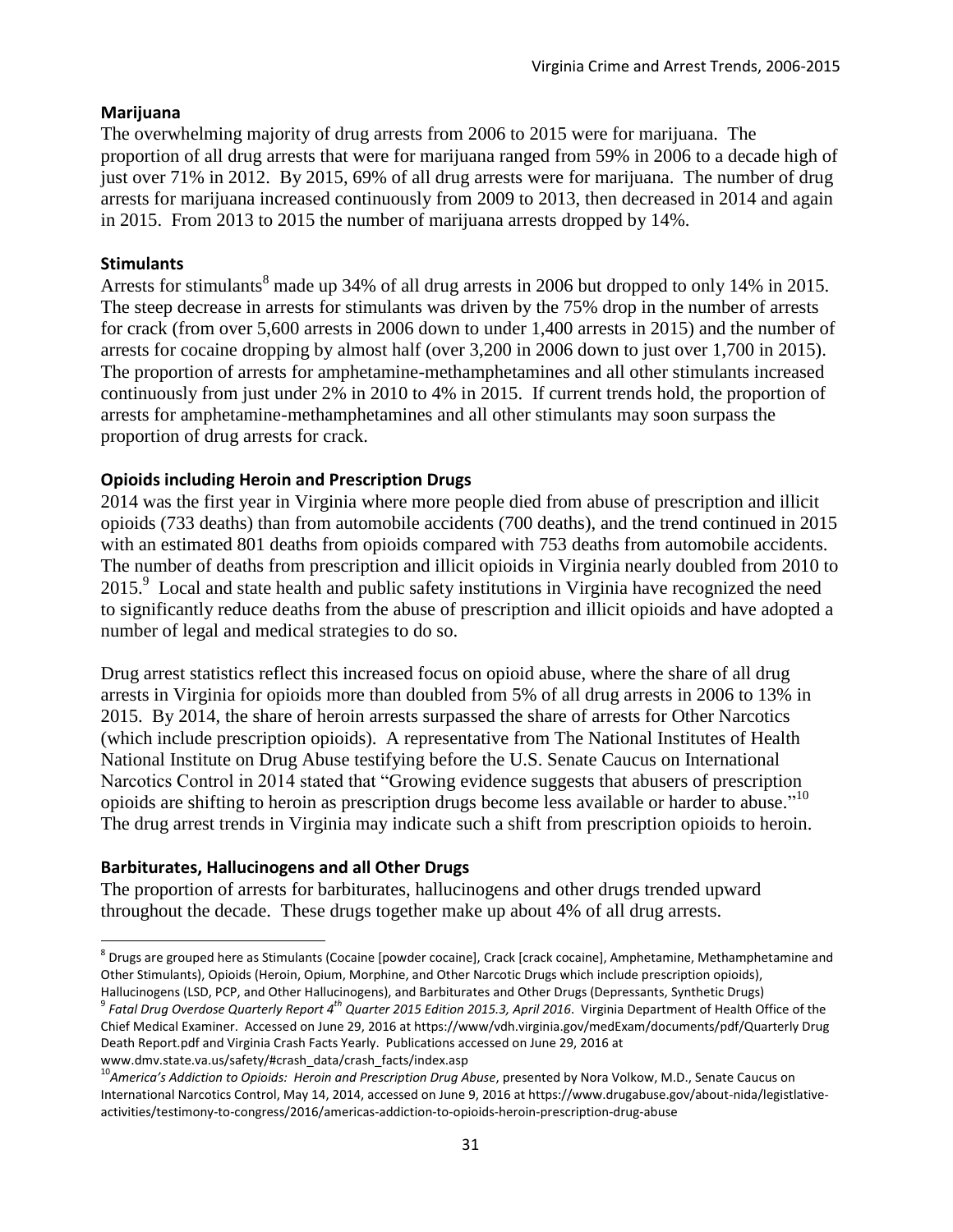#### Virginia drug arrests by primary drug type (drug type known) 2006-2015





Opioids

32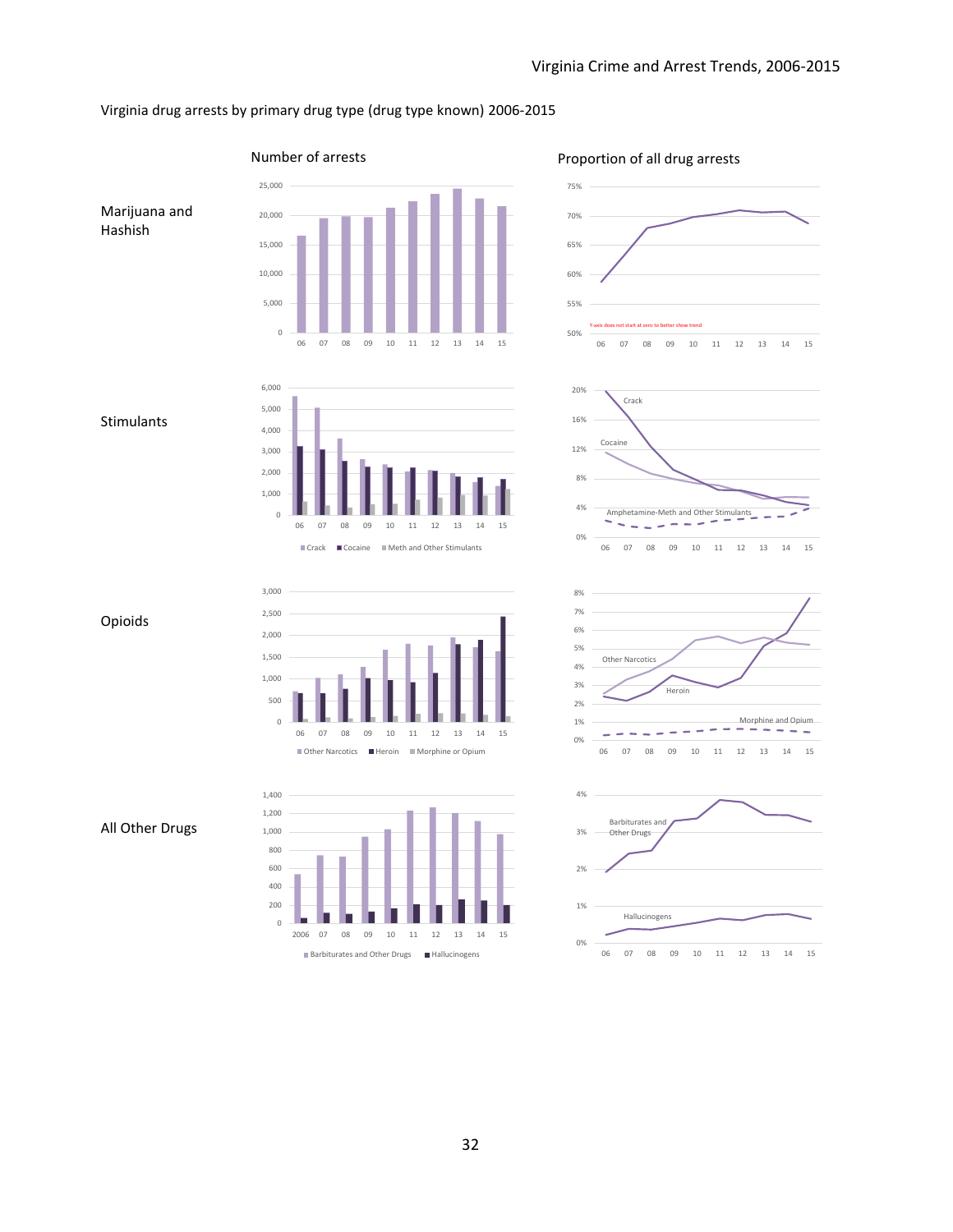The following table illustrates how the number of drug arrests by primary drug type trended relative to one another in Virginia over the decade. As stated above, marijuana was consistently the most seized drug each year. The decrease in arrests for crack is seen where, from 2006 to 2010 and from 2012 to 2013, it was the second most-seized drug by law enforcement. By 2014, crack was the fifth most-seized drug statewide. The change in relative rank of heroin seizures and the change in rank between seizures of Other Narcotics (which include prescription opioids) and heroin is also apparent.

|         |                                     | 2006      | 2007      | 2008 | 2009 | 2010      | 2011      | 2012      | 2013 | 2014      | 2015                                |
|---------|-------------------------------------|-----------|-----------|------|------|-----------|-----------|-----------|------|-----------|-------------------------------------|
| Highest | Marijuana and<br>Hashish            |           |           |      |      |           |           |           |      |           | Marijuana and<br>Hashish            |
|         | Crack                               |           |           |      |      |           | O         |           |      |           | Heroin                              |
|         | Cocaine                             | $\circ$   | O         | O    | O    | O         |           | O         | C    | O         | Cocaine<br>O                        |
|         | <b>Other Narcotics</b>              | $\bullet$ | O         | О    |      |           |           | O         | O    | C         | <b>Other Narcotics</b>              |
|         | Heroin                              |           | $\bullet$ |      |      | $\bullet$ | $\bullet$ | $\bullet$ |      |           | Crack                               |
|         | Meth and Other<br><b>Stimulants</b> |           |           |      |      |           |           |           |      | $\bullet$ | Meth and Other<br><b>Stimulants</b> |
|         | Barbiturates and<br>Other Drugs     |           |           |      |      |           |           |           |      |           | Barbiturates and<br>Other Drugs     |
|         | Morphine and<br>Opium               |           |           |      |      |           |           | A         |      |           | Hallucinogens                       |
| Lowest  | Hallucinogens                       |           |           |      |      |           |           |           |      |           | Morphine and<br>Opium               |

Rank of number of drug arrests by primary drug type

## **Drug Arrests by Locality**

The maps on the following page show how three-year average drug arrest rates changed in each Virginia locality for the years 2006-to-2008 and 2013-to-2015.

Locality average drug arrest rates 2006-to-2008 ranged from a low rate of 15.1 arrests per 100,000 arrest-age population to a high rate of 2,042.0 arrests per 100,000 arrest-age population. Over this three year period, the highest drug arrest rates were all in cities and one Hampton Roads county.

2013-to-2015 average drug arrest rates ranged from a low of 30.7 arrests per 100,000 arrest-age population to a high of 2,852.6 arrests per 100,000 arrest-age population. The highest average rates 2013-to-2015 were still in cities but also included two Southwest counties and one Central Virginia county.

Earlier in this section it was reported that the 2006-to-2015 statewide total drug arrest rate decreased by 2%. It turns out that the opposite is true when looking at *average* rates: the 2006-to-2008 *average* total statewide drug arrest rate increased by 2% compared with the 2013-to-2015 average total statewide drug arrest rate.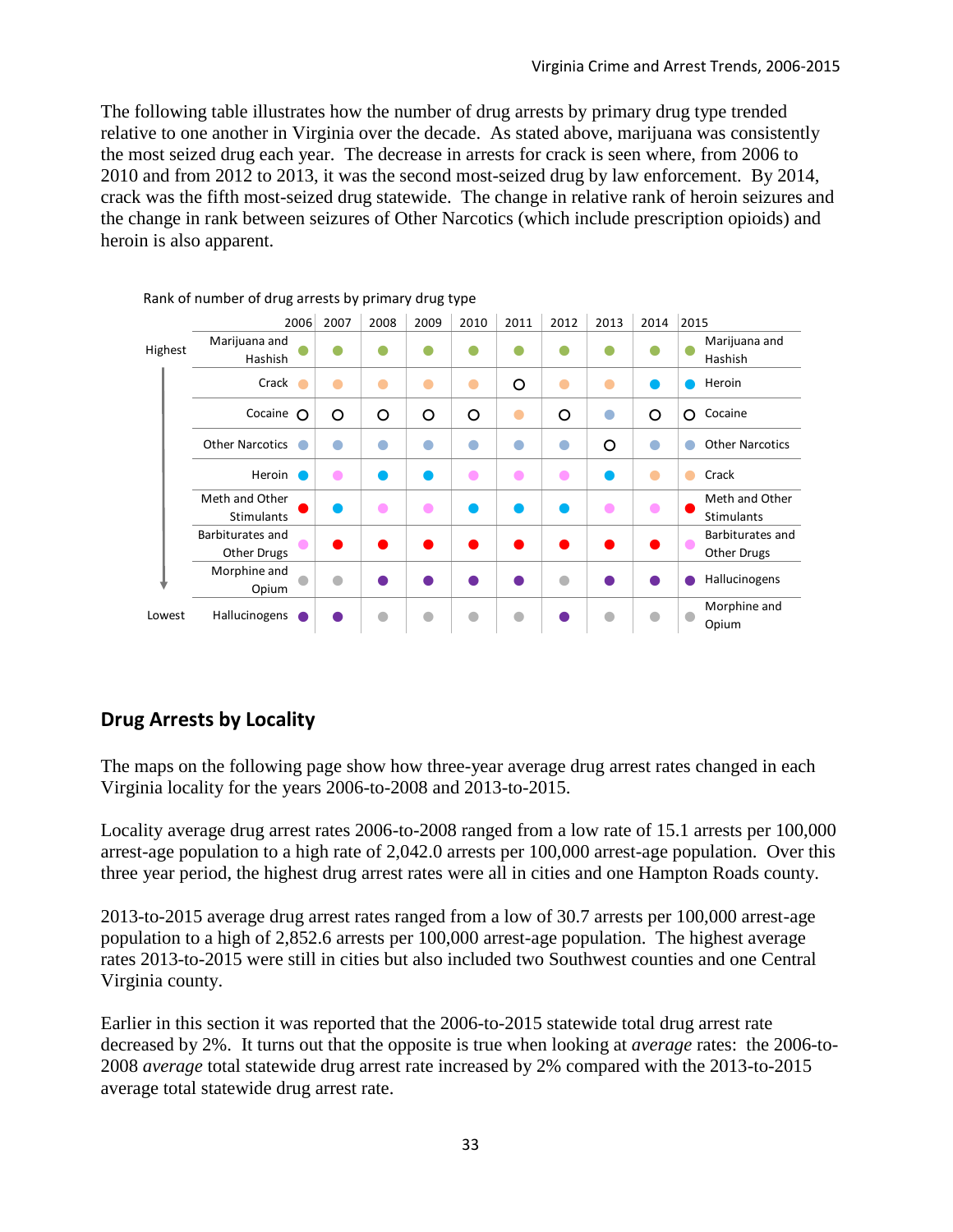Three-year average total drug arrest rates by locality

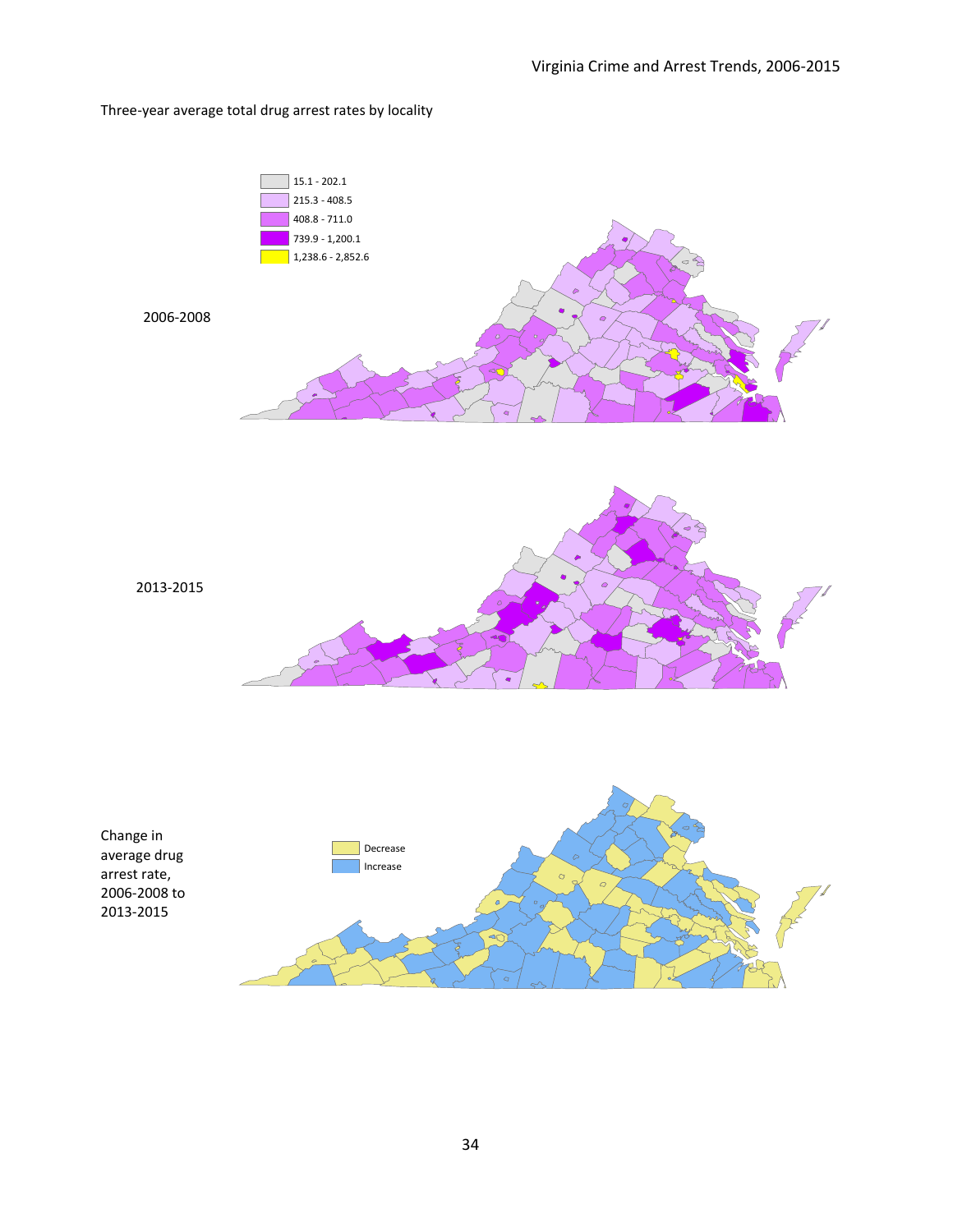## Average drug arrest rates per 100,000 arrest-age population by locality

|                 | 2006-2008 2013-2015 |       |
|-----------------|---------------------|-------|
| <b>VIRGINIA</b> | 507.1               | 516.1 |

| <b>COUNTIES</b>     | 2006-2008 | 2013-2015 | <b>COUNTIES</b>   |       | 2006-2008 2013-2015 | <b>CITIES</b>      |         | 2006-2008 2013-2015 |
|---------------------|-----------|-----------|-------------------|-------|---------------------|--------------------|---------|---------------------|
| Accomack Co         | 325.3     | 306.7     | King George Co    | 586.3 | 383.9               | Alexandria C       | 325.0   | 355.6               |
| Albemarle Co        | 357.4     | 341.4     | King William Co   | 227.7 | 231.0               | <b>Bristol C</b>   | 1,003.6 | 672.2               |
| Alleghany Co        | 460.5     | 438.2     | Lancaster Co      | 59.4  | 134.2               | Buena Vista C      | 225.5   | 526.1               |
| Amelia Co           | 126.5     | 122.7     | Lee Co            | 135.4 | 92.6                | Charlottesville C  | 561.5   | 511.0               |
| Amherst Co          | 264.0     | 227.6     | Loudoun Co        | 288.6 | 225.4               | Chesapeake C       | 784.6   | 654.6               |
| Appomattox Co       | 224.8     | 233.9     | Louisa Co         | 361.3 | 392.3               | Colonial Heights C | 1,389.0 | 2,852.6             |
| Arlington Co        | 237.9     | 367.2     | Lunenburg Co      | 374.0 | 410.8               | Covington C        | 239.1   | 408.8               |
| Augusta Co          | 202.1     | 192.9     | Madison Co        | 305.7 | 184.5               | Danville C         | 616.7   | 1,552.1             |
| Bath Co             | 196.9     | 356.3     | Mathews Co        | 290.3 | 677.3               | Emporia C          | 2,042.0 | 2,332.7             |
| Bedford Co          | 174.5     | 351.6     | Mecklenburg Co    | 463.4 | 540.6               | Fairfax C          | 123.4   | 510.1               |
| <b>Bland Co</b>     | 330.4     | 318.2     | Middlesex Co      | 543.2 | 30.7                | Falls Church C     | 354.4   | 368.3               |
| Botetourt Co        | 626.7     | 750.9     | Montgomery Co     | 270.5 | 430.0               | Franklin C         | 1,162.3 | 709.1               |
| <b>Brunswick Co</b> | 542.0     | 391.1     | Nelson Co         | 192.7 | 226.9               | Fredericksburg C   | 1,443.6 | 1,154.3             |
| Buchanan Co         | 382.3     | 604.6     | New Kent Co       | 511.7 | 451.5               | Galax C            | 841.3   | 1,150.8             |
| Buckingham Co       | 275.2     | 647.9     | Northampton Co    | 445.1 | 412.7               | Hampton C          | 988.2   | 647.4               |
| Campbell Co         | 181.7     | 158.1     | Northumberland Co | 341.3 | 341.4               | Harrisonburg C     | 711.0   | 800.3               |
| Caroline Co         | 395.7     | 468.9     | Nottoway Co       | 473.4 | 371.4               | Hopewell C         | 836.2   | 1,067.4             |
| Carroll Co          | 264.0     | 331.5     | Orange Co         | 382.2 | 410.1               | Lexington C        | 137.2   | 264.6               |
| Charles City Co     | 182.0     | 71.5      | Page Co           | 374.7 | 494.7               | Lynchburg C        | 1,200.1 | 1,144.1             |
| Charlotte Co        | 505.0     | 492.7     | Patrick Co        | 116.8 | 227.0               | Manassas C         | 504.9   | 971.1               |
| Chesterfield Co     | 560.8     | 803.1     | Pittsylvania Co   | 166.4 | 180.3               | Manassas Park C    | 684.9   | 834.1               |
| Clarke Co           | 345.9     | 340.6     | Powhatan Co       | 259.9 | 249.8               | Martinsville C     | 628.9   | 1,051.6             |
| Craig Co            | 245.4     | 162.8     | Prince Edward Co  | 151.6 | 772.0               | Newport News C     | 1,380.7 | 690.4               |
| Culpeper Co         | 467.2     | 771.7     | Prince George Co  | 273.5 | 451.4               | Norfolk C          | 558.7   | 463.1               |
| Cumberland Co       | 247.3     | 440.0     | Prince William Co | 561.6 | 534.2               | Norton C           | 1,003.9 | 689.9               |
| Dickenson Co        | 465.3     | 215.3     | Pulaski Co        | 525.5 | 637.4               | Petersburg C       | 1,510.2 | 1,133.4             |
| Dinwiddie Co        | 241.3     | 321.3     | Rappahannock Co   | 113.8 | 566.0               | Poquoson C         | 442.9   | 225.7               |
| Essex Co            | 670.0     | 496.6     | Richmond Co       | 510.6 | 258.6               | Portsmouth C       | 1,050.6 | 567.5               |
| Fairfax Co          | 77.6      | 373.5     | Roanoke Co        | 520.6 | 431.3               | Radford C          | 1,342.7 | 1,238.6             |
| Fauguier Co         | 451.3     | 645.5     | Rockbridge Co     | 463.3 | 748.7               | Richmond C         | 1,245.1 | 965.4               |
| Floyd Co            | 114.9     | 74.2      | Rockingham Co     | 296.5 | 353.4               | Roanoke C          | 1,462.0 | 962.2               |
| Fluvanna Co         | 236.9     | 137.9     | Russell Co        | 629.6 | 481.1               | Salem C            | 596.4   | 739.9               |
| Franklin Co         | 234.8     | 596.3     | Scott Co          | 500.4 | 555.2               | Staunton C         | 984.0   | 884.3               |
| Frederick Co        | 358.9     | 604.6     | Shenandoah Co     | 632.3 | 624.3               | Suffolk C          | 489.3   | 556.2               |
| Giles Co            | 275.2     | 603.3     | Smyth Co          | 675.1 | 458.6               | Virginia Beach C   | 659.2   | 474.9               |
| Gloucester Co       | 934.4     | 515.8     | Southampton Co    | 244.2 | 298.3               | Waynesboro C       | 927.0   | 749.9               |
| Goochland Co        | 273.2     | 154.1     | Spotsylvania Co   | 585.0 | 469.9               | Williamsburg C     | 899.1   | 699.9               |
| Grayson Co          | 285.5     | 265.2     | Stafford Co       | 596.5 | 511.6               | Winchester C       | 1,118.8 | 1,197.6             |
| Greene Co           | 189.1     | 247.1     | Surry Co          | 153.9 | 147.4               |                    |         |                     |
| Greensville Co      | 703.4     | 593.2     | Sussex Co         | 827.6 | 698.5               |                    |         |                     |
| Halifax Co          | 270.8     | 597.7     | Tazewell Co       | 627.2 | 928.8               |                    |         |                     |
| Hanover Co          | 541.3     | 689.6     | Warren Co         | 620.3 | 957.7               |                    |         |                     |
| Henrico Co          | 408.5     | 289.3     | Washington Co     | 477.8 | 442.1               |                    |         |                     |
| Henry Co            | 289.8     | 297.2     | Westmoreland Co   | 170.5 | 706.7               |                    |         |                     |
| Highland Co         | 15.1      | 64.1      | Wise Co           | 393.5 | 280.9               |                    |         |                     |
| Isle of Wight Co    | 362.6     | 430.2     | Wythe Co          | 667.3 | 1017.5              |                    |         |                     |
| James City Co       | 430.4     | 249.0     | York Co           | 540.1 | 360.4               |                    |         |                     |
| King & Queen Co     | 201.2     | 450.5     |                   |       |                     |                    |         |                     |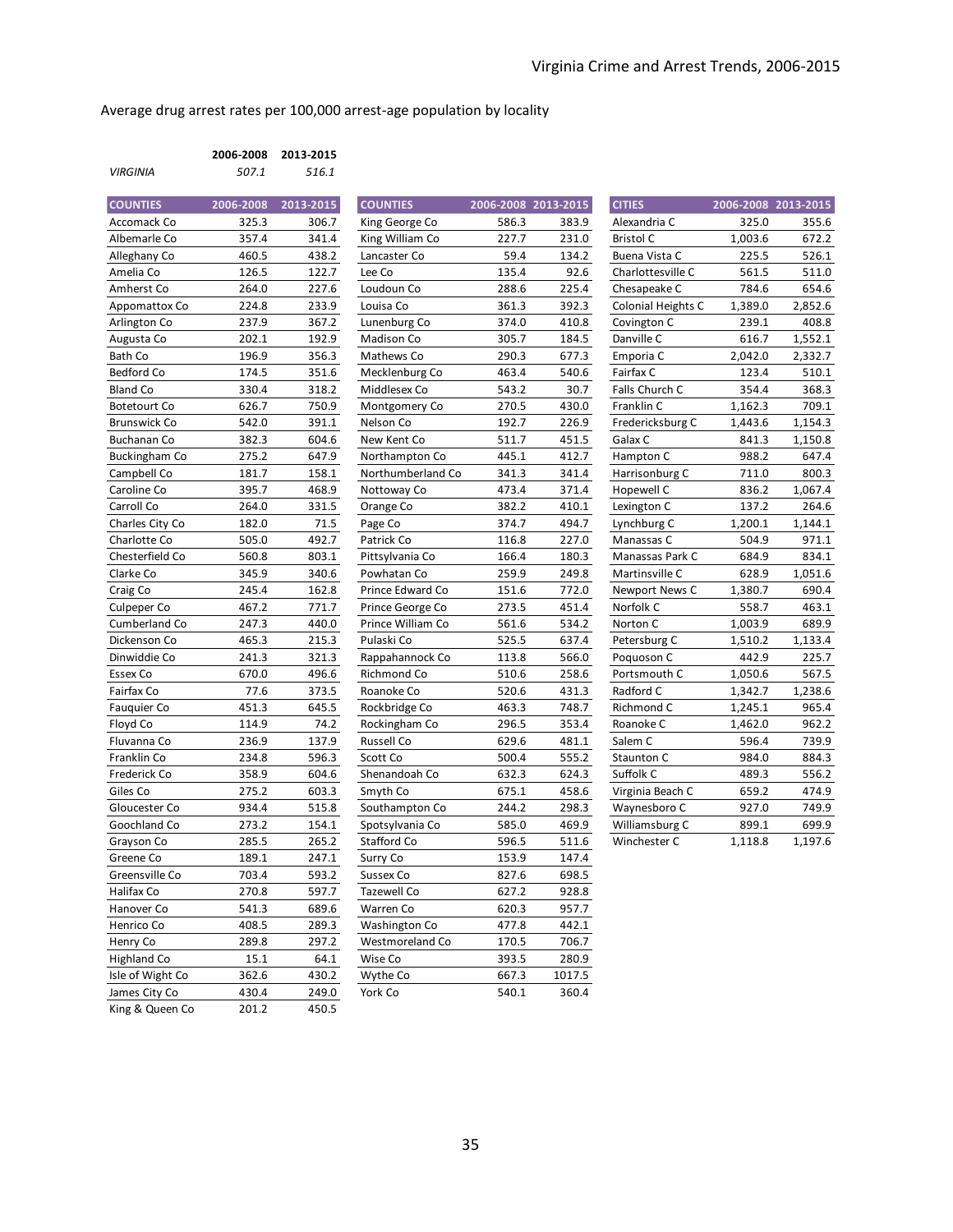#### County and city ranking of three-year average drug arrest rate

Counties are ranked against other counties (highest rate ranked 1, lowest rate ranked 95) Cities are ranked against other cities (highest rate ranked 1, lowest rate ranked 38)

| <b>COUNTIES</b>      | 2006-2008 | 2013-2015 | <b>COUNTIES</b>   | 2006-2008 2013-2015 |               | <b>CITIES</b>      | 2006-2008 2013-2015 |                |
|----------------------|-----------|-----------|-------------------|---------------------|---------------|--------------------|---------------------|----------------|
| Accomack Co          | 45        | 65        | King George Co    | 15                  | 53            | Alexandria C       | 34                  | 36             |
| Albemarle Co         | 49        | 60        | King William Co   | 74                  | 79            | <b>Bristol C</b>   | 15                  | 22             |
| Alleghany Co         | 29        | 40        | Lancaster Co      | 94                  | 88            | Buena Vista C      | 36                  | 29             |
| Amelia Co            | 89        | 90        | Lee Co            | 88                  | 91            | Charlottesville C  | 28                  | 30             |
| Amherst Co           | 64        | 78        | Loudoun Co        | 63                  | 81            | Chesapeake C       | 21                  | 25             |
| Appomattox Co        | 75        | 75        | Louisa Co         | 47                  | 50            | Colonial Heights C | 4                   | $1\,$          |
| Arlington Co         | 67        | 54        | Lunenburg Co      | 39                  | 45            | Covington C        | 35                  | 34             |
| Augusta Co           | 78        | 82        | Madison Co        | 52                  | 83            | Danville C         | 26                  | 3              |
| <b>Bath Co</b>       | 77        | 51        | Mathews Co        | 53                  | 11            | Emporia C          | $1\,$               | $\overline{2}$ |
| Bedford Co           | 83        | 47        | Mecklenburg Co    | 32                  | 25            | Fairfax C          | 38                  | 31             |
| <b>Bland Co</b>      | 49        | 62        | Middlesex Co      | 17                  | 95            | Falls Church C     | 33                  | 35             |
| <b>Botetourt Co</b>  | 8         | 7         | Montgomery Co     | 60                  | 41            | Franklin C         | 11                  | 23             |
| <b>Brunswick Co</b>  | 13        | 49        | Nelson Co         | 79                  | 77            | Fredericksburg C   | 5                   | $\overline{7}$ |
| Buchanan Co          | 40        | 17        | New Kent Co       | 25                  | 37            | Galax C            | 20                  | 8              |
| <b>Buckingham Co</b> | 58        | 13        | Northampton Co    | 31                  | 46            | Hampton C          | 12                  | 26             |
| Campbell Co          | 82        | 85        | Northumberland Co | 44                  | 57            | Harrisonburg C     | 23                  | 16             |
| Caroline Co          | 41        | 36        | Nottoway Co       | 30                  | 52            | Hopewell C         | 19                  | 10             |
| Carroll Co           | 62        | 61        | Orange Co         | 41                  | 48            | Lexington C        | 37                  | 37             |
| Charles City Co      | 81        | 93        | Page Co           | 43                  | 28            | Lynchburg C        | 9                   | 6              |
| Charlotte Co         | 26        | 31        | Patrick Co        | 90                  | 76            | Manassas C         | 30                  | 14             |
| Chesterfield Co      | 16        | 5         | Pittsylvania Co   | 85                  | 84            | Manassas Park C    | 22                  | 17             |
| Clarke Co            | 46        | 59        | Powhatan Co       | 66                  | 71            | Martinsville C     | 24                  | 11             |
| Craig Co             | 70        | 73        | Prince Edward Co  | 87                  | 4             | Newport News C     | $\overline{7}$      | 24             |
| Culpeper Co          | 35        | 8         | Prince George Co  | 56                  | 38            | Norfolk C          | 29                  | 33             |
| Cumberland Co        | 69        | 42        | Prince William Co | 18                  | 27            | Norton C           | 14                  | 21             |
| Dickenson Co         | 27        | 80        | Pulaski Co        | 22                  | 14            | Petersburg C       | 3                   | 9              |
| Dinwiddie Co         | 72        | 64        | Rappahannock Co   | 92                  | 23            | Poquoson C         | 32                  | 38             |
| Essex Co             | 5         | 30        | Richmond Co       | 20                  | 70            | Portsmouth C       | 13                  | 27             |
| Fairfax Co           | 93        | 55        | Roanoke Co        | 24                  | 43            | Radford C          | 6                   | 4              |
| Fauguier Co          | 34        | 15        | Rockbridge Co     | 33                  | 6             | Richmond C         | 8                   | 12             |
| Floyd Co             | 91        | 92        | Rockingham Co     | 55                  | 58            | Roanoke C          | $\overline{2}$      | 13             |
| Fluvanna Co          | 71        | 89        | Russell Co        | $\overline{7}$      | 32            | Salem C            | 27                  | 18             |
| Franklin Co          | 73        | 20        | Scott Co          | 23                  | 24            | Staunton C         | 17                  | 15             |
| Frederick Co         | 51        | 22        | Shenandoah Co     | 9                   | 16            | Suffolk C          | 31                  | 28             |
| Giles Co             | 65        | 18        | Smyth Co          | $\sqrt{4}$          | 33            | Virginia Beach C   | 25                  | 32             |
| Gloucester Co        | 1         | 26        | Southampton Co    | 68                  | 66            | Waynesboro C       | 18                  | 20             |
| Goochland Co         | 59        | 86        | Spotsylvania Co   | 14                  | 35            | Williamsburg C     | 16                  | 19             |
| Grayson Co           | 54        | 69        | Stafford Co       | 12                  | 29            | Winchester C       | $10\,$              | 5              |
| Greene Co            | 80        | 74        | Surry Co          | 86                  | 87            |                    |                     |                |
| Greensville Co       | 3         | 19        | Sussex Co         | $\overline{2}$      | 9             |                    |                     |                |
| Halifax Co           | 61        | 21        | Tazewell Co       | 10                  |               |                    |                     |                |
| Hanover Co           | 19        | 12        | Warren Co         | 11                  | $\frac{3}{2}$ |                    |                     |                |
| Henrico Co           | 37        | 63        | Washington Co     | 28                  | 39            |                    |                     |                |
| Henry Co             | 57        | 67        | Westmoreland Co   | 84                  | 10            |                    |                     |                |
| Highland Co          | 95        | 94        | Wise Co           | 38                  | 68            |                    |                     |                |
| Isle of Wight Co     | 48        | 44        | Wythe Co          | 6                   | $\mathbf{1}$  |                    |                     |                |
| James City Co        | 36        | 72        | York Co           | 21                  | 56            |                    |                     |                |
| King & Queen Co      | 76        | 34        |                   |                     |               |                    |                     |                |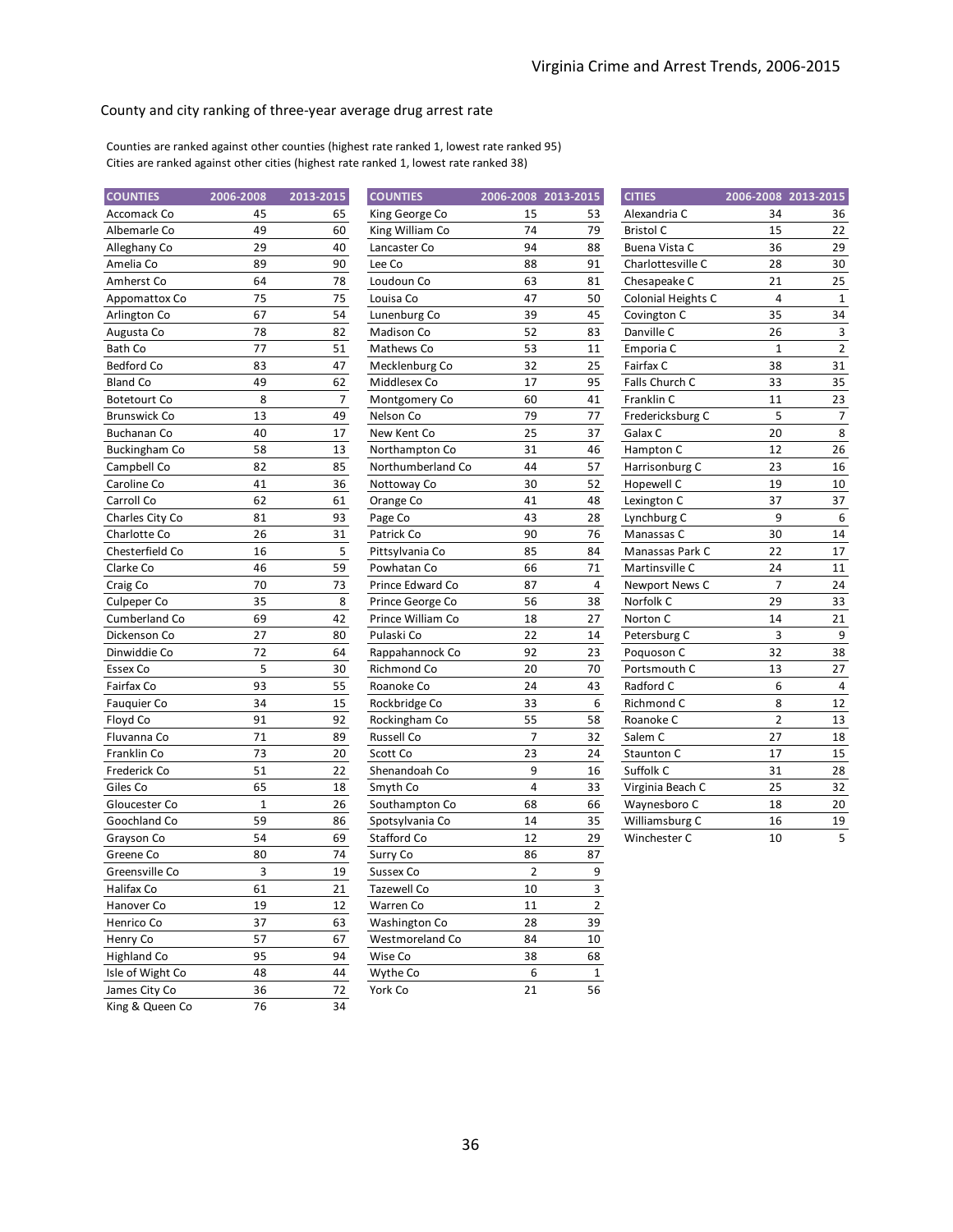## **Drug Arrest Rates by State Police Division**

Average drug arrest rates increased in all State Police divisions except Division 1 and Division  $5.11$ 



 $\overline{a}$ 

<sup>11</sup> The *three-year average* total statewide drug arrest rate increased by 2% 2006-to-2008 and 2013-to-2015, from 507.1 drug arrests per 100,000 arrest-age population to 519.3. The *single year* 2006-to-2015 statewide total drug arrest rate decreased by 2%, with 505.5 drug arrests per 100,000 arrest age population in 2006 and 493.4 in 2015.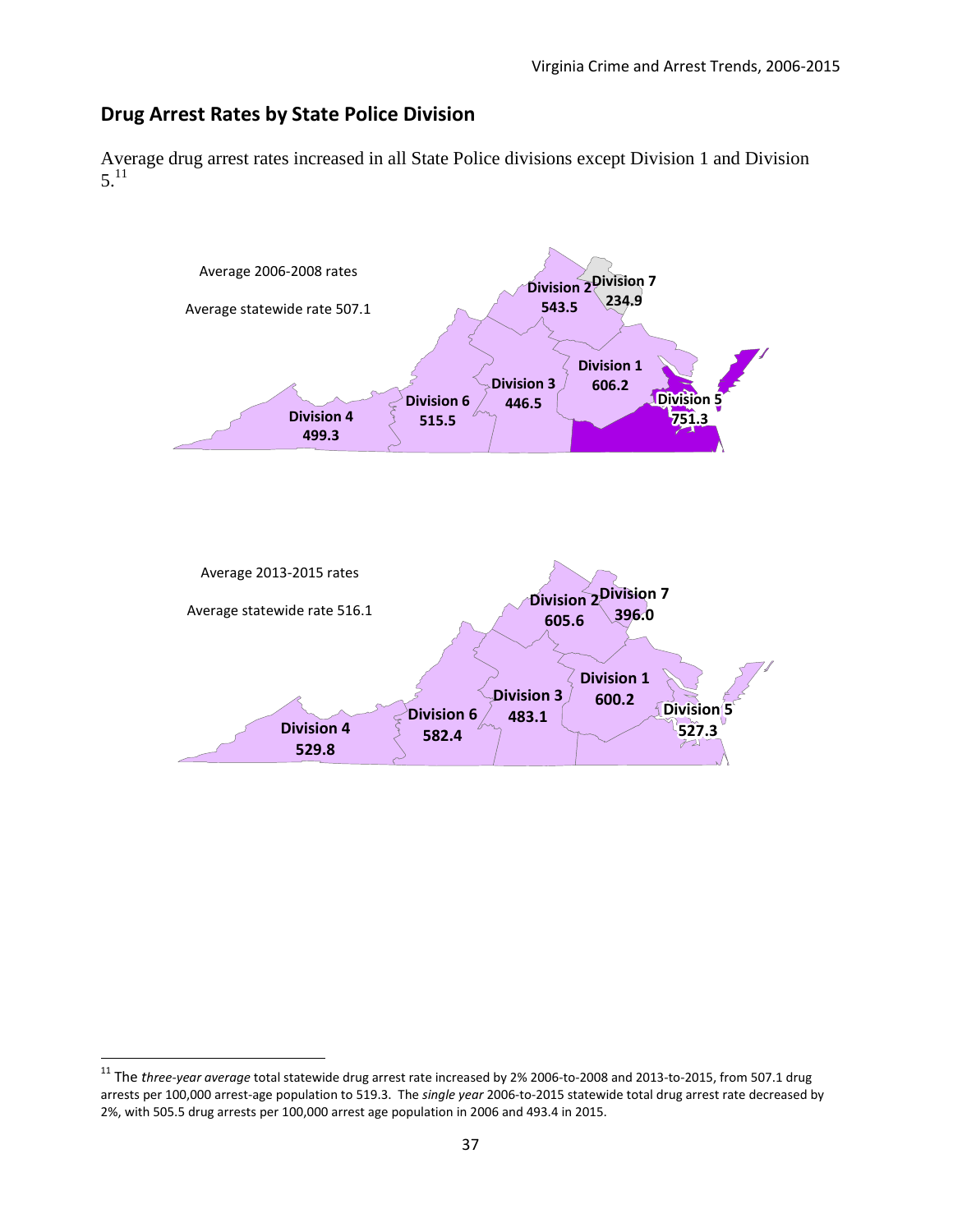## **Conclusion**

The numbers of violent crimes and property crimes in Virginia remain at historic lows. Over the last decade, the violent crime rate dropped by more than one-third and rate of arrests for violent crime dropped by 23%. The property crime rate dropped by one-quarter and the rate of arrests for property crime dropped by 17%.

This clearly is progress in making Virginia safer. There were nearly 6,000 fewer violent crimes reported in Virginia in 2015 than were reported in 2006, and more than 32,000 fewer property crimes reported in 2015 than in 2006. Over the same decade, Virginia's population increased by more 707,000 people.

Decreases in crimes and arrests are reflected in other measures of criminal justice system activity. The number of criminal cases begun in Virginia's circuit courts dropped by 9% from 2006 to 2015, and the number of criminal cases begun in general district courts dropped by 9%.<sup>12</sup> The number of juvenile intake complaints dropped by almost  $38\%$  from  $2006$  to  $2015$ .<sup>13</sup>

Virginia's inmate populations have slowed or reversed the sharp increases that began in the 1990s. The prison inmate population grew by about 6% from FY2006 to 2015, but is projected to grow an average of only 0.3% annually from FY2016 to FY2022. The local-responsible jail inmate population grew by less than 1% from FY2006 to FY2015, and is projected to grow an average of less than 1% annually from FY2016 to 2022. The population of juveniles committed to direct care by the Department of Juvenile Justice dropped by half from FY2006 to FY2015, and is expected to decline an average of almost 7% annually from FY2017 to FY2022.<sup>14</sup>

Although these downward trends indicate progress, more needs to be done to maintain this progress. Both nationally and in Virginia, some types of crime have begun to increase. From 2014 to 2015, the number of violent crimes in the U.S. increased by 4%. Murders increased by 11%, rapes by 6%, robberies by 1% and aggravated assaults by 5%.<sup>15</sup> Virginia followed some of these national trends. From 2014 to 2015, the number of murders increased by 13%, rapes by 2%, and robberies by 13%.

The number of drug arrests made in Virginia did increase over the last decade, but the drug arrest rate declined. Arrests for marijuana continued to be the majority of these arrests. Crack and powdered cocaine arrests dropped dramatically over the decade, but arrests involving heroin, prescription drugs and other opioids increased and are a growing problem.

Virginia is taking a system-wide, multidisciplinary approach to address these concerns. Virginia's health and criminal justice systems are collaborating on multidisciplinary approaches to address

 $\overline{a}$ 

<sup>&</sup>lt;sup>12</sup> Office of the Executive Secretary, Supreme Court of Virginia. 2016 and 2015 Virginia State of the Judiciary Reports. Retrieved 10/20/2016 from http://www.courts.state.va.us/courtadmin/aoc/judpln/home.html.

<sup>13</sup> Virginia Department of Juvenile Justice. *2007 and 2015 Data Resource Guides*. Retrieved 10/20/2016 from http://www.djj.virginia.gov/pages/about-djj/drg.htm.

<sup>14</sup> Office of the Secretary of Public Safety and Homeland Security. *Report on the Offender Population Forecasts (FY2017 to FY2022).* 

<sup>15</sup> Federal Bureau of Investigation. *Crime in the U.S.2015*.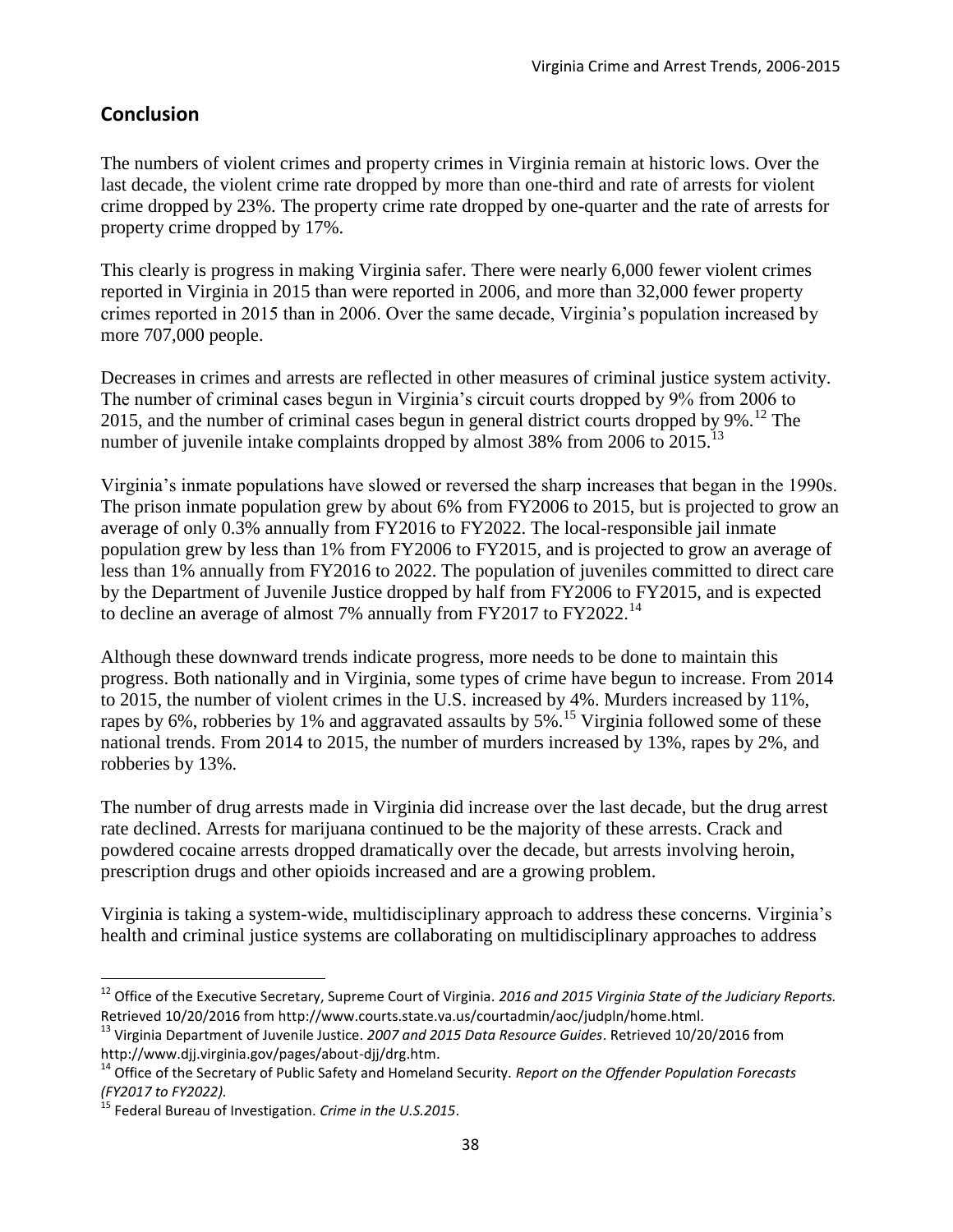drug and mental health issues to provide treatment, rather than punishment, when appropriate. Throughout Virginia's criminal justice system, data-driven decision making and evidence-based practices are being adopted to ensure that criminal justice policies and practices are scientifically based. New efforts are being made to divert juveniles from the justice system, including efforts to keep juveniles in classrooms, not courtrooms. Training to increase professionalism in law enforcement is being expanded. Correctional practices are being revised to increase the odds that offenders released from jails and prisons will become productive citizens rather than returning to the criminal justice system.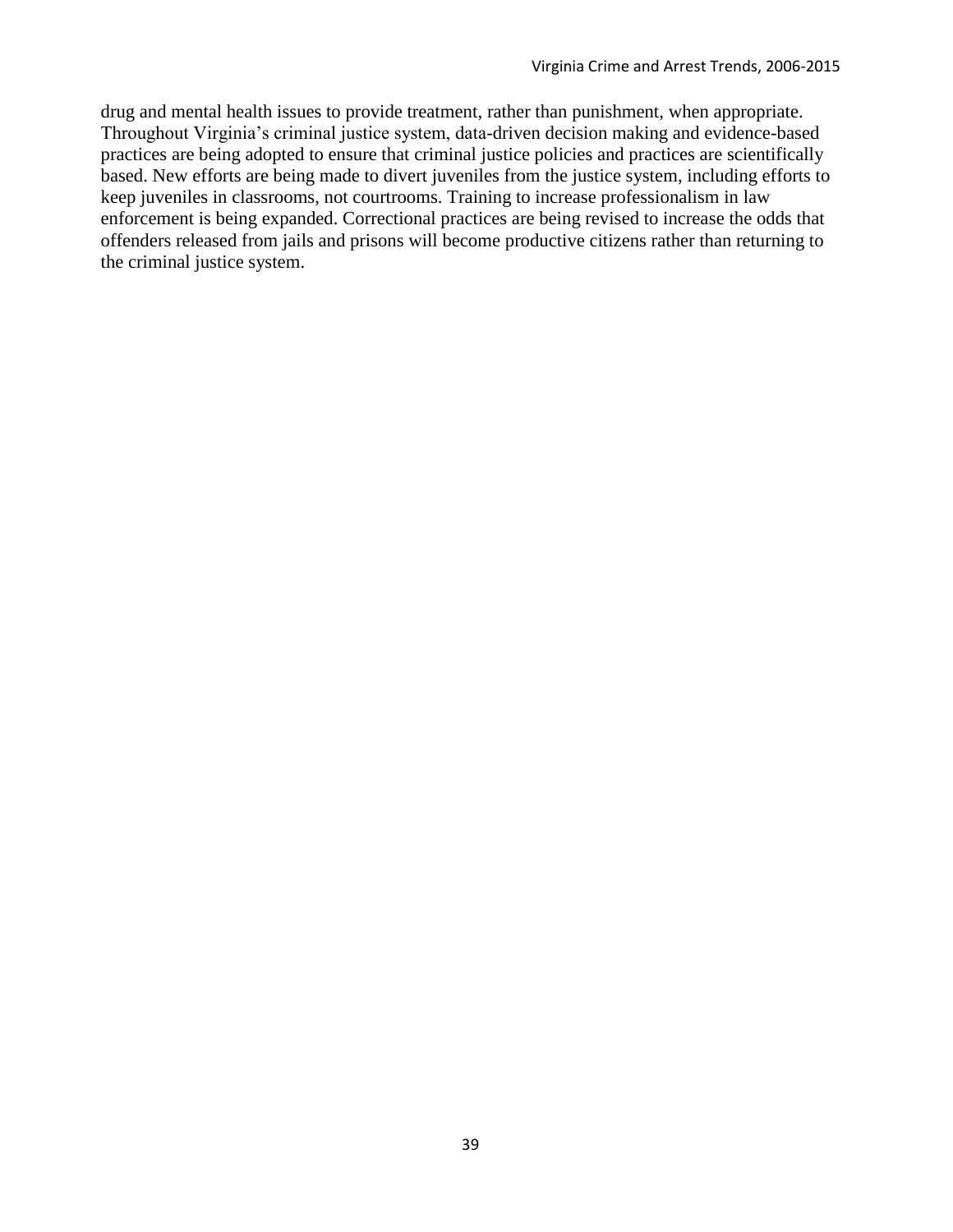## **Appendix**

## **Notes on the data used in this report**

Data in this report are from crimes and arrests reported by Virginia law enforcement agencies to the Virginia State Police Uniform Crime Reports (UCR) data repository, which publishes an annual *Crime in Virginia* report.

The crime and arrest figures in this report may differ slightly from those in *Crime in Virginia*. The DCJS Research Center estimated some missing crime and arrest counts for the years 2000 – 2009 because during this time some law enforcement agencies reported incomplete data as they transitioned from summary-based crime and arrest reporting to incident-based reporting. *Crime in Virginia* contains crime and arrest reports to the Virginia State Police with any missing data noted, but not estimated. Additionally, the UCR data repository may receive last-minute data updates from the local agencies that are not available to the DCJS Research Center.

The following definitions are used for violent index crimes:

- Murder/non-negligent manslaughter is the willful (non-negligent) killing of one human being by another.
- Rape is penetration, no matter how slight, of the vagina or anus with any body part or object, or oral penetration by a sex organ of another person, without the consent of the victim, whether or not force was used. Rape excludes statutory rape. (Note: The UCR redefined rape in 2013 to include victims of additional types of violent sexual assault). Because this is a historical report, the legacy definition of forcible rape is used throughout the report.
- Robbery is the taking, or attempting to take, anything of value under confrontational circumstances from the control, custody or care of another person by force or threat of force or violence and/or by putting the victim in fear of immediate harm.
- Aggravated assault is an unlawful attack by one person upon another where the offender uses a weapon or displays it in a threatening manner, or the victim suffers obvious severe or aggravated bodily injury involving apparent broken bones, loss of teeth, possible internal injury, severe laceration, or loss of consciousness. This includes assault with disease.

The following definitions are used for property index crimes:

- Burglary is the unlawful entry into a building or other structure with the intent to commit a felony or a theft.
- Larceny is the unlawful taking, carrying, leading or riding away of property from the possession, or constructive possession, or another person.